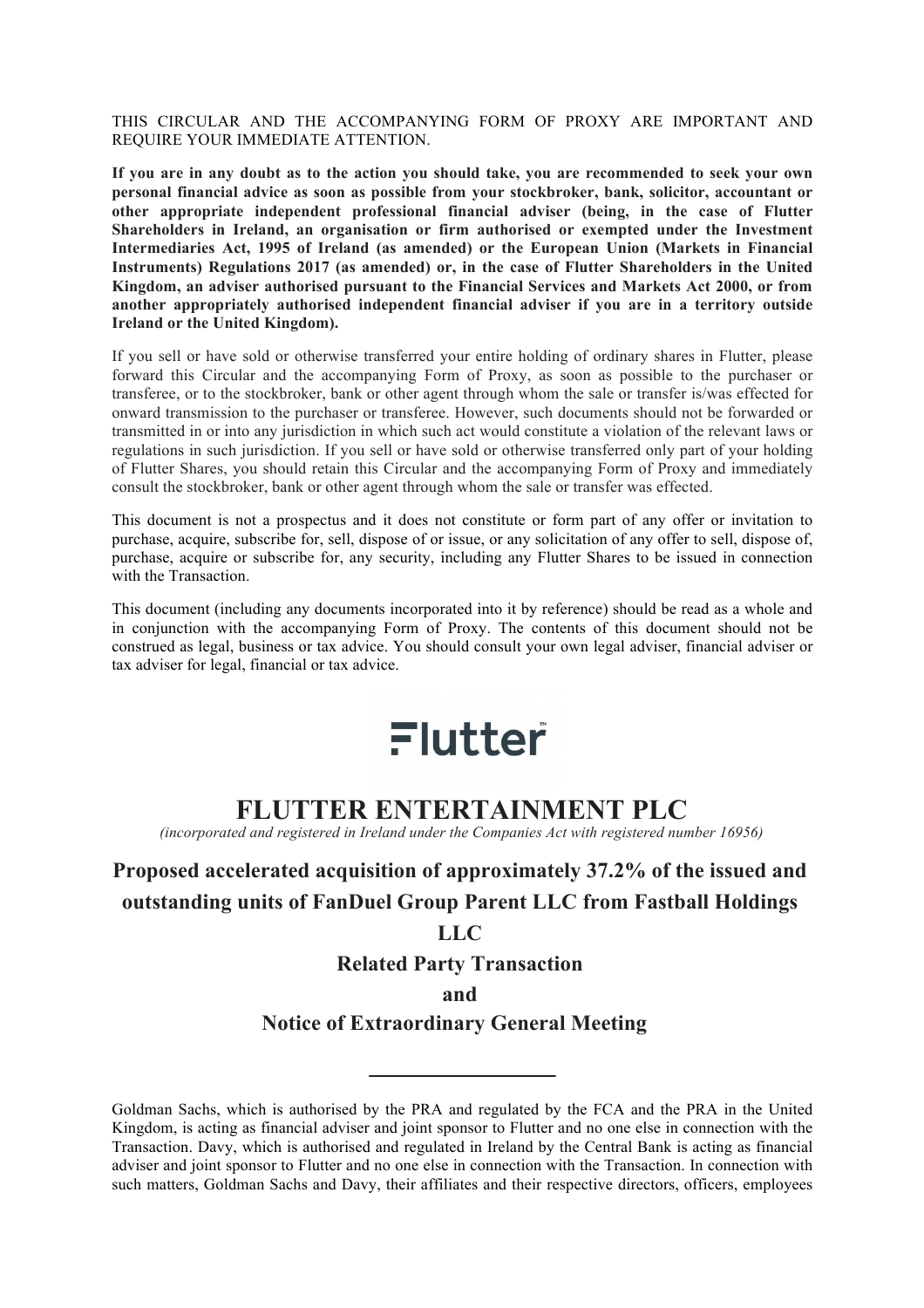and agents will not regard any other person as their client, nor will they be responsible to anyone other than Flutter for providing the protections afforded to their clients or for providing advice in relation to the Transaction, the contents of this Circular or any transaction arrangement or other matter referred to herein.

Apart from the responsibilities and liabilities, if any, which may be imposed on Goldman Sachs by FSMA or the regulatory regime established thereunder, or under the regulatory regime of any jurisdiction where exclusion of liability under the relevant regulatory regime would be illegal, void or unenforceable, Goldman Sachs and its affiliates, directors, officers, employees and advisers, accept no responsibility or liability whatsoever for, and do not make any representation or warranty, express or implied, as to the contents of this Circular, including its accuracy, completeness or verification or for any other statement made or purported to be made in connection with Flutter, Fastball or FanDuel or the Transaction and nothing in this Circular is or shall be relied upon as a promise or representation in this respect, whether as to the past or future. Goldman Sachs accordingly disclaim to the fullest extent permitted by law all and any responsibility or liability whether arising in tort, contract or otherwise (save as referred to above) which they might otherwise have in respect of this Circular or any such statement.

**This Circular should be read as a whole. Your attention is drawn to the letter from the Chair of Flutter, which is set out on pages 11 to 20 of this Circular and which contains the unanimous recommendation of the Flutter Board to Flutter Shareholders to vote in favour of the Resolution to be proposed at the EGM referred to below. You should read this Circular in its entirety and consider whether or not to vote in favour of the Resolution in light of the information contained in this Circular.**

As the Transaction constitutes a related party transaction for Flutter under the Listing Rules, it will require the passing by Flutter Shareholders of the Resolution to be proposed at the EGM. Notice of an EGM of Flutter, to be held at 11:00 a.m. on 29 December 2020 at Arthur Cox, Ten Earlsfort Terrace, Dublin 2, D02 T380, Ireland, is set out at the end of this Circular.

#### **Your attention is drawn to the special arrangements for the Extraordinary General Meeting in response to the Coronavirus (COVID-19) pandemic which are set out in this Circular, including in particular the information notice on page 6.**

A Form of Proxy for use by Flutter Shareholders at the EGM is enclosed, other than for Flutter Shareholders who have opted for the electronic communications service, who will receive an email notification rather than a Form of Proxy. To be valid, Forms of Proxy, completed in accordance with the instructions printed thereon, must be lodged with the Company's registrar, Link Registrars Limited, either to P.O. Box 1110, Maynooth, Co. Kildare, Ireland (if delivered by post) or to Link Registrars Limited, Level 2, Block C, Maynooth Business Campus, Maynooth, Co. Kildare, W23 F854, Ireland (if delivered by hand) or received by the Company at its registered office, by no later than 11:00am on 27 December 2020 (or, in the case of an adjournment, no later than 48 hours before the time fixed for holding the adjourned meeting). The completion and return of a Form of Proxy will not preclude you from attending and voting in person at the Extraordinary General Meeting, or any adjournment thereof, should you wish to do so, subject to compliance with the latest guidance of the Irish Government to minimise any potential risks posed to attendees as a result of the Coronavirus (COVID-19) pandemic.

Alternatively, Flutter Shareholders may appoint a proxy electronically, by visiting the website of the Company's registrar at www.fluttershares.com; to do this, Flutter Shareholders will need their investor code (IVC), which can be found on their Form of Proxy, and will need to agree to the terms and conditions specified by the Company's registrar.

CREST members may also use the CREST electronic proxy appointment service to appoint a proxy for the EGM by completing and transmitting a CREST Proxy Instruction to the Company's registrar (CREST participant ID 8RA56).

Further instructions on how to appoint a proxy are set out in the notes to the Notice of EGM and on the Form of Proxy.

All proxy appointments (including an electronic proxy appointment or an appointment via the CREST electronic proxy appointment service) must be received by no later than 11:00 a.m. on 27 December 2020 (or, in the case of an adjournment of the EGM, no later than 48 hours before the time fixed for holding the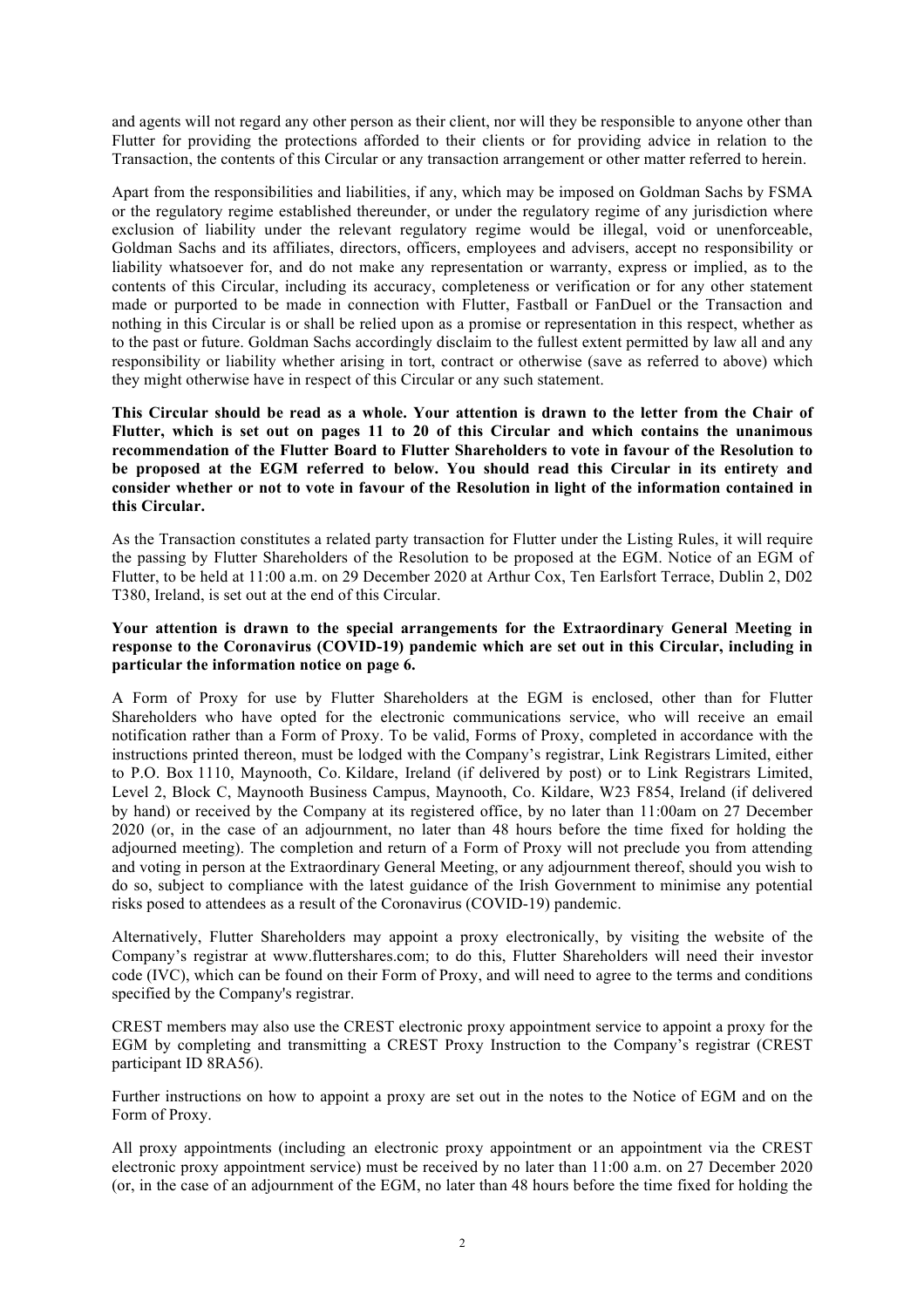adjourned meeting). The completion and return of a Form of Proxy (including an electronic proxy appointment or an appointment via the CREST electronic proxy appointment service) will not prevent a Flutter Shareholder from attending and voting in person at the EGM, or any adjournment thereof, should they wish to do so, subject to compliance with the latest guidance of the Irish Government to minimise any potential risks posed to attendees as a result of the Coronavirus (COVID-19) pandemic. A proxy need not be a shareholder of the Company.

Capitalised terms used in this document are defined in Part IV (*Definitions*) of this Circular.

The date of publication of this document is 10 December 2020.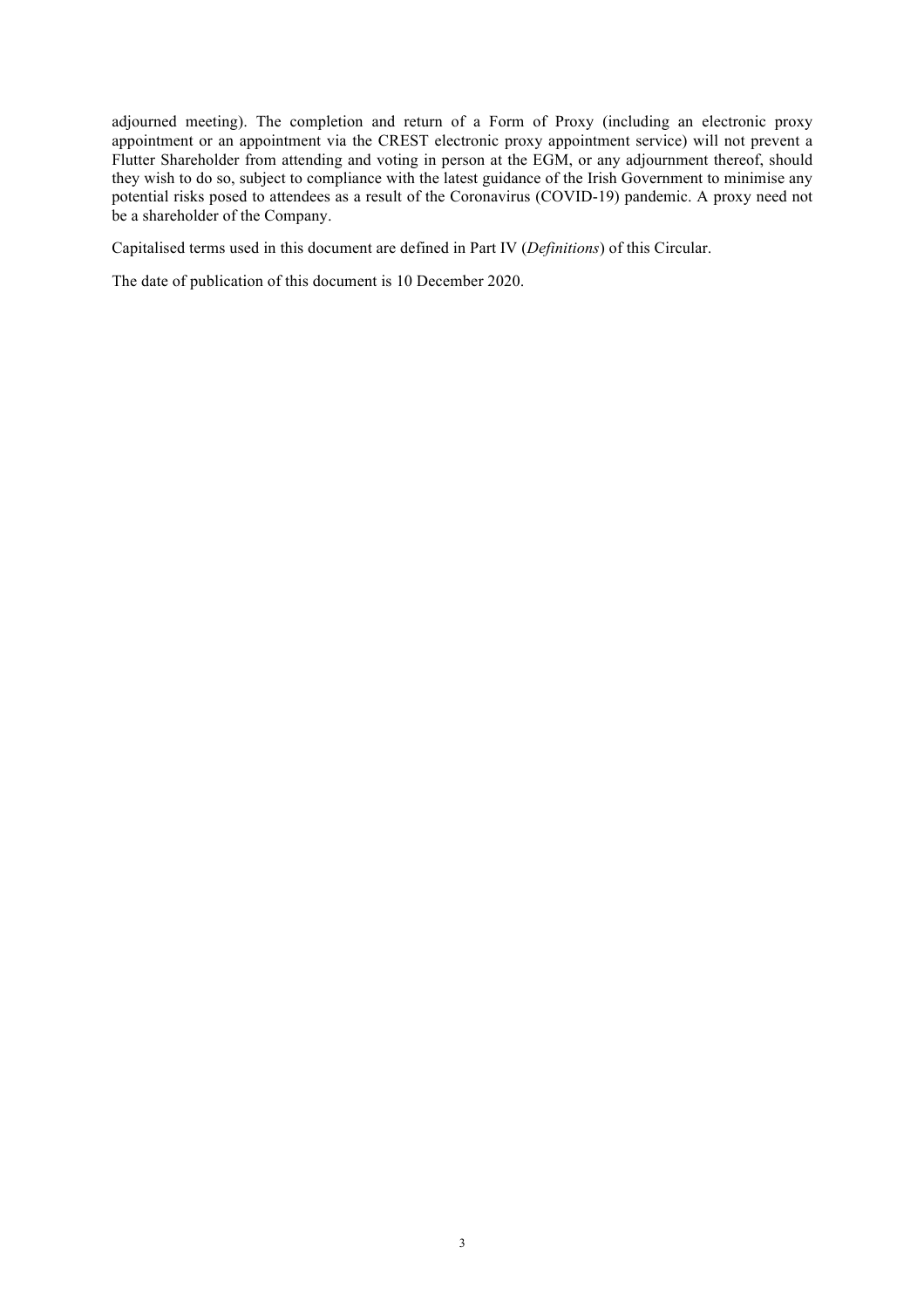# **CONTENTS**

| PART II SUMMARY OF THE KEY TERMS AND CONDITIONS OF THE TRANSACTION 22 |  |
|-----------------------------------------------------------------------|--|
|                                                                       |  |
|                                                                       |  |
| PART V FLUTTER ENTERTAINMENT PLC NOTICE OF EXTRAORDINARY GENERAL      |  |
|                                                                       |  |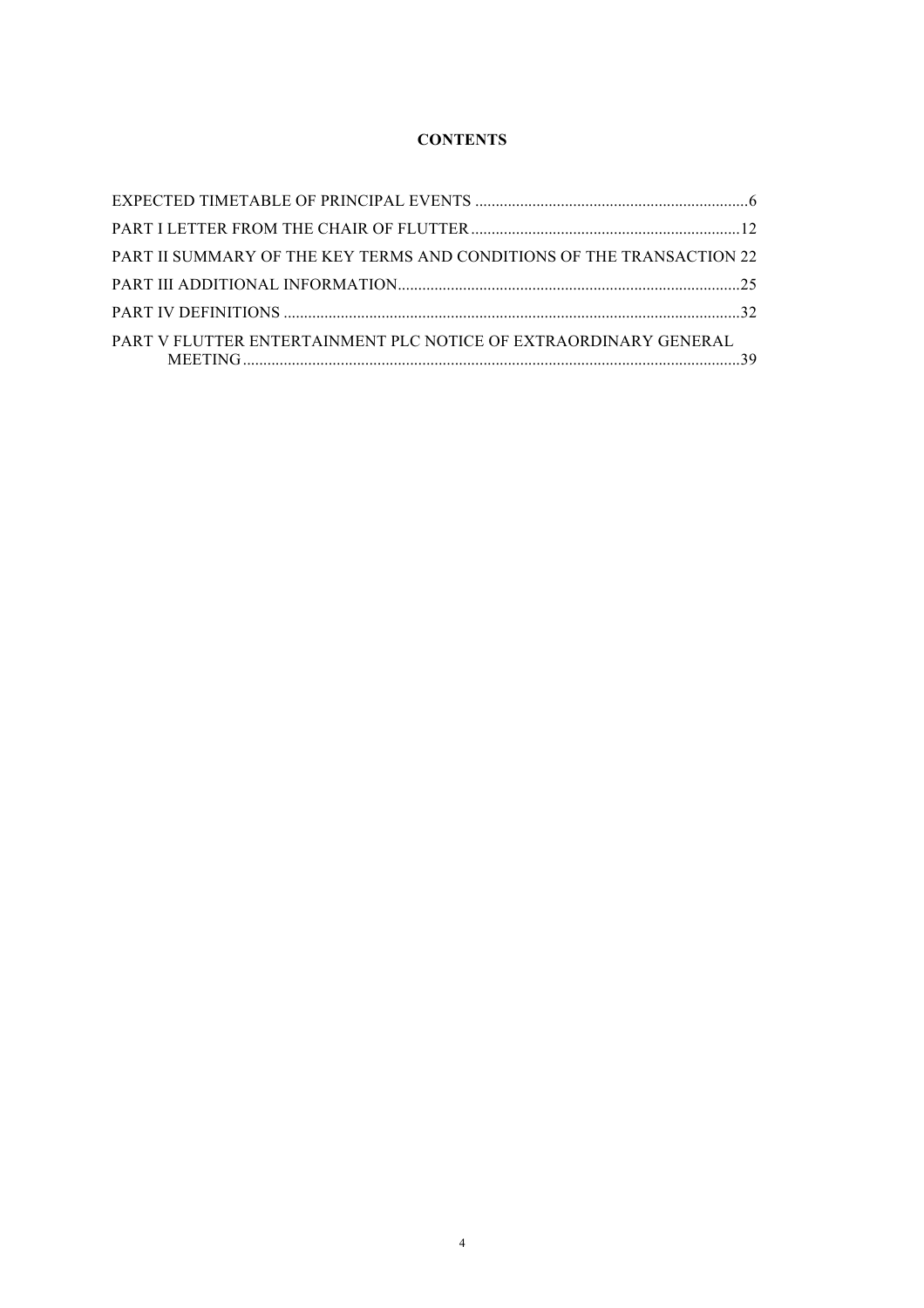#### **EXPECTED TIMETABLE OF PRINCIPAL EVENTS**

Flutter Shareholders should take note of the dates and times set forth in the table below in connection with the Transaction. These dates and times are indicative only and may be changed by Flutter in accordance with the terms and conditions of the Transaction, as described in this Circular.

|                                                              | 10 December 2020                                                 |
|--------------------------------------------------------------|------------------------------------------------------------------|
| Latest time and date for receipt of Forms of Proxy for the   | 11:00 a.m. on 27 December 2020                                   |
| Record date for determining Flutter Shareholders entitled to | 7:00 p.m. on 27 December 2020                                    |
|                                                              | 11:00 a.m. on 29 December 2020                                   |
|                                                              | A date expected to be in the last<br>week in December 2020 $(D)$ |
|                                                              | D                                                                |
| Expected Admission and commencement of dealings in           | $3:00$ a.m. (Eastern time)/<br>$8:00$ a.m. (Irish time) on D     |

The above dates are indicative only and assume that the Conditions to Closing have been satisfied before the date estimated for Closing. All dates and times are based on the current expectations of Flutter and are subject to change, which will depend, among other things, on the date on which the Conditions to the Transaction are satisfied or, where applicable, waived. If any of the above times and/or dates change, the revised times and/or dates will be notified by announcement through a Regulatory Information Service.

Flutter will make appropriate announcements to a Regulatory Information Service promptly after the EGM giving details of the results thereof and on Admission giving details of the number of Consideration Shares that have been issued.

All references in this Circular to times are to Dublin, Ireland times, unless otherwise stated.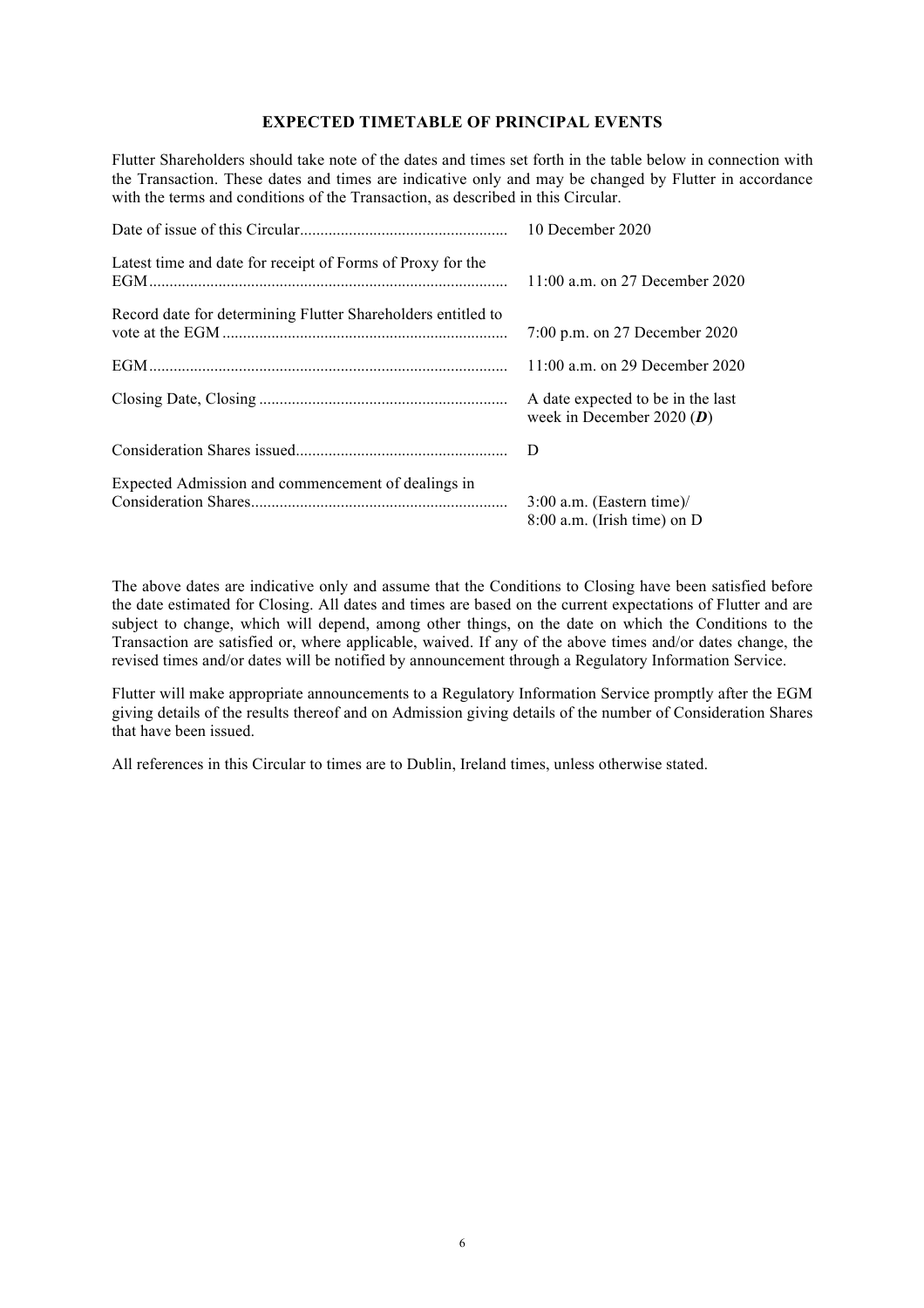#### **IMPORTANT NOTICE REGARDING CORONAVIRUS (COVID-19)**

The well-being of Flutter Shareholders, employees and service providers is a primary concern for the directors of the Company. Due to the restrictions on travel and meetings under the regulations and the guidance issued by the Government of Ireland and the Department of Health relating to the ongoing Coronavirus (COVID-19) pandemic, the EGM will proceed under very constrained circumstances:

- **Flutter Shareholders are requested not to attend the EGM in person and instead to submit a Form of Proxy accompanying the Notice of EGM to ensure they can vote and be represented at the EGM without attending in person.** This can be done in advance of the EGM by availing of one of the ways you can appoint a proxy set out in the notes section of the Notice of EGM. Please note the deadlines for receipt of the proxy appointment for it to be valid. By submitting a Form of Proxy, appointing the Chair to vote as instructed on your behalf, you will be able to ensure that your vote on the proposed resolutions is cast at the EGM in accordance with your wishes without attending in person.
- If you wish to listen live to the EGM proceedings, you can do so by availing of the telephone facility and dialing-in to the following number at the time of the meeting:

| 1800 946 812     |
|------------------|
| 0800 012 1327    |
| $+02039723299$   |
| $+4402039723299$ |
| 490 340 35#      |
|                  |

Flutter Shareholders wishing to avail of this facility should please ensure that they have submitted their Form of Proxy by the relevant deadline in advance of the EGM, as it will not be possible to vote at the EGM using the telephone facility.

- Flutter Shareholders who have a question to raise with us are requested to submit those questions in writing in advance of the EGM either by post to the Company Secretary, Flutter Entertainment plc, Belfield Office Park, Beech Hill Road, Clonskeagh, Dublin 4, Ireland, or by email to cosec@flutter.com. All correspondence should include sufficient information to identify a Flutter Shareholder on the register of members. Responses to the most common questions will be posted on our website on www.flutter.com/investors/2020EGM and we also anticipate responding to all questions individually by correspondence.
- Overall, we will be seeking to conduct the EGM as safely and efficiently as possible and in compliance with the applicable law, regulations and guidance in effect in connection with the Coronavirus (COVID-19) at the time of the meeting.

In the event that it is not possible to convene and hold the EGM either in compliance with applicable public health guidelines or requirements, applicable law or where it is otherwise considered that proceeding with the EGM as planned poses an unacceptable risk to health and safety, the EGM may be adjourned or postponed to a different time and/or venue, in which case notification of such adjournment or postponement will be given in accordance with the Company's Articles.

The Company will continue to monitor the impact of the Coronavirus (COVID-19) and any relevant updates regarding the conduct of the EGM will be available on www.flutter.com/investors/2020EGM.

Flutter Shareholders are also encouraged to keep up-to-date with, and follow, the regulations and guidance from the Government of Ireland and the Department of Health as circumstances may change at short notice.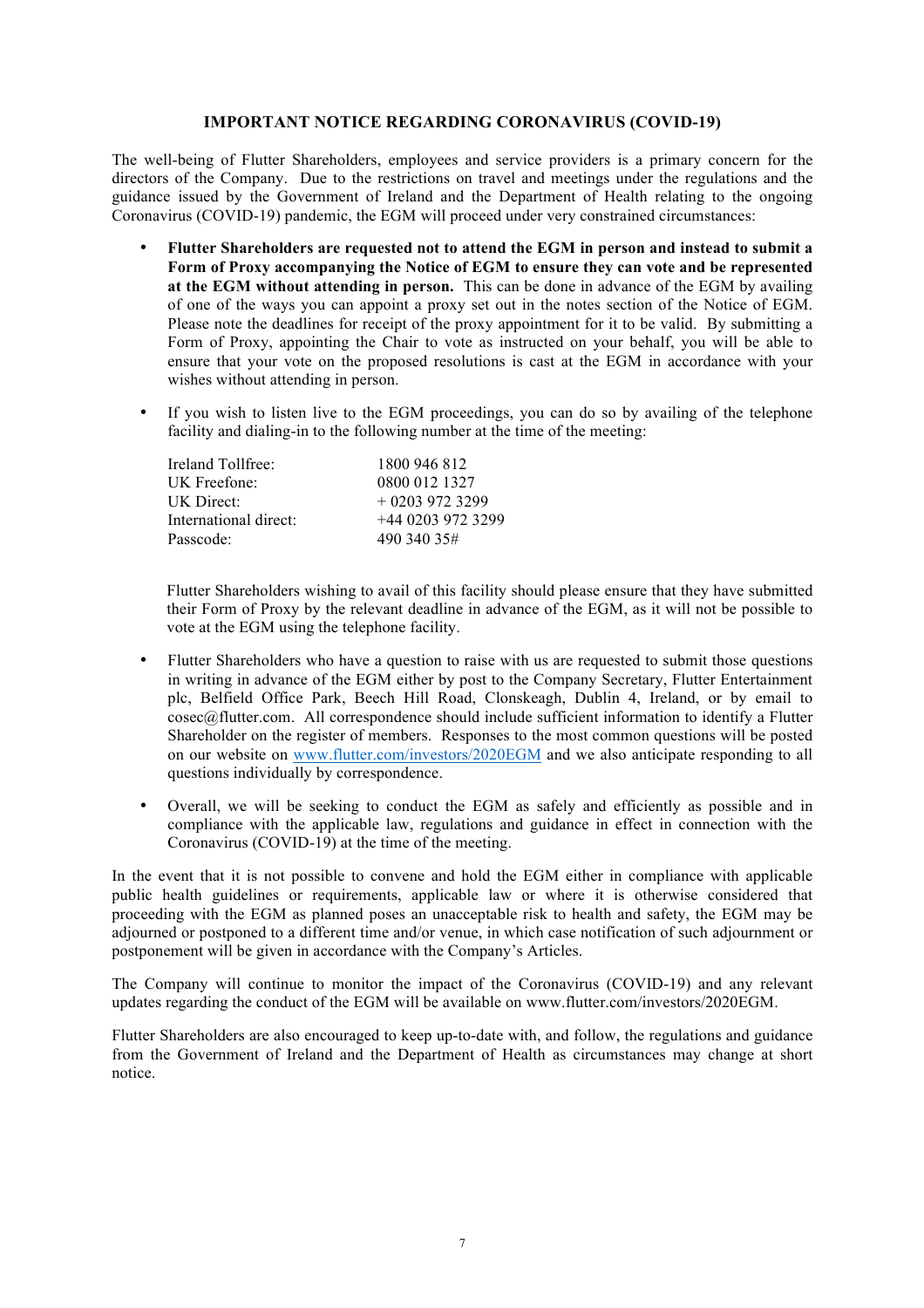#### **PRESENTATION OF INFORMATION**

#### **FORWARD-LOOKING STATEMENTS**

This document (including information incorporated by reference in this document), oral statements made regarding the Transaction, and other information published in connection with the Transaction contain statements which are, or may be deemed to be, "forward-looking statements". Forward-looking statements are prospective in nature and are not based on historical facts, but rather on current expectations and projections about future events, and are therefore subject to risks and uncertainties which could cause actual results to differ materially from the future results expressed or implied by the forward-looking statements. The forward-looking statements contained in this document include statements relating to the expected effects of the Transaction on Flutter, the expected timing and scope of the Transaction and other statements other than historical facts. Often, but not always, forward-looking statements can be identified by the use of forward-looking words such as "plans", "expects" or "does not expect", "is expected", "is subject to", "budget", "scheduled", "estimates", "forecasts", "intends", "anticipates" or "does not anticipate", or "believes", or variations of such words and phrases or statements that certain actions, events or results "may", "could", "should", "would", "might" or "will" be taken, occur or be achieved.

Although Flutter believes that the expectations reflected in such forward-looking statements are reasonable, it can give no assurance that such expectations will prove to be correct. There are a number of factors that could cause actual results and developments to differ materially from those expressed or implied by such forward-looking statements. These factors include the satisfaction of the Conditions, as well as factors such as future market conditions, currency fluctuations, the behaviour of other market participants, the actions of regulators and other factors such as changes in the political, social and regulatory framework in which Flutter will operate or in economic or technological trends or conditions. Other unknown or unpredictable factors could cause actual results to differ materially from those in the forward-looking statements. Such forward-looking statements should therefore be construed in the light of such factors.

None of Flutter or any of its associates or directors, officers or advisers provides any representation, assurance or guarantee that the occurrence of the events expressed or implied in any forward-looking statements in this document will actually occur. You are cautioned not to place undue reliance on these forward-looking statements. Other than in accordance with its legal or regulatory obligations, Flutter is under no obligation, and Flutter expressly disclaims any intention or obligation, to update or revise publicly any forward-looking statements, whether as a result of new information, future events or otherwise.

# **PRESENTATION OF FINANCIAL INFORMATION**

Unless otherwise indicated, all references in this Circular to "€", "euro" or "cent" are to the lawful currency of participating member states of the European Union. Unless otherwise indicated, all references in this Circular to "Sterling", "£" or "p" are to the lawful currency of the UK and references to "US dollar", "USD" and "US\$" are to the lawful currency of the United States. Certain figures contained in this Circular or in the documents incorporated by reference herein, including financial, statistical and operating information, have been subject to rounding adjustments. Accordingly, in certain instances, the sum of the numbers in a column or row in tables contained in this Circular or in the documents incorporated by reference herein may not conform exactly to the total figure given for that column or row.

This Circular references EBITDA and Adjusted EBITDA which are non-IFRS measures. Flutter believes these non-IFRS financial measures will provide Flutter Shareholders with useful supplemental information about the financial and operational performance of Flutter and FanDuel, enable comparison of financial results between periods where certain items may vary independent of business performance, and allow for greater transparency with respect to key metrics used by relevant management in operating its business, identifying and evaluating trends, and making decisions. Although Flutter believes these financial measures are important in evaluating Flutter and FanDuel they are not intended to be considered in isolation or as a substitute for, or superior to, financial information prepared and presented in accordance with IFRS. They are not recognised measures under IFRS and do not have standardized meanings prescribed by IFRS. These measures may be different from non-IFRS financial measures used by other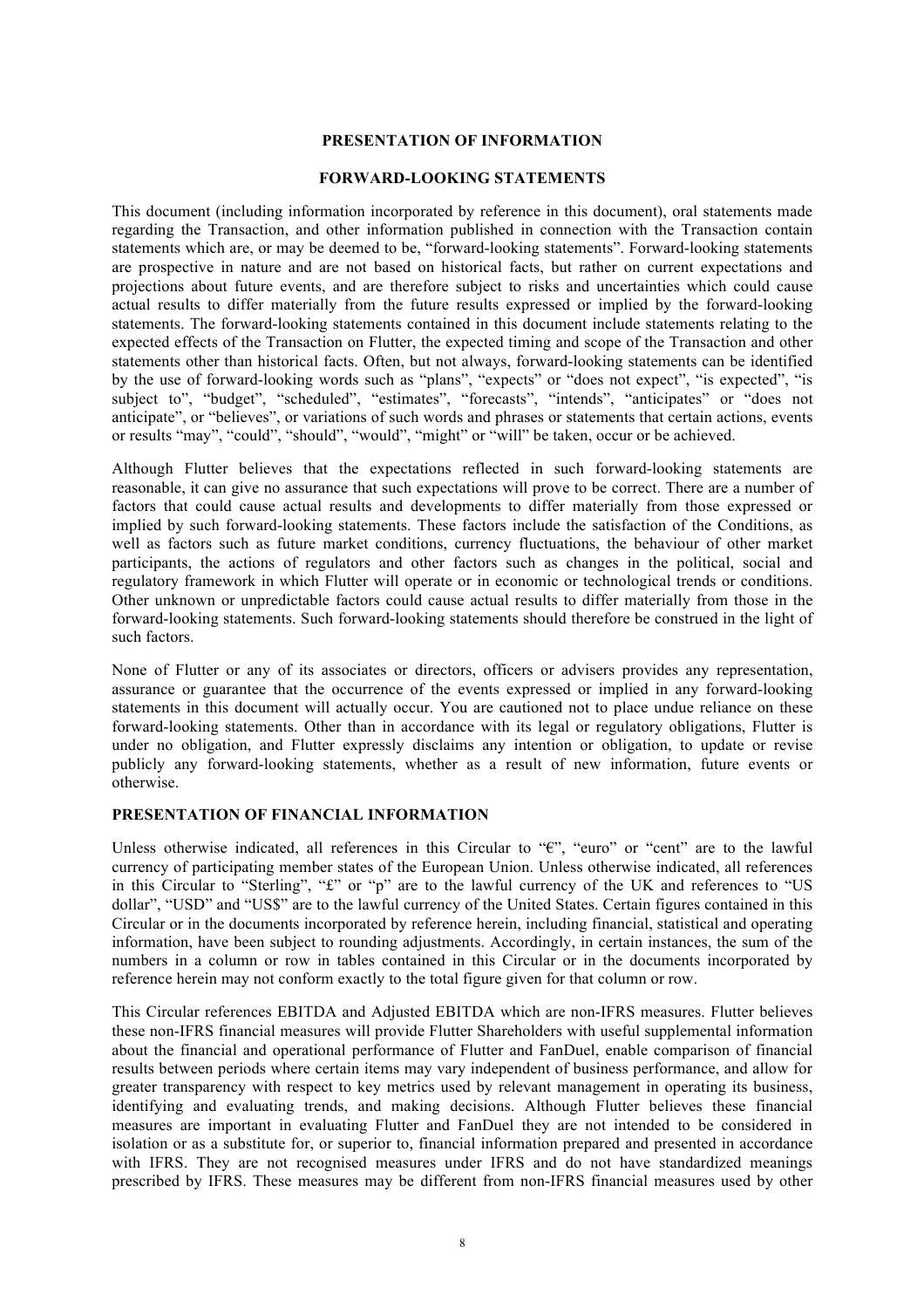companies, limiting their usefulness for comparison purposes. Moreover, presentation of these measures may be provided for year-over-year comparison purposes, and investors should be cautioned that the effect of the adjustments thereto provided herein have an actual effect on the operating results of Flutter and/or FanDuel.

Other than certain sections of Flutter's audited consolidated financial statements for the financial years ended 31 December 2019, which are incorporated by reference into this document, the financial information set out in this document does not constitute statutory financial statements within the meaning of section 340 of the Companies Act 2014 and has been published to meet the requirements of the Listing Rules. The statutory financial statements for the year ended 31 December 2019 and the report of the statutory auditor thereon have been delivered to the Registrar of Companies of Ireland. The matters referred to in the statutory auditor's report were unqualified, and did not include references to any matters to which the statutory auditor drew attention by way of emphasis without qualifying the report.

# **TIME**

All references in this Circular to times are to Dublin, Ireland times, unless otherwise stated.

#### **DEFINITIONS**

Capitalised terms used in this Circular have the meaning ascribed to them in Part IV (*Definitions*) of this Circular.

#### **NO OFFER OF SECURITIES**

This document does not constitute or form part of any offer or invitation to purchase, acquire, subscribe for, sell, dispose of or issue, or any solicitation of any offer to sell, dispose of, purchase, acquire or subscribe for, any security, including any Consideration Shares to be issued in connection with the Transaction. In particular, the Consideration Shares to be issued in connection with the Transaction have not been and will not be registered under the Securities Act and may not be offered or sold in the US absent registration or an applicable exemption from the registration requirements of the Securities Act.

#### **NO PROFIT FORECASTS OR ESTIMATES**

No statement in this document, or incorporated by reference into this document, is intended to be or is to be construed as a profit forecast or estimate for any period and no other statement in this document should be interpreted to mean that earnings or earnings per share for Flutter for the current or future financial years, or those of Flutter, would necessarily match or exceed the historical published earnings or earnings per share for Flutter.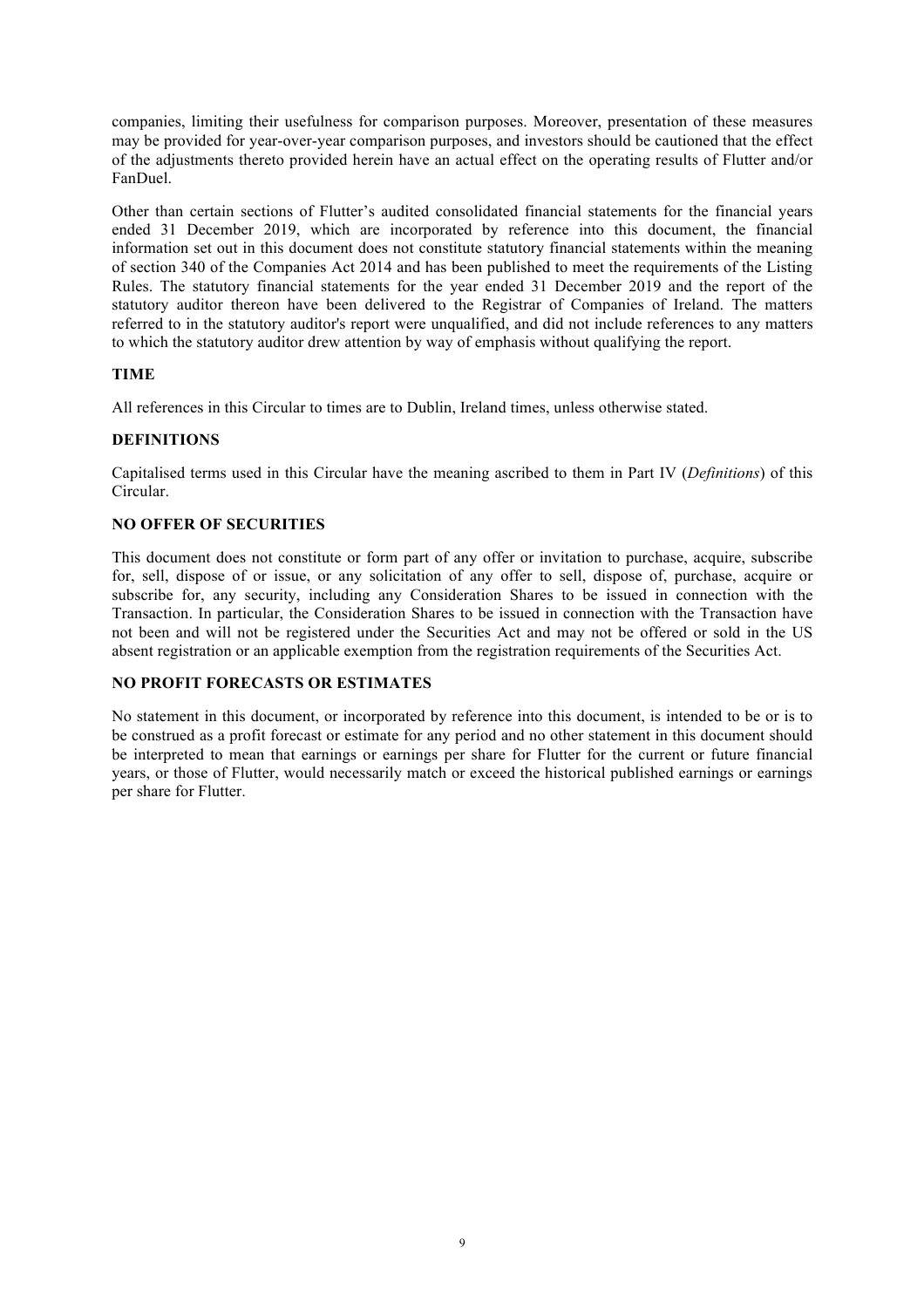# **DIRECTORS, SECRETARY, REGISTERED OFFICE AND ADVISERS**

| <b>Directors of Flutter</b>                             | Gary McGann                                                             | (Chair)                                                        |  |  |
|---------------------------------------------------------|-------------------------------------------------------------------------|----------------------------------------------------------------|--|--|
|                                                         | Divyesh (Dave) Gadhia                                                   | Chair<br>Non-<br>(Deputy)<br>and<br><b>Executive Director)</b> |  |  |
|                                                         | Jeremy Peter Jackson                                                    | (Chief Executive Officer)                                      |  |  |
|                                                         | Jonathan Hill                                                           | (Chief Financial Officer)                                      |  |  |
|                                                         | Zillah Byng-Thorne                                                      | (Independent<br>Non-Executive<br>Director)                     |  |  |
|                                                         | Michael Cawley                                                          | (Independent<br>Non-Executive<br>Director)                     |  |  |
|                                                         | Nancy Cruickshank                                                       | (Independent<br>Non-Executive<br>Director)                     |  |  |
|                                                         | Ian Dyson                                                               | (Non-Executive Director)                                       |  |  |
|                                                         | <b>Richard Flint</b>                                                    | (Non-Executive Director)                                       |  |  |
|                                                         | Andrew Higginson                                                        | (Senior Independent Director)                                  |  |  |
|                                                         | Alfred F. Hurley                                                        | Non-Executive<br>(Independent)<br>Director)                    |  |  |
|                                                         | David Lazzarato                                                         | (Independent<br>Non-Executive<br>Director)                     |  |  |
|                                                         | Peter Rigby                                                             | (Independent<br>Non-Executive<br>Director)                     |  |  |
|                                                         | Mary Turner                                                             | (Independent<br>Non-Executive<br>Director)                     |  |  |
| <b>Company Secretary of Flutter</b>                     | <b>Edward Traynor</b>                                                   | (Company Secretary)                                            |  |  |
| <b>Registered Office of Flutter</b>                     | Belfield Office Park, Beech Hill Road, Clonskeagh, Dublin<br>4, Ireland |                                                                |  |  |
| Financial adviser, corporate                            | Goldman Sachs International                                             |                                                                |  |  |
| broker and joint sponsor to the<br>Company              | Plumtree Court, 25 Shoe Lane, London, EC4A 4AU, United<br>Kingdom       |                                                                |  |  |
| Financial adviser, corporate                            | Davy                                                                    |                                                                |  |  |
| broker and joint sponsor to the<br>Company              | Davy House, 49 Dawson Street, Dublin 2, D02 PY05,<br>Ireland            |                                                                |  |  |
| <b>Legal advisers to the Company</b><br>as to Irish law | Arthur Cox                                                              |                                                                |  |  |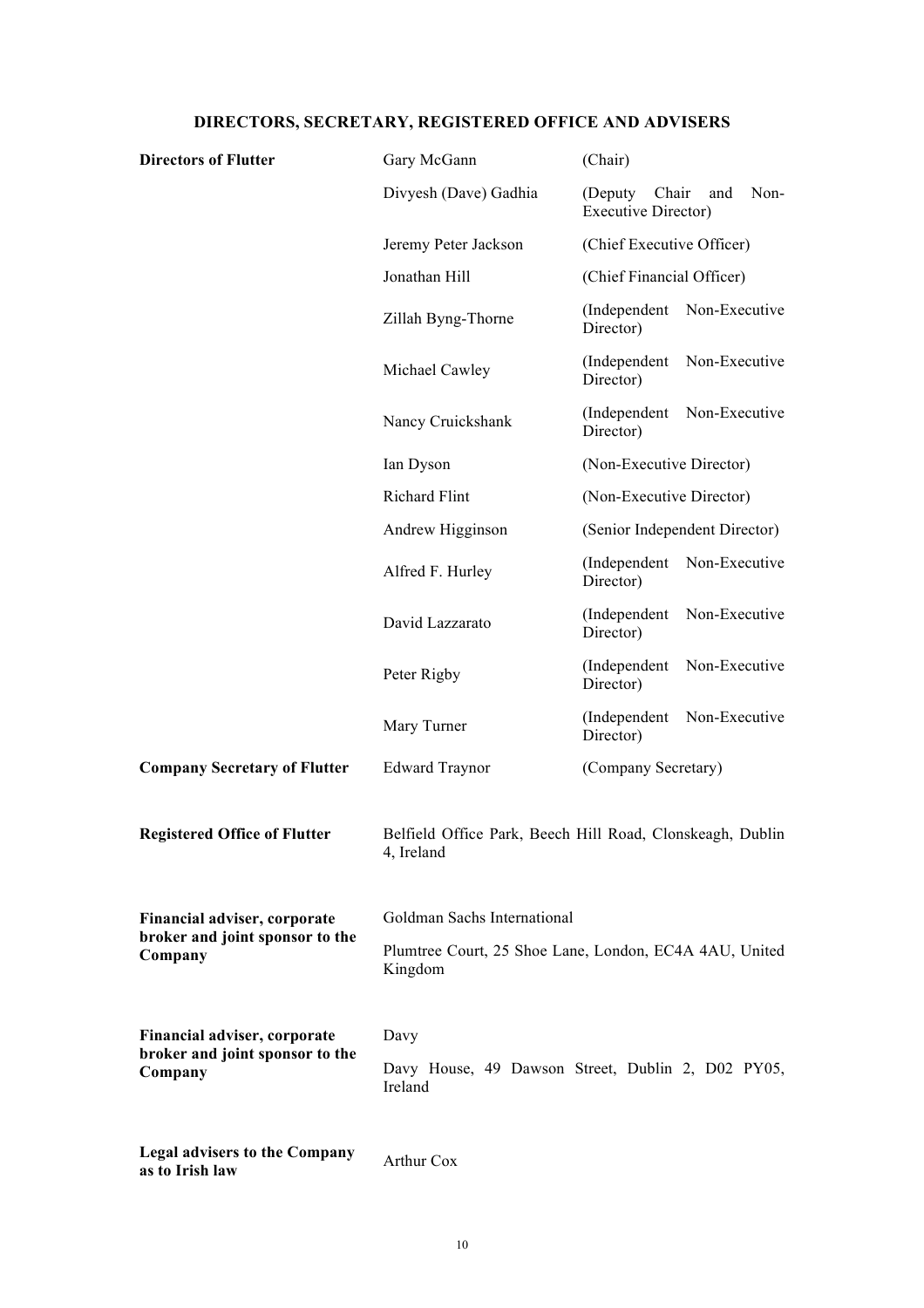|                                                 | Ten Earlsfort Terrace, Dublin 2, D02 T380, Ireland                                         |
|-------------------------------------------------|--------------------------------------------------------------------------------------------|
| Legal advisers to the Company<br>as to U.S. law | Wachtell, Lipton, Rosen & Katz<br>51 West 52 <sup>nd</sup> Street, New York, NY 10019, USA |
| Reporting accountants and                       | <b>KPMG</b>                                                                                |
| auditors to the Company                         | 1 Stokes Place, St Stephen's Green, Dublin 2 D02 DE03,<br>Ireland                          |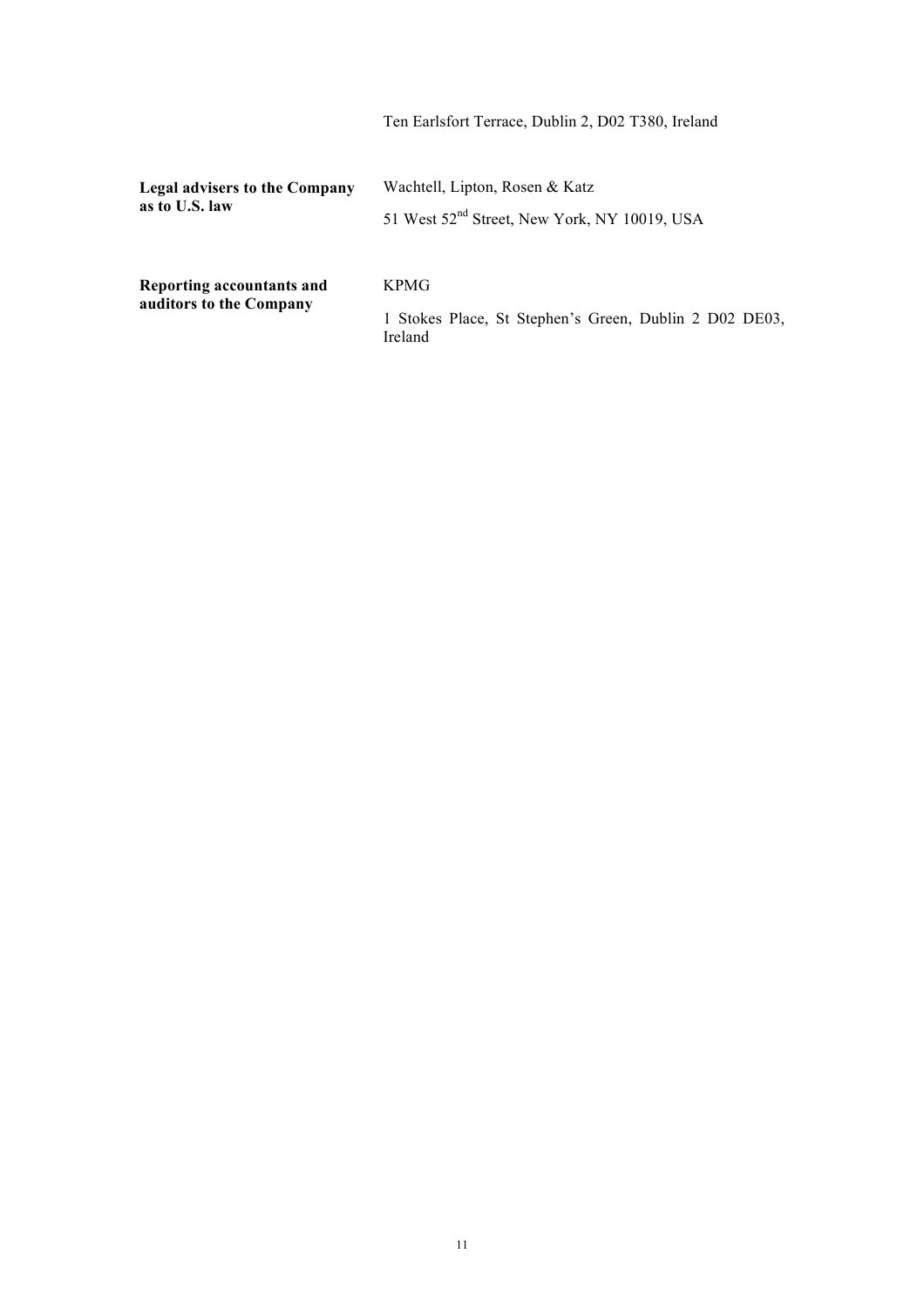#### **PART I LETTER FROM THE CHAIR OF FLUTTER**

#### **Flutter Entertainment plc**

*(incorporated in Ireland with limited liability with registered number 16956)*

| Gary McGann           |
|-----------------------|
| Divyesh (Dave) Gadhia |
|                       |
| Peter Jackson         |
| Jonathan Hill         |
| Andrew Higginson      |
| Zillah Byng-Thorne    |
| Michael Cawley        |
| Nancy Cruickshank     |
| Ian Dyson             |
| Richard Flint         |
| Alfred F. Hurley      |
| David Lazzarato       |
| Peter Rigby           |
| Mary Turner           |
|                       |

(*Chair*) Belfield Office Park (Deputy Chair and Non-*Executive Director)* (*Chief Executive Officer*) Dublin 4 (*Chief Financial Officer*) Ireland Andrew Higginson (*Senior Independent Director*)

*Directors Registered office* Beech Hill Road Clonskeagh

10 December 2020

*To the holders of Flutter Shares.*

Dear Shareholder,

#### **Proposed accelerated acquisition of approximately 37.2% of the issued and outstanding units of FanDuel Group Parent LLC from Fastball Holdings LLC**

#### **Notice of the Extraordinary General Meeting of Flutter Entertainment plc to be held at Arthur Cox, Ten Earlsfort Terrace, Dublin, D02 T380, Ireland on 29 December 2020 at 11:00 a.m.**

#### **1. Introduction**

On 3 December 2020, Flutter announced that it had entered into an agreement to acquire Fastball's entire stake in FanDuel, representing approximately 37.2% of the issued and outstanding units of FanDuel, in exchange for \$4,175,000,000  $(\text{\textsterling}3,131,000,000)$ ,<sup>1</sup> pursuant to the terms of a purchase agreement entered into on 3 December 2020 between TSE, a wholly-owned subsidiary of Flutter, Fastball and Flutter. Following the Closing Date, Flutter will own 95% of FanDuel and the balance of 5% will continue to be held by Boyd.

Under the terms of the Purchase Agreement, Flutter will satisfy the \$4,175,000,000 consideration payable to Fastball by way of \$2,087,500,000 of cash and the issue of 11,747,205 new Ordinary Shares directly to Fastball (the "**Consideration Shares**"), at a reference price of £133.50 calculated as a VWAP over the period 11 November 2020 to 27 November 2020. Further information on the background to and reasons for the Transaction are set out in paragraph 2 below.

Subject to the satisfaction, or where applicable, waiver of the Conditions, it is estimated that the Transaction will become Effective before the end of December 2020.

 <sup>1</sup> Assumed FX rate £1:\$1.33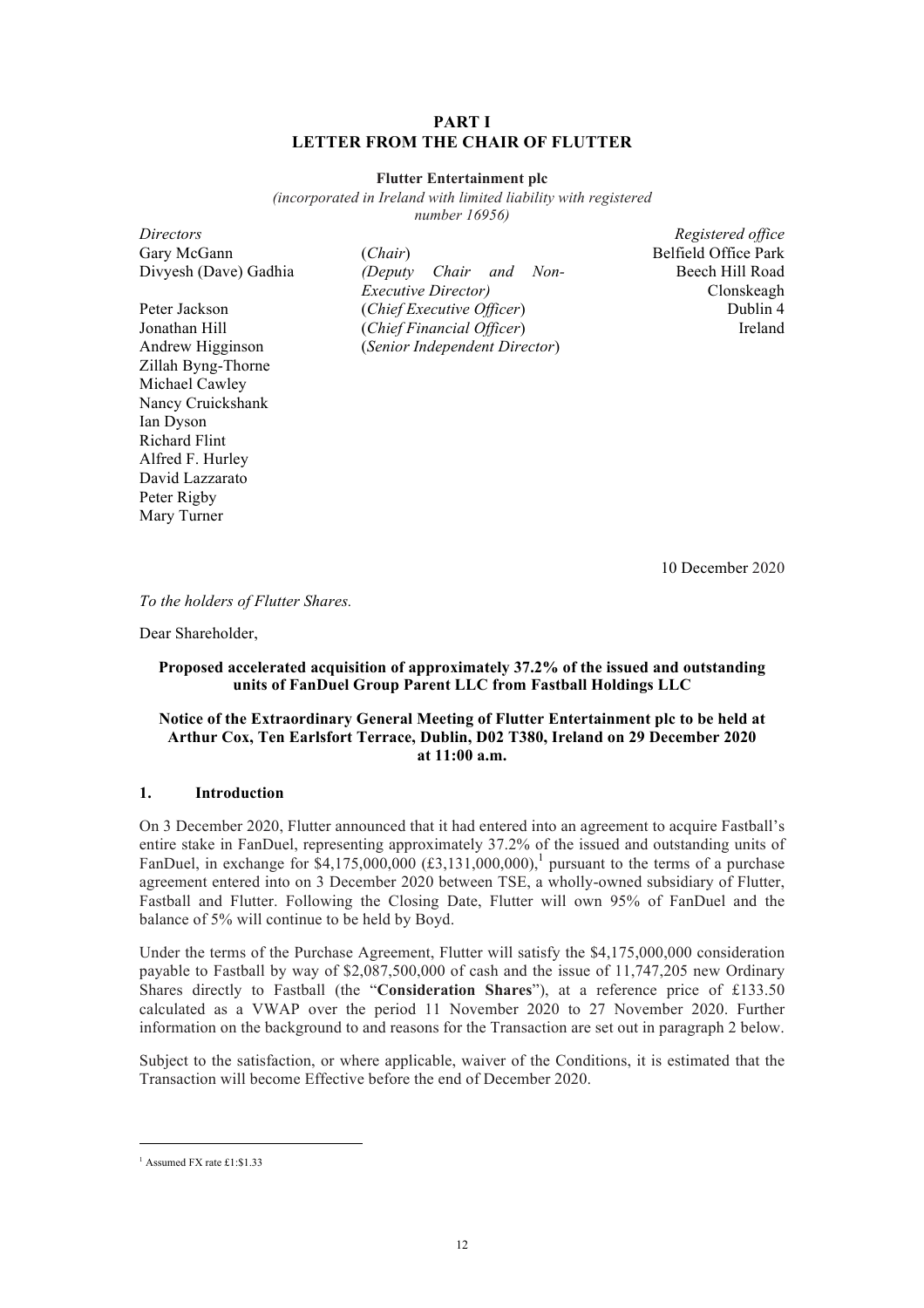As Fastball owns approximately 37.2% of the issued and outstanding units of FanDuel, a subsidiary of Flutter, Fastball is considered to be a substantial shareholder of Flutter for the purposes of the Listing Rules. The Transaction therefore constitutes a related party transaction for Flutter under the Listing Rules and is subject to, and conditional upon, the approval of Flutter Shareholders by ordinary resolution. In addition, the Other Related Parties are directors of FanDuel and have direct and/or indirect interests in Fastball, as further described in paragraph 6 below, and are therefore related parties for the purposes of this Transaction. Due to its size, the Transaction constitutes a Class 2 Transaction under the Listing Rules. Further information on Fastball and the related party transaction is set out in paragraph 6 below.

Accordingly, an EGM is being convened for this purpose and will be held at 11:00 a.m. on 29 December 2020 at Arthur Cox, Ten Earlsfort Terrace, Dublin 2, D02 T380, Ireland. **A Notice of EGM containing the Resolution to be proposed and considered at the EGM is set out at the end of this Circular.** Matthew King has a beneficial interest in 465 Flutter Shares and has undertaken not to vote on the Resolution. Fastball, Ted Oberwager and Michael LaSalle do not own any Flutter Shares and therefore will not vote on the Resolution. Under the Listing Rules, Matthew King and associates of Fastball and the Other Related Parties, to the extent they own Flutter Shares, are precluded from voting in relation to the Transaction. Fastball and each of the Other Related Parties have undertaken to take all reasonable steps to ensure that their respective associates will not vote on the Resolution.

The Transaction is subject to certain other conditions which are summarised in this Circular.

The Flutter Board considers that the Transaction is in the best interests of Flutter Shareholders as a whole and unanimously recommends that Flutter Shareholders vote in favour of the Resolution to be proposed at the EGM.

The purpose of this Circular is to: (i) explain the background to and reasons for the Transaction, (ii) explain why the Flutter Board considers the Transaction to be in the best interests of Flutter Shareholders as a whole, and (iii) convene an EGM to seek the approval of Flutter Shareholders for the Transaction and other actions on the part of Flutter related to the Transaction.

# **2. Background to and reasons for the Transaction**

In May 2018, Flutter (then Paddy Power Betfair plc) announced the acquisition of an initial controlling stake in FanDuel Ltd. through a cash investment of \$158,000,000 and the transfer of its then existing US assets (principally TVG and its New Jersey online casino) into a newly merged US group. Following a subsequent market access deal with Boyd, Flutter's stake in FanDuel stood at 57.8%.

A mechanism was put in place to facilitate the sale of Fastball's remaining 37.2% stake in FanDuel to Flutter in two tranches in July 2021 (as to one half of Fastball's units in FanDuel then held) (the "**July 2021 Put and Call**") and July 2023 (as to all of Fastball's units then held) at prevailing market valuations. This mechanism contained constraints on the amount Flutter could be obliged to pay to acquire the stake, potentially leaving Fastball continuing to hold material levels of an illiquid minority share in the business for an indefinite period. In agreeing the terms of the Transaction, Fastball is able to realise a considerable return on its original investment in FanDuel while trading the discount for price certainty, liquidity and an opportunity to expedite the payment it receives for its full stake. From Flutter's perspective, the Transaction accelerates the transfer of the minority stake at what the Board believes to be a discount to the intrinsic fair value of the business, taking into account the business' significant growth opportunities, and at a discount to FanDuel's closest peer.<sup>2</sup>

 $\overline{1}$ <sup>2</sup> Transaction price implies a FanDuel enterprise value of \$11.2bn; equates to a discount of over 40% to \$20.3bn enterprise value of DraftKings Inc. (as at 27 Nov 2020).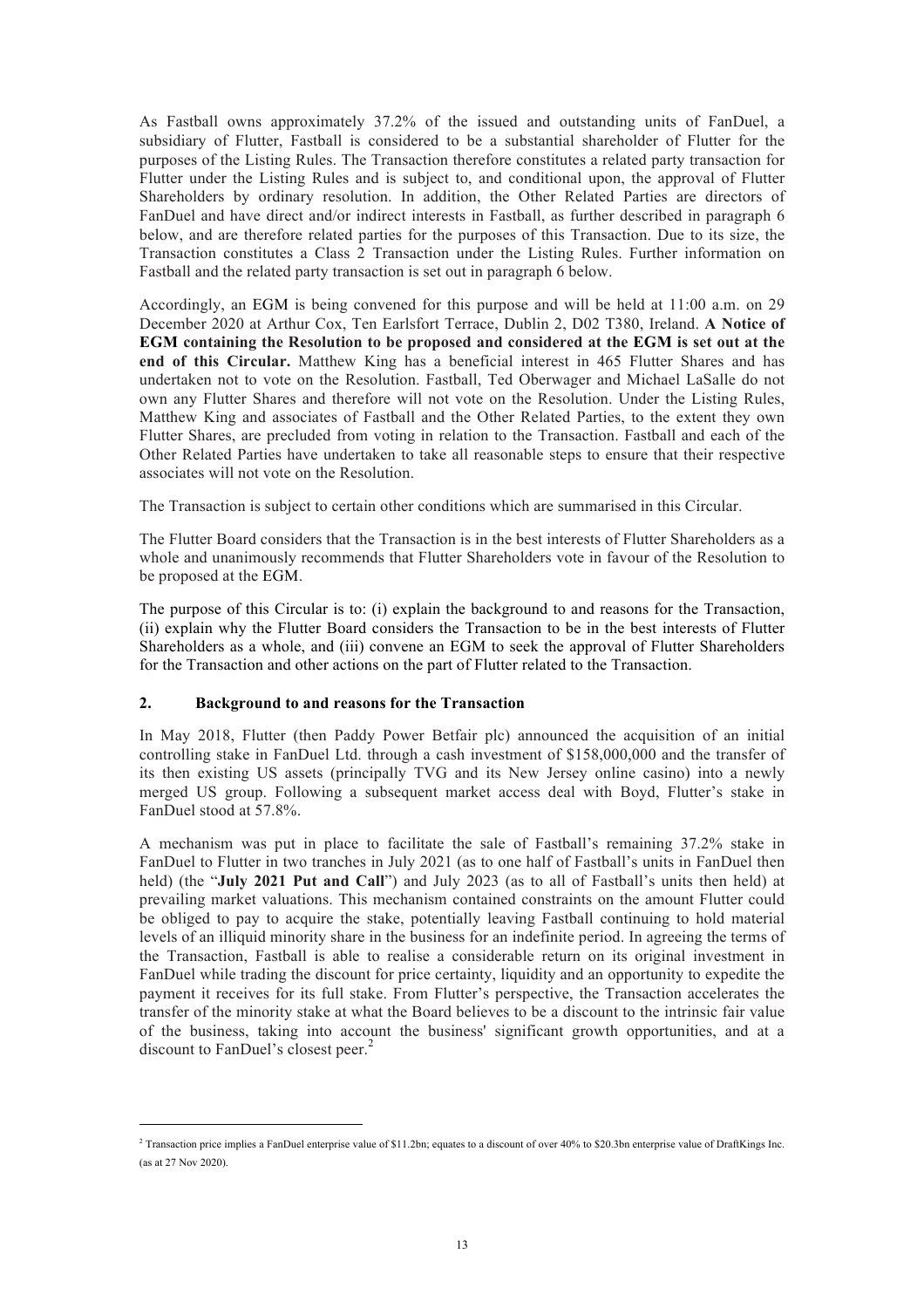#### **Strategic rationale for Transaction**

#### **It increases exposure to the most attractive market opportunity in the sector today**

The ongoing regulation of online sports betting and gaming in multiple states represents the single biggest market opportunity for Flutter today. Since the repeal of the Professional and Amateur Sports Act ("**PASPA**") in May 2018, the pace with which states have legislated online sports betting, and in some cases online gaming, has exceeded the Group's initial expectations.

The potential size of the US total addressable market ("**TAM**") for online betting and gaming continues to grow. By the end of 2021, Flutter expects its online sports betting products to be available in states accounting for approximately one third of the US population. Flutter expects its online gaming products to be available in four states, equating to 11% of the US population. In both cases, the roster of regulated states does not yet include any of the four most populated states, namely California, Texas, Florida or New York.

To put the full scale of the US opportunity into context for Flutter, the states that we expect to be live in by the end of 2021 are expected to be worth c.\$9.1bn in gross gaming revenue terms at maturity.<sup>3</sup> This makes them almost as large as the regulated online markets of the UK, Ireland and Australia combined. 4 Based on the earnings guidance provided in the Group's Q3 Trading Statement dated 11 November 2020, Flutter expects to generate online EBITDA from these three regulated markets of over \$1bn in 2020.

It is unclear at this point how many further states will regulate online sports betting and gaming. Flutter estimates that for each incremental 5% of the US population that is given access to regulated sports-betting and regulated online gaming, the TAM could increase by c.\$850m and c.\$1.3bn respectively.

#### **It increases Flutter's share in the US market leader, a business with key competitive advantages**

FanDuel is the market leader in the US online gaming market today. The business enjoys several key advantages over competitors. These are:

#### **(i) The FanDuel player database and brand which provide a structural cost advantage in the acquisition of sportsbook/gaming customers at scale**

FanDuel has over 9.5 million customers nationally providing the business with an enthusiastic sports betting customer base. Approximately 40% of all sportsbook customers acquired in the first two years have come from the daily fantasy sports ("**DFS**") database. The ability to convert DFS players to sports betting at relatively low cost means that FanDuel enjoys a structural cost advantage over most competitors when it comes to sportsbook player acquisition at scale.

In addition, the FanDuel brand has been built on the back of cumulative marketing investment to date of over \$0.8bn. Recent investment has included long-term media partnerships with both Turner Sports and Entercom, securing exclusive access to key media assets and integrations at both a local and national level. Such deals help to drive direct customer acquisition while the overall strength of the brand brings two benefits; it means that it enjoys relatively high unaided brand awareness while it also makes FanDuel a partner of choice for many market access partners.

#### **(ii) The ability to leverage the wider Flutter Group to develop market leading products that drive retention and improve customer economics**

<sup>-&</sup>lt;br>3 <sup>3</sup> Sources: Based on Eilers and Krejcik and Flutter internal estimates. Assumes FanDuel will be live in 14 states in 2021 for sports betting; Colorado, Indiana, Iowa, Illinois, Louisiana, Maryland, Massachusetts, Michigan, New Jersey, Ohio, Pennsylvania, Tennessee, Virginia and West Virginia. Assumes FanDuel will be live in 4 states in 2021 for gaming: Michigan, New Jersey, Pennsylvania and West Virginia.

<sup>4</sup> The estimated size of the UK, Irish and Australian online markets combined is \$9.5bn. Source: Regulus and Flutter internal estimates of online sportsbook and gaming market size. Combined population 97m.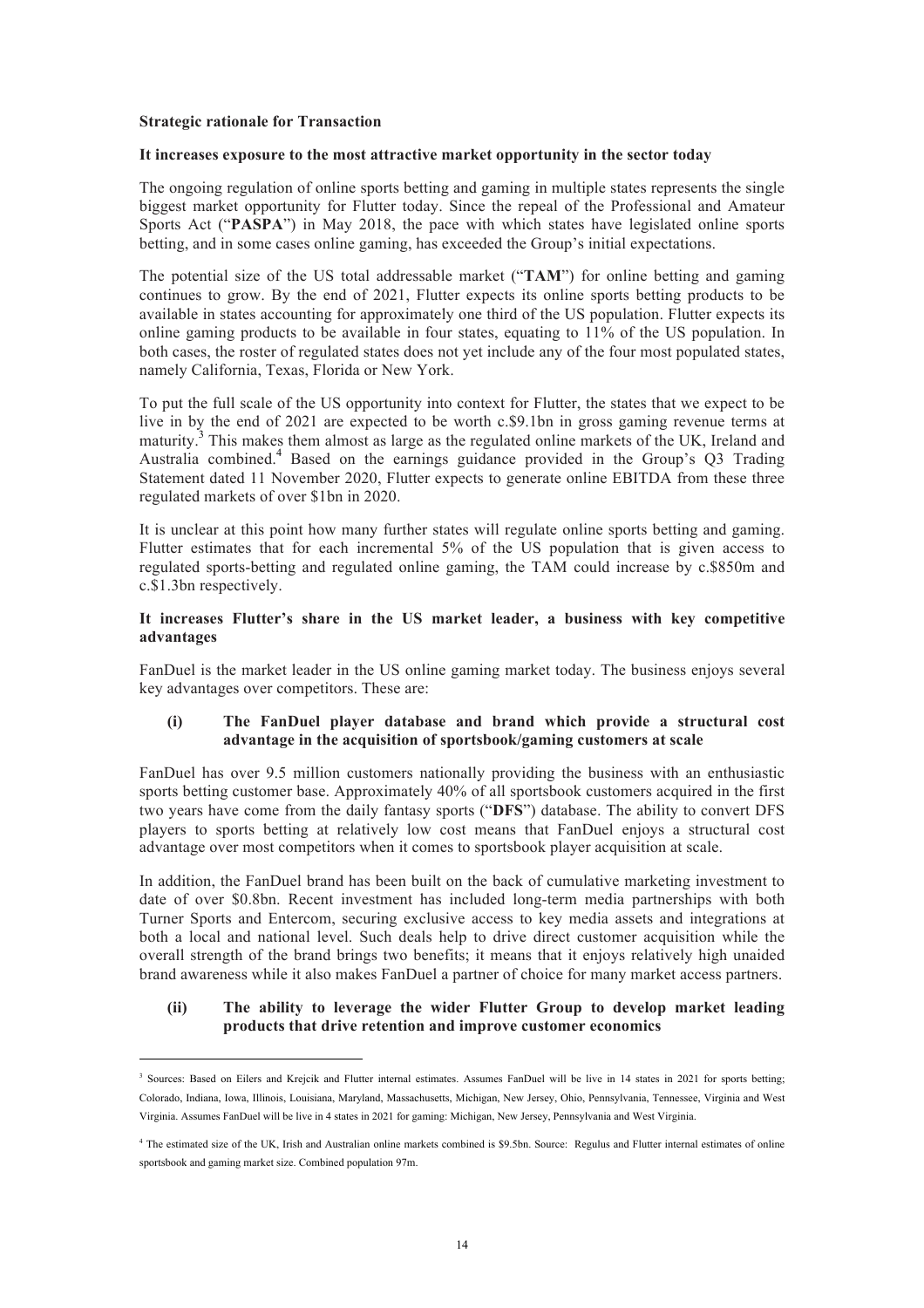Product leadership is vital for customer retention, which in turn leads to better customer unit economics. Access to Flutter's global risk and trading expertise (with a combined team of over 650 personnel) has afforded FanDuel product advantages such as the number of in-play markets that it offers on various sports and the roll-out of Flutter's Same Game Parlay TM products in the US. The ability to leverage these products and technology infrastructure has meant that FanDuel's sports betting app has been ranked the best in the market.<sup>5</sup>

The retention benefit this leads to has clearly been evident during 2020, with c.90% of sportsbook customers that were active on the FanDuel platform in March (pre-suspension of major sport) returning to play by October. The launch of the Group's proprietary sports betting platform is now complete in West Virginia with remaining states expected to follow in 2021. This internal opensource platform, which is supported by over 3,600 technologists group-wide, will improve reliability and scalability while giving FanDuel access to Flutter's "feature factory".

#### **(iii) Greater product diversification and scale than competitors which in turn fuels investment**

FanDuel is the only operator to offer all four key product verticals in the US, namely sports betting, DFS, gaming and online horserace wagering. In addition, it has a presence in all 50 US states through its free-to-play products while it takes real-money play in 41 states. This is important because it (i) enables FanDuel to monetise its customer base in a way many competitors cannot in states that are yet to regulate sports betting and gaming, (ii) leads to better customer economics given that the lifetime value of multi-product customers exceeds that of single product customers, and (iii) provides a funding stream for ongoing investment, with the cash flow generated from our more mature US products (TVG and DFS) supporting the growth in sports betting and gaming.

All of the factors above have contributed to FanDuel becoming the online market leader in the US today with unrivalled online scale and market share. For the financial year to date FanDuel has acquired more than 800,000 customers<sup>6</sup> across all verticals. As disclosed in the Q3 Trading Statement on 11 November 2020, we now expect our US business to generate over \$850,000,000 in net revenue in 2020. This represents year on year growth of 70%+ and exceeds the revenue guidance of our next nearest online competitor in the US by over 50%. In 2020, Flutter expects contributions from the New Jersey online sportsbook and gaming businesses combined to be more than \$40,000,000. FanDuel's share of the online sport-betting market in Q3 was 43% while its share of the combined sports and gaming market was 24%.<sup>7</sup>

#### **It secures the minority stake at an attractive valuation**

The Transaction price of \$4,175,000,000 implies an enterprise value for FanDuel of \$11,200,000,000. This represents (i) a potentially valuable opportunity in light of our own estimate of the intrinsic value of the business, taking into account the business's significant growth opportunities, and (ii) a discount to FanDuel's closest peer, 8 despite FanDuel being the market leader in the US market. This discount reflects a number of factors, including Fastball's minority

 <sup>5</sup> Eilers and Krecjik survey of 16 sports betting apps in NJ, October 2020.

<sup>6</sup> Pro forma Flutter US division for 9 months ended 30 September 2020

<sup>&</sup>lt;sup>7</sup> Source: Online sportsbook market share is the gross gaming revenue ("GGR") market share of FanDuel for Q3 2020 in the states in which FanDuel was live in Q3 as per Flutter's Q3 trading update on 11 November 2020. During Q3 FanDuel was live for sports betting in Colorado, Illinois, Indiana, Iowa, New Jersey, Pennsylvania and West Virginia. Market share calculations do not include Illinois due to unavailability of September data at that time. Online gaming market share reflects the combined NJ and PA market share of the FanDuel and Betfair brands during Q3 2020. Combined online market share is the combination of both sportsbook and gaming as defined above. The gaming market share excludes PokerStars which is part of Flutter but not part of FanDuel. Combined gaming share in the US is 29% when PokerStars is included.

<sup>8</sup> Transaction price implies a FanDuel enterprise value of \$11.2bn; equates to a discount of over 40% to \$20.3bn enterprise value of DraftKings Inc. (as at 27 Nov 2020)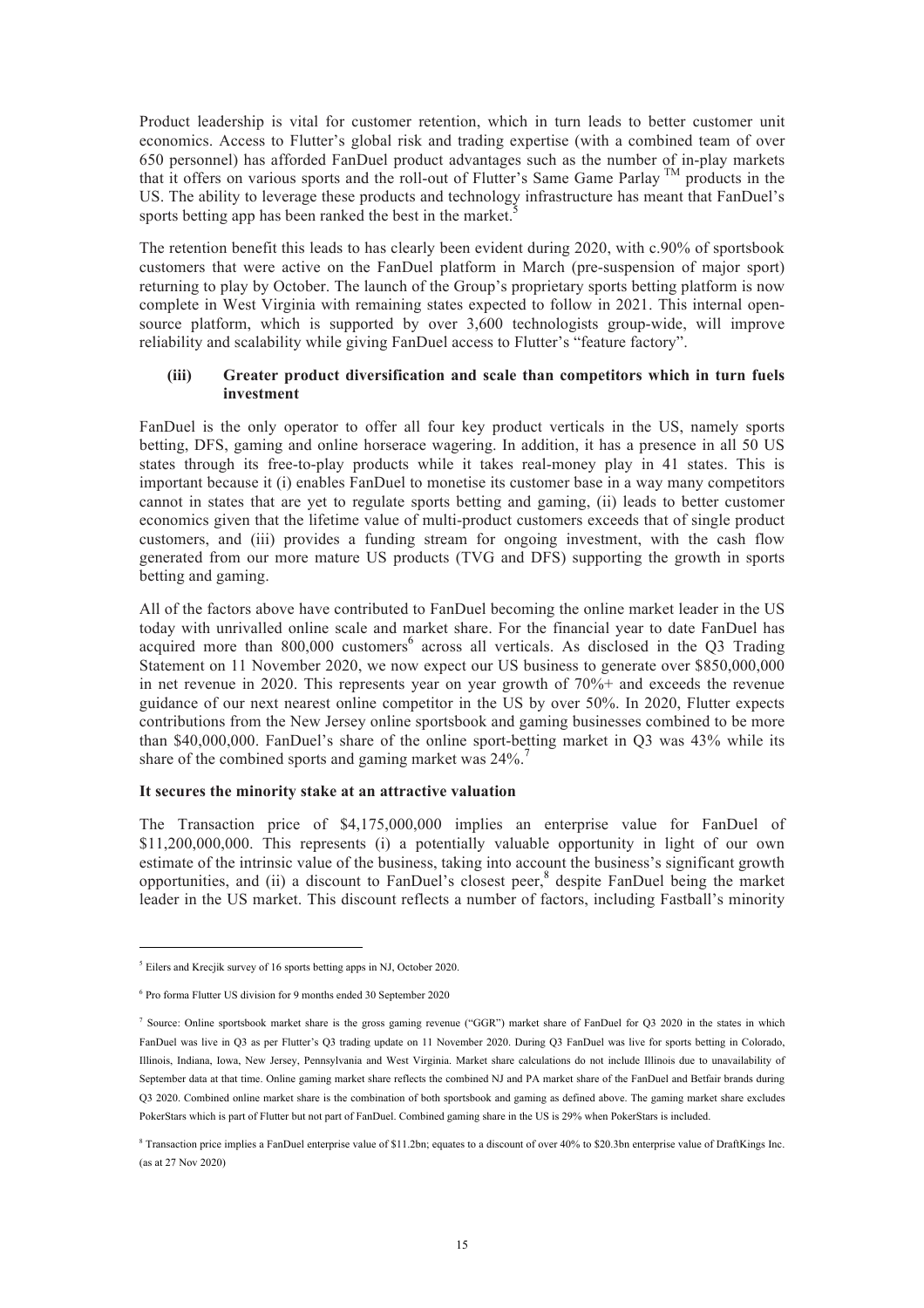position in FanDuel and the provision of price certainty and liquidity to Fastball as well as allowing it to expedite the payment it receives for its full stake.

#### **It removes considerable uncertainty with respect to the future**

There has been significant volatility in the valuation multiples within the US online gaming sector. The previously agreed mechanism for the transfer of the Fastball stake to Flutter would have involved fair market valuations of FanDuel being conducted in 2021 and 2023, with put and call options in place based on those valuations. The Board has concluded that it is in the best interest of Flutter Shareholders to avail of the discount factors through this alternative transaction now and thus remove pricing uncertainty in acquiring Fastball's stake in FanDuel.

# **It simplifies US stakeholder arrangements, providing greater future flexibility**

The Transaction simplifies the Company's stakeholder arrangements in the US by bringing Flutter to 95% ownership of FanDuel, increasing Flutter's control over the direction of our US operations.

The Transaction also simplifies the economic position in relation to the FOX Bet business. As part of the Combination with TSG, Fastball was granted an economic interest in the FOX Bet business. This would have involved Fastball receiving the equivalent of 11% in the uplift in the valuation of FOX Bet between May 2020 and July 2023 (the "**Fox Bet Value Payment**"). Pursuant to the terms of this Transaction, Fastball's right to receive the Fox Bet Value Payment from Flutter will be terminated.

FanDuel's market access partner, Boyd, will continue to hold a 5% stake in FanDuel following completion of the Transaction. Flutter intends to offer to FOX Sports the option to purchase 18.5% of FanDuel at fair market value in July 2021, with substantively the same terms and valuation mechanism that FOX Sports and Flutter previously agreed would have applied to the Fastball put and call options. No assurances can be provided on whether and on what terms any such transaction with FOX would take place.

# **3. Summary information on FanDuel**

FanDuel offers retail sports betting in selected states, primarily as part of the market access arrangements to facilitate online sports betting. FanDuel operates (i) FanDuel branded online and retail sports betting operations in a growing number of U.S. states (eight currently), its DFS across 50 states and its horse racing advance deposit wagering business in 23 states, (ii) TVG, which broadcasts horseracing across the US and operates an online advance deposit wagering network offered in 33 states, and (iii) the Betfair and FanDuel online casinos in New Jersey and Pennsylvania.

In total, 17 US states have now legislated for online sports betting, covering approximately 30%<sup>9</sup> of the US population. This has led to the creation of a sizable addressable market for FanDuel of 27% of the US population and the Flutter Group anticipates that further US states will consider sports betting regulation in due course such that this will expand to 33% by the end of 2021. In this rapidly evolving US sports betting market, FanDuel is focused on going live in as many regulated states as soon as practically possible following state openings. FanDuel is focused on acquiring sports-betting customers through a combination of direct customer acquisition and through cross-sell of sportsbook to the Flutter Group's daily fantasy sports customer database. The Company estimates that FanDuel's DFS customer base provides FanDuel with a structural cost advantage in acquiring sports betting customers over most of its competitors.

Underlying EBITDA losses of £(36.2) million in the US for the financial year ended 31 December 2019 reflect the ongoing customer acquisition that the Flutter Group has achieved across the states in which sports betting has become regulated. By 31 December 2019, the Flutter Group had

<sup>&</sup>lt;sup>9</sup> Includes those states which have either legislated or passed referenda to allow legislation of online sports betting, including lottery led monopolies.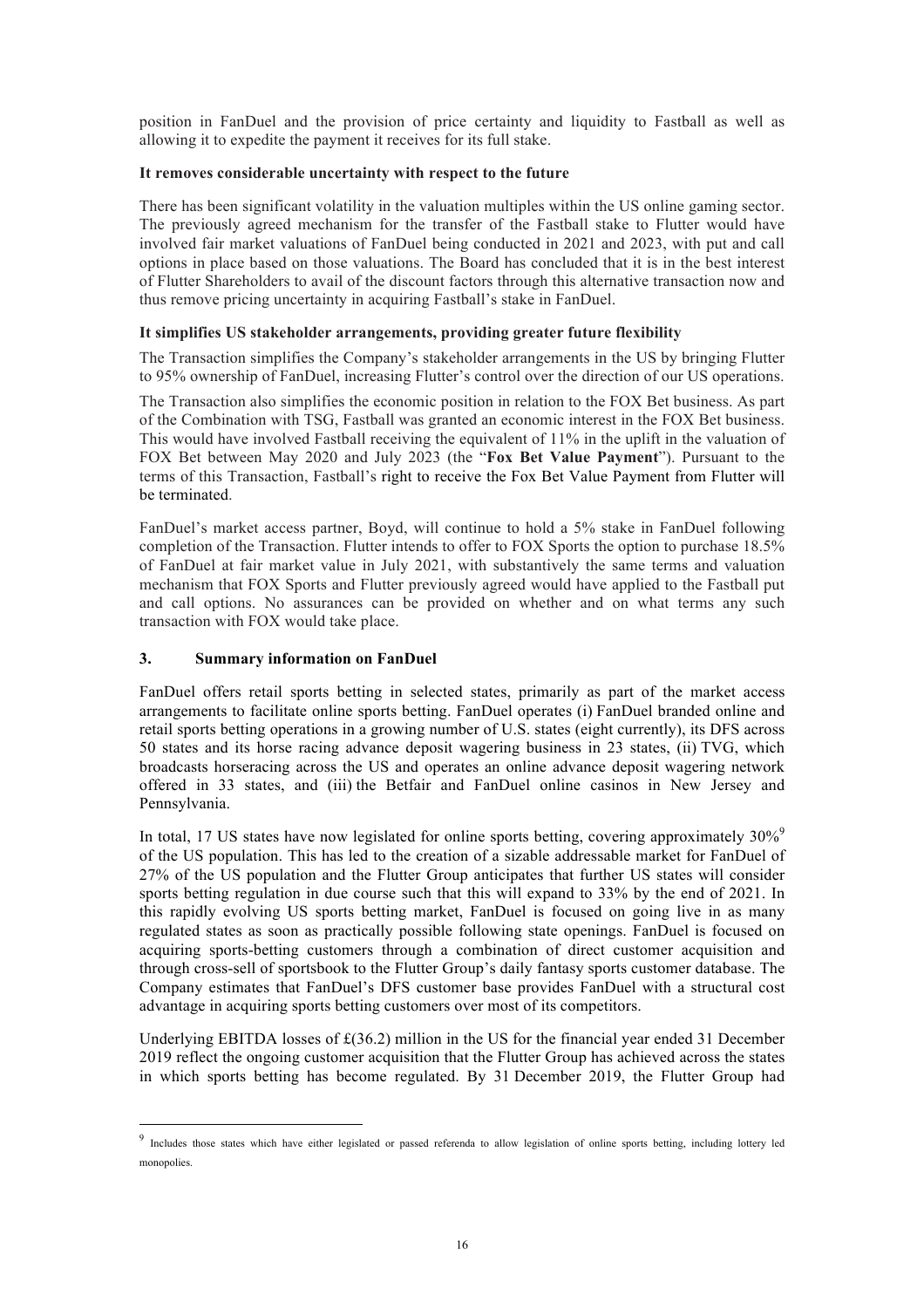acquired 2 million active customers in the US. FanDuel has been fully consolidated in Flutter's financial statements since 2018.

# **4. Summary of the principal terms and conditions of the Transaction**

The Purchase Agreement was entered into by TSE, Fastball and Flutter on 3 December 2020. Pursuant to the terms of the Purchase Agreement, Fastball has agreed to sell the Fastball Shares to TSE in exchange for \$4,175,000,000, \$2,087,500,000 of which is expected to be satisfied in cash and the remainder of which is expected to be satisfied through the issue of 11,747,205 Consideration Shares directly to Fastball.

Subject to limited exceptions, the Purchase Agreement imposes certain "lock-up" restrictions on Fastball's ability to distribute or transfer any Consideration Shares it may receive in connection with the Transaction. From and after 31 March 2021, Fastball would be permitted to distribute or sell up to 20% of any Consideration Shares it may receive; from and after 1 July 2021, Fastball would be permitted to distribute or sell up to 50% of such Consideration Shares (inclusive of any shares distributed or sold prior to 1 July 2021); and from and after 31 December 2021, Fastball would be permitted to distribute or sell up to 100% of such Consideration Shares.

# *Conditions to Closing*

The consummation of the Transaction is subject to the satisfaction or waiver, as applicable, of the Conditions, which are set out in full in the Purchase Agreement, and which include the following:

# *Conditions to the obligations of both TSE and Fastball*

- the absence of any law, judgment, injunction, order or decree by a governmental entity that remains in effect and makes illegal or prohibits the consummation of the Transaction;
- approval of the Transaction by Flutter Shareholders (by ordinary resolution) as a related party transaction at a general meeting of Flutter; and
- the FCA, the London Stock Exchange and Euronext Dublin agreeing to admit the Consideration Shares to: (i) listing on the premium listing segment of the Official List of the FCA and to a secondary listing on the Official List of Euronext Dublin; and (ii) trading on the London Stock Exchange's main market for listed securities and the Euronext Dublin Market.

# *Conditions to the obligations of TSE*

- the truth and accuracy in all material respects of the representations and warranties of Fastball in the Purchase Agreement; and
- the performance in all material respects by Fastball of the covenants and other agreements required under the Purchase Agreement to be performed by Fastball prior to the consummation of the Transaction;

# *Conditions to the obligations of Fastball*

- the truth and accuracy in all material respects of the representations and warranties of TSE in the Purchase Agreement; and
- the performance in all material respects by TSE of the covenants and other agreements required under the Purchase Agreement to be performed by TSE prior to the consummation of the Transaction.

Completion of the Transaction is not conditional upon any regulatory approvals having been obtained.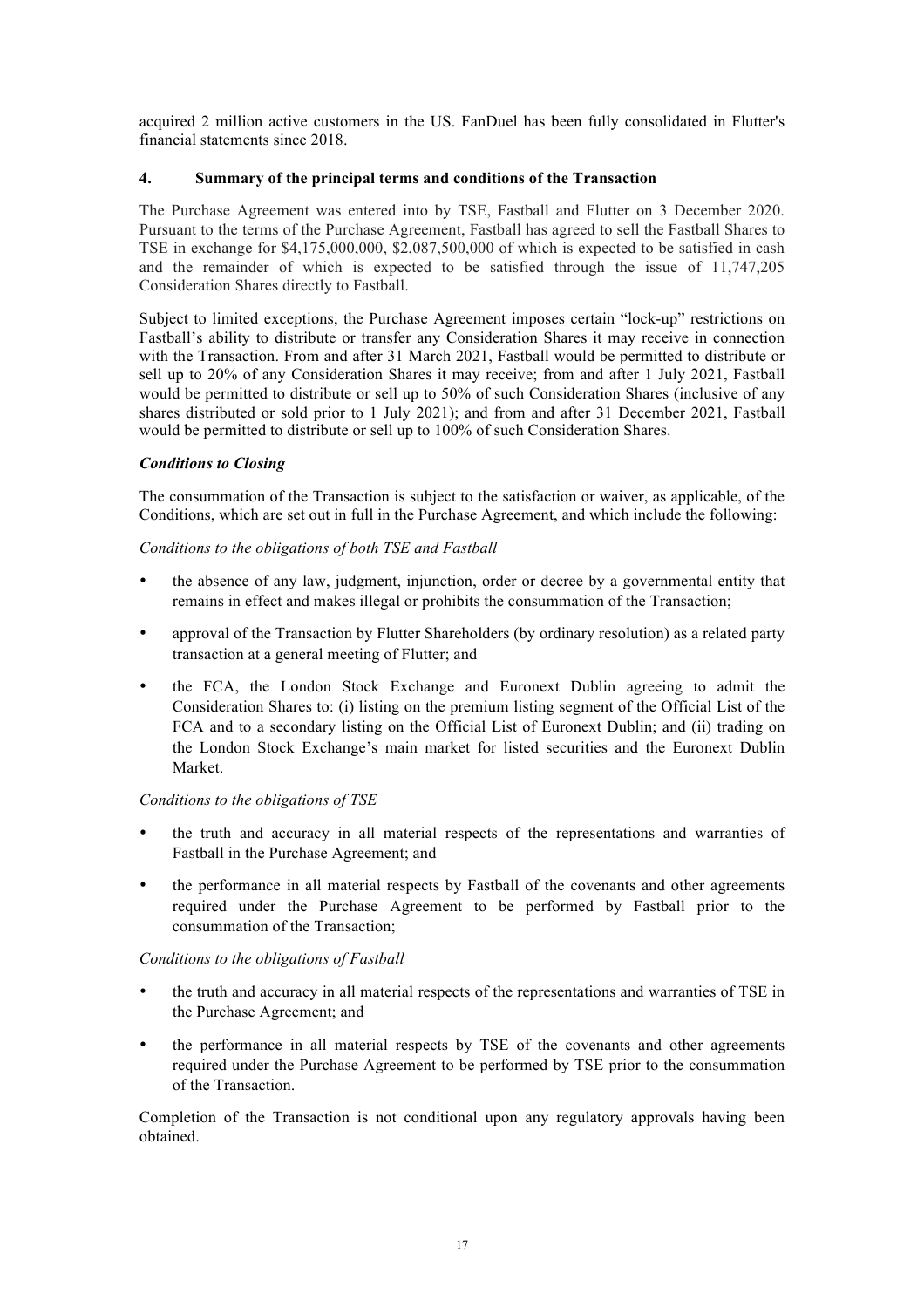Further details of the Purchase Agreement, which sets out the principal terms of the Transaction, are contained in Part II (*Summary of the Key Terms and Conditions of the Transaction*) of this document.

The approval of Flutter Shareholders will be sought at the EGM which is scheduled to occur on 29 December 2020. Subject to the satisfaction of the Conditions, Closing is estimated to occur during the fourth quarter of 2020.

# **5. Financing the Transaction**

Flutter intends to fund the cash element of the purchase price through (i) cash on balance sheet, and (ii) the net proceeds of the placing of 8,004,503 new Ordinary Shares which concluded on 4 December 2020 (the "**Placing**"), representing approximately 5.2% of the issued share capital of Flutter prior to the Placing (excluding treasury shares), and raising approximately £1.1bn. The Placing was undertaken in accordance with the terms of the Placing Agreement, the terms of which are summarised in Part III (*Additional Information*) of this Circular. The remainder of the consideration payable, \$2,087,500,000, is anticipated to be satisfied through the issue of the Consideration Shares.

The consideration financing mix takes into account Flutter's focus on maintaining balance sheet strength and financial flexibility. Assuming Closing occurs in 2020, leverage at the financial year end is expected to be less than 3.0x Adjusted EBITDA. The Board is satisfied that this is an appropriate level of additional leverage to apply to Flutter, minimising shareholder dilution while also maintaining balance sheet strength to fund appropriate investment and growth opportunities for the Group. The Board is confident that the highly cash generative nature of the Group will bring it towards the Board's leverage target of 1.0x-2.0x over the medium-term. As previously stated, once leverage has returned to this target range, the Board will re-examine the Group's dividend policy.

# **6. Information on Fastball and the related party transaction**

Fastball is a limited liability company, organized under the laws of the State of Delaware. Fastball has two nominee directors on the board of directors of FanDuel, Ted Oberwager and Michael LaSalle, who will resign as directors of FanDuel with effect from Closing. As Fastball owns approximately 37.2% of the units in FanDuel, a subsidiary of Flutter, Fastball is considered to be a substantial shareholder of Flutter for the purpose of the Listing Rules.

The Transaction therefore constitutes a related party transaction for Flutter under the Listing Rules and is subject to, and conditional upon, the approval of independent Flutter Shareholders by ordinary resolution. Further, due to its size, the Transaction constitutes a Class 2 Transaction under the Listing Rules.

In addition, Matthew King, a director of FanDuel and therefore a related party of Flutter, holds 1,153 voting units in Fastball. As a member of Fastball, he will benefit from the Transaction and is therefore a related party for the purposes of the Transaction.

Further, Ted Oberwager, a director of FanDuel and therefore a related party of Flutter, holds approximately a 0.08% indirect interest in Fastball. As he owns an indirect interest in Fastball, he will benefit from the Transaction and is therefore a related party for the purposes of the Transaction.

Michael LaSalle, a director of FanDuel and therefore a related party of Flutter, holds approximately a 0.18% indirect interest in Fastball. As he owns an indirect interest in Fastball, he will benefit from the Transaction and is therefore a related party for the purposes of the Transaction.

Matthew King has a beneficial interest in 465 Flutter Shares and has undertaken not to vote on the Resolution. Fastball, Ted Oberwager and Michael LaSalle do not own any Flutter Shares and therefore will not vote on the Resolution. Under the Listing Rules, Matthew King and associates of Fastball and the Other Related Parties, to the extent they own Flutter Shares, are precluded from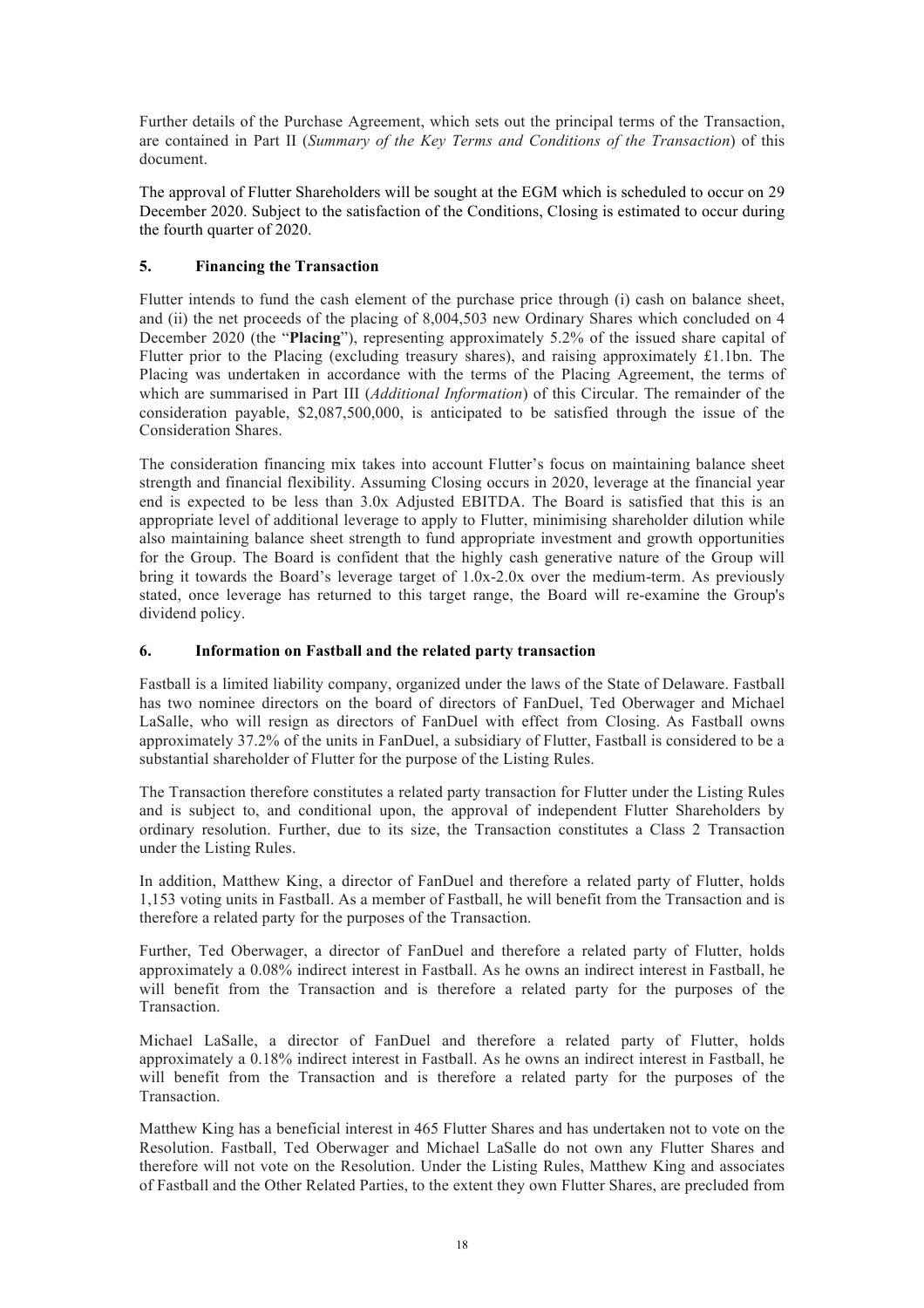voting in relation to the Transaction. Fastball and each of the Other Related Parties have undertaken to take all reasonable steps to ensure that their respective associates will not vote on the Resolution.

# **7. Listing, dealings and settlement of the Consideration Shares**

Pursuant to the terms of the Purchase Agreement, it is proposed that the Consideration Shares will be issued to Fastball as part of the consideration payable for the Fastball Shares. It is expected that following Closing, the Consideration Shares will be listed on the premium listing segment of the Official List of the FCA with a secondary listing on the Official List of Euronext Dublin and admitted to trading on the London Stock Exchange's main market for listed securities and the Euronext Dublin Market.

The Consideration Shares will be issued as fully paid and free and clear of any pre-emptive rights and liens and will rank *pari passu* in all respects with the Ordinary Shares, including in respect of the right to receive and retain in full all dividends and other distributions (if any) announced, declared, made or paid or any other return of capital (whether by reduction of share capital or share premium account or otherwise) made, in each case, by reference to a record date falling on or after the Closing Date. The Consideration Shares will be issued in registered form, will trade under the same ISIN number as the existing Ordinary Shares (IE00BWT6H894) and will be capable of being held in uncertificated form.

Applications will be made to the FCA, the London Stock Exchange and Euronext Dublin for the Consideration Shares to be admitted to: (i) listing on the premium listing segment of the Official List of the FCA and to a secondary listing on the Official List of Euronext Dublin, and (ii) trading on the London Stock Exchange's main market for listed securities and the Euronext Dublin Market. It is expected that Admission will become effective and that dealings for normal settlement in Consideration Shares will commence on the London Stock Exchange and Euronext Dublin at 8.00 a.m. (3.00 a.m. Eastern time) on the Closing Date.

# **8. Flutter Shareholder Voting and EGM**

As the Transaction constitutes a related party transaction for Flutter under the Listing Rules, it will require the passing by Flutter Shareholders of the Resolution to be proposed at the EGM.

Set out on page 38 of this Circular is a notice convening the EGM, to be held at 11:00 a.m. on 29 December 2020 at Arthur Cox, Ten Earlsfort Terrace, Dublin 2, D02 T380, Ireland.

The EGM has been convened to consider, and if thought fit, to approve the Resolution to approve the Transaction.

The full text of the Resolution is set out in Part V (*Notice of Extraordinary General Meeting*) of this Circular. The Resolution proposes that the Transaction, and any ancillary or associated agreements, be approved and the directors of Flutter be authorised to take all steps and enter all agreements and arrangements necessary, desirable or expedient to implement the Transaction.

If passed, the Resolution will authorise the Transaction substantially on the terms and subject to the Conditions summarised in paragraph 4 of this Part I (*Letter from the Chair of Flutter*) of the Circular. The passing of the Resolution requires the support of a simple majority of the votes cast (whether in person or by proxy) at the EGM. The Transaction will not complete unless the Resolution is passed.

If you would like to vote on the Resolution but cannot attend the EGM, you can appoint a proxy to exercise all or any of your rights to attend, vote and speak at the EGM by using one of the methods set out in the notes to the Notice of the EGM.

# **9. Further information**

Your attention is drawn to the further information set out in Parts II (*Summary of Key Terms and Conditions of the Transaction*) to III (*Additional Information*) of this Circular. **Flutter**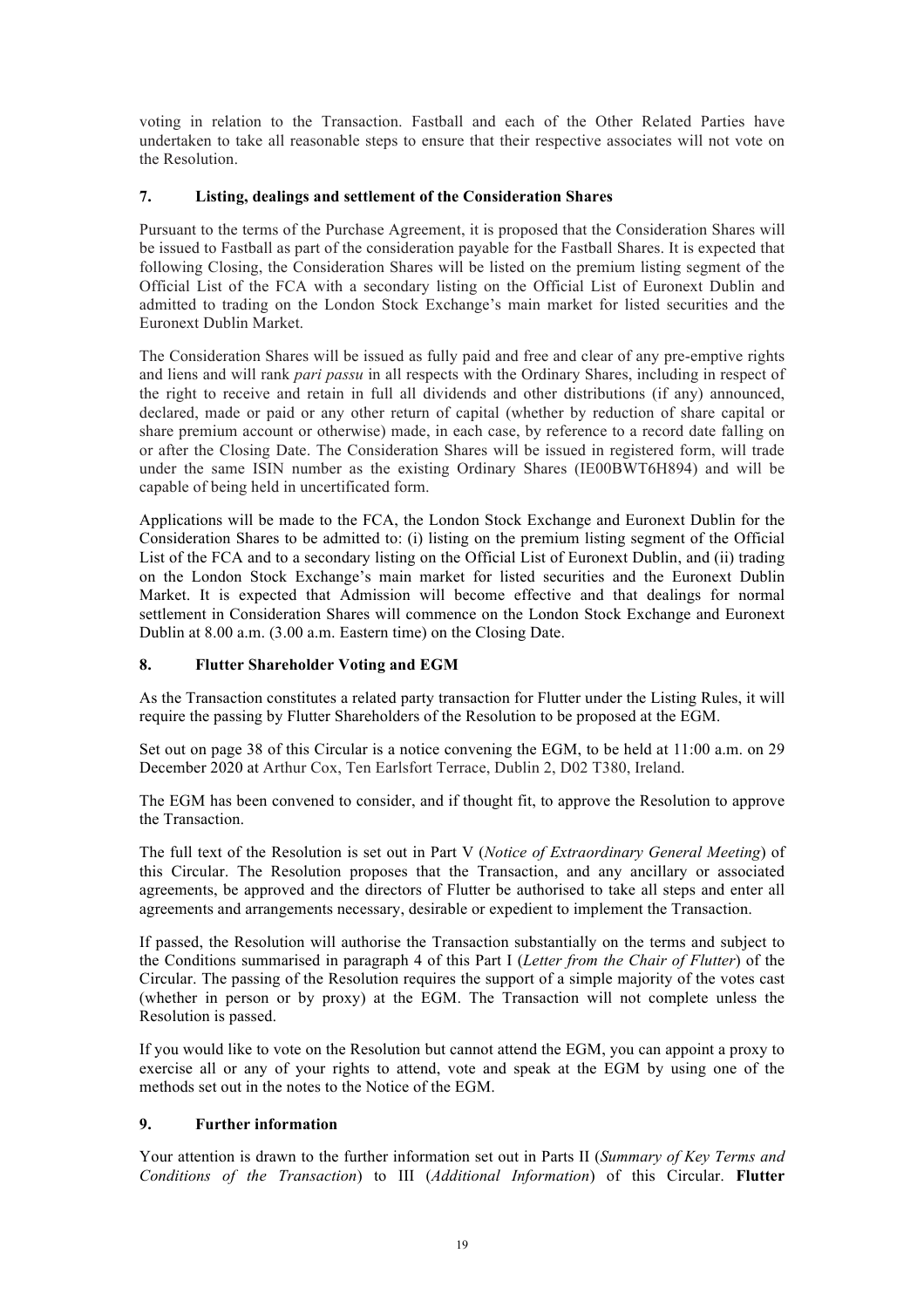**Shareholders should read the whole of this Circular and not just rely on the summarised information set out in this letter.**

#### **10. Public health guidelines at the EGM**

The well-being of Flutter Shareholders, employees and service providers is a primary concern for the directors of the Company. Due to the restrictions on travel and meetings under the regulations and the guidance issued by the Government of Ireland and the Department of Health relating to the ongoing Coronavirus (COVID-19) pandemic, the EGM will proceed under very constrained circumstances. The attention of Flutter Shareholders is drawn to the Important Notice Regarding Coronavirus (COVID-19) on page 6 of this Circular, which sets out the basis on which the EGM will be held.

Flutter Shareholders are requested not to attend the EGM in person and instead to submit a Form of Proxy accompanying the Notice of EGM to ensure they can vote and be represented at the EGM without attending in person.

Flutter Shareholders wishing to listen live to the EGM proceedings may do so by availing of the telephone facility and dialing-in to the numbers specified in the Important Notice Regarding Coronavirus (COVID-19) on page 6 of this Circular at the time of the EGM. Flutter Shareholders wishing to avail of this facility should ensure that they have submitted their Form of Proxy by the relevant deadline in advance of the EGM, as it will not be possible to vote at the EGM using the telephone facility.

The Company continues to monitor the impact of COVID-19 and any relevant updates regarding the EGM, including any changes to the arrangements outlined in this Circular, will be announced via a Regulatory Information Service and will be available on www.flutter.com/investors/2020EGM.

In the event that it is not possible to hold the EGM either in compliance with public health guidelines or applicable law or where it is otherwise considered that proceeding with the EGM as planned poses an unacceptable health and safety risk, the EGM may be adjourned or postponed or relocated to a different time and/or venue, in which case notification of such adjournment or postponement or relocation will be given in accordance with applicable law.

# **11. EGM and action to be taken**

The formal Notice of EGM appears at Part V (*Notice of EGM*) of this Circular, on page 38, and this Circular explains the business to be conducted at the EGM.

You will find enclosed with the Circular a Form of Proxy for use at the EGM. Whether or not you intend to be present at the EGM in person, it is important that you complete the Form of Proxy (in accordance with the instructions printed thereon) and return it to the Company's registrar, Link Registrars Limited, either to P.O. Box 1110, Maynooth, Co. Kildare, Ireland (if delivered by post) or to Link Registrars Limited, Level 2, Block C, Maynooth Business Campus, Maynooth, Co Kildare, W23 F854, Ireland (if delivered by hand), or to the Company at its registered office.

Alternatively, Flutter Shareholders may appoint a proxy electronically, by visiting the website of the Company's registrar at www.fluttershares.com; to do this, Flutter Shareholders will need their investor code (IVC), which can be found on their Form of Proxy.

CREST members may also use the CREST electronic proxy appointment service to appoint a proxy for the EGM.

Further instructions on how to appoint a proxy are set out in the notes to the Notice of EGM and on the Form of Proxy.

All proxy appointments (including an electronic proxy appointment or an appointment via the CREST electronic proxy appointment service) must be received by no later than11.00 a.m. on 27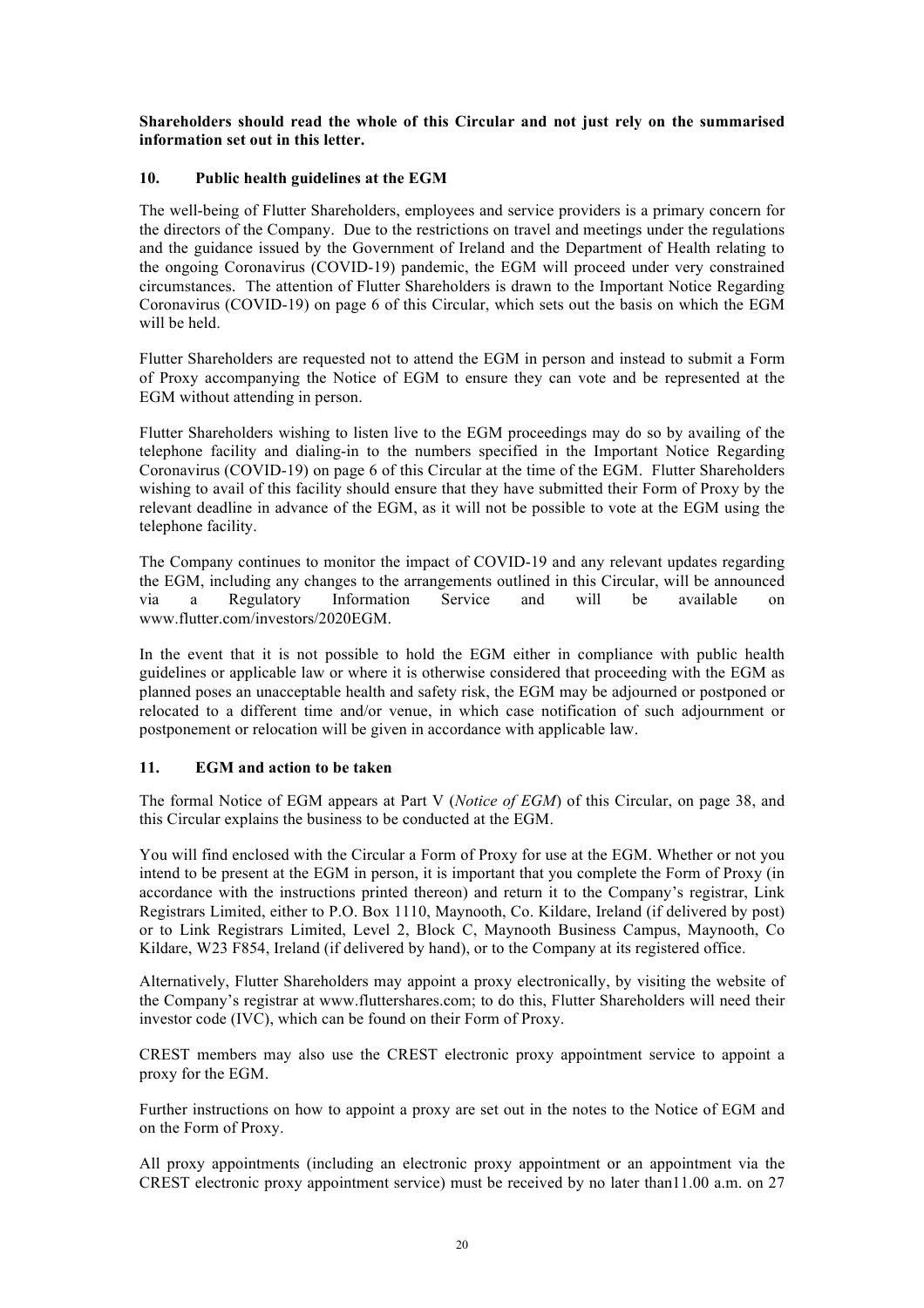(or, in the case of an adjournment, no later than 48 hours before the time fixed for holding the adjourned meeting). The completion and return of a Form of Proxy (including an electronic proxy appointment or an appointment via the CREST electronic proxy appointment service) will not prevent a Shareholder from attending and voting in person at the EGM, or any adjournment thereof, should they wish to do so, subject to compliance with the latest guidance of the Irish Government to minimise any potential risks posed to attendees as a result of the Coronavirus (COVID-19) pandemic.

# **12. Financial Advice**

The Flutter Board has received financial advice from Goldman Sachs and Davy in relation to the proposed Transaction. In providing such financial advice to the Flutter Board, Goldman Sachs and Davy have taken into account the Flutter Board's commercial assessment of the proposed Transaction.

# **13. Recommendation**

**The Board, which has been so advised by Goldman Sachs and Davy, acting in their capacity as joint sponsors, considers that the terms of the Transaction are fair and reasonable as far as Flutter Shareholders are concerned. In giving their advice, Goldman Sachs and Davy have taken account of the Board's commercial assessment of the Transaction. The Board considers the Transaction to be in the best interests of Flutter Shareholders as a whole.**

**Accordingly, the Flutter Board recommends that Flutter Shareholders vote in favour of the Resolution to be proposed at the EGM, as each member of the Flutter Board intends to do, or procure to be done, in respect of their own beneficial holdings of, in aggregate, 105,510 Flutter Shares, representing approximately 0.06463% of the total number of voting rights in the Company as at the Latest Practicable Date.**

**Matthew King has a beneficial interest in 465 Flutter Shares and has undertaken not to vote on the Resolution. Fastball, Ted Oberwager and Michael LaSalle do not own any Flutter Shares and therefore will not vote on the Resolution. Under the Listing Rules, Matthew King and associates of Fastball and the Other Related Parties, to the extent they own Flutter Shares, are precluded from voting in relation to the Transaction. Fastball and each of the Other Related Parties have undertaken to take all reasonable steps to ensure that their respective associates will not vote on the Resolution.**

Yours faithfully

**Gary McGann, Chair For and on behalf of the Flutter Board**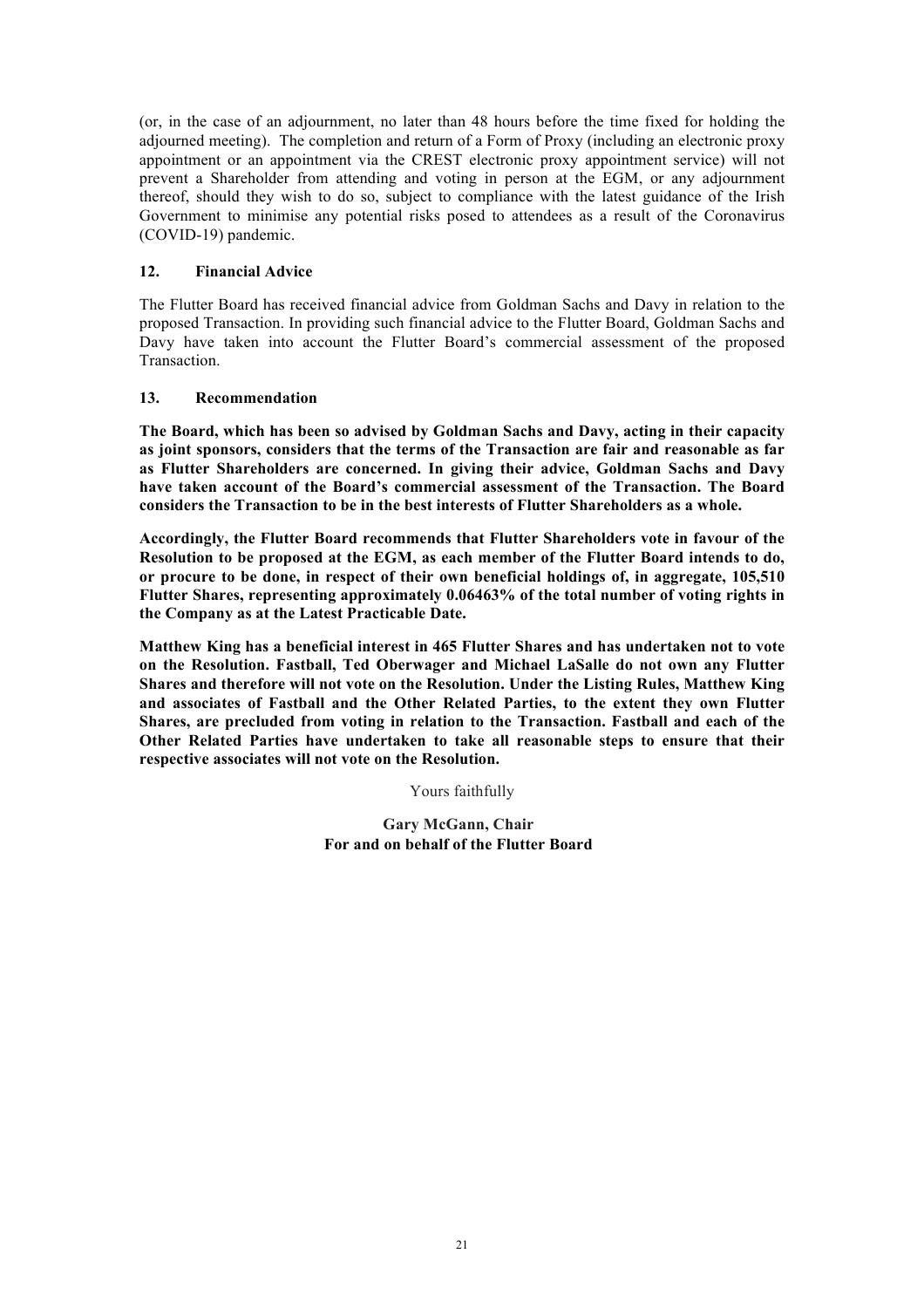#### **PART II**

# **SUMMARY OF THE KEY TERMS AND CONDITIONS OF THE TRANSACTION**

A summary of the essential terms of the Transaction is set out at paragraph 4 of Part I (*Letter from the Chair of Flutter*) of this Circular. Further details of the key terms of the Transaction are set out below.

# **1. Overview**

On 3 December 2020, Flutter announced that it had entered into a purchase agreement between TSE, Fastball and Flutter. Pursuant to the terms of the Purchase Agreement, Fastball has agreed to sell the Fastball Shares to TSE in exchange for \$4,175,000,000.

The Purchase Agreement is governed by Delaware law and sets out the arrangements for consummation of the Transaction and ancillary matters.

#### **2. Consideration**

Flutter anticipates satisfying the \$4,175,000,000 consideration payable by way of \$2,087,500,000 of cash, and the issue of 11,747,205 Consideration Shares directly to Fastball, at a reference price of £133.50 calculated as a VWAP over the period 11 November to 27 November 2020.

#### **3. Conditions to Closing**

The consummation of the Transaction is subject to the satisfaction or waiver, as applicable, of the Conditions, which include the following:

*Conditions to the obligations of both TSE and Fastball*

- the absence of any law, judgment, injunction, order or decree by a governmental entity that remains in effect and makes illegal or prohibits the consummation of the Transaction;
- approval of the Transaction by Flutter Shareholders (by ordinary resolution) as a related party transaction at a general meeting of Flutter; and
- the FCA, the London Stock Exchange and Euronext Dublin agreeing to admit the Consideration Shares to (i) listing on the premium listing segment of the Official List of the FCA and to a secondary listing on the Official List of Euronext Dublin, and (ii) trading on the London Stock Exchange's main market for listed securities and the Euronext Dublin Market (together, the "**Admission Approvals**").

#### *Conditions to the obligations of TSE*

- the truth and accuracy in all material respects of the representations and warranties of Fastball in the Purchase Agreement; and
- the performance in all material respects by Fastball of the covenants and other agreements required under the Purchase Agreement to be performed by Fastball prior to the consummation of the Transaction.

#### *Conditions to the obligations of Fastball*

- the truth and accuracy in all material respects of the representations and warranties of TSE in the Purchase Agreement; and
- the performance in all material respects by TSE of the covenants and other agreements required under the Purchase Agreement to be performed by TSE prior to the consummation of the Transaction.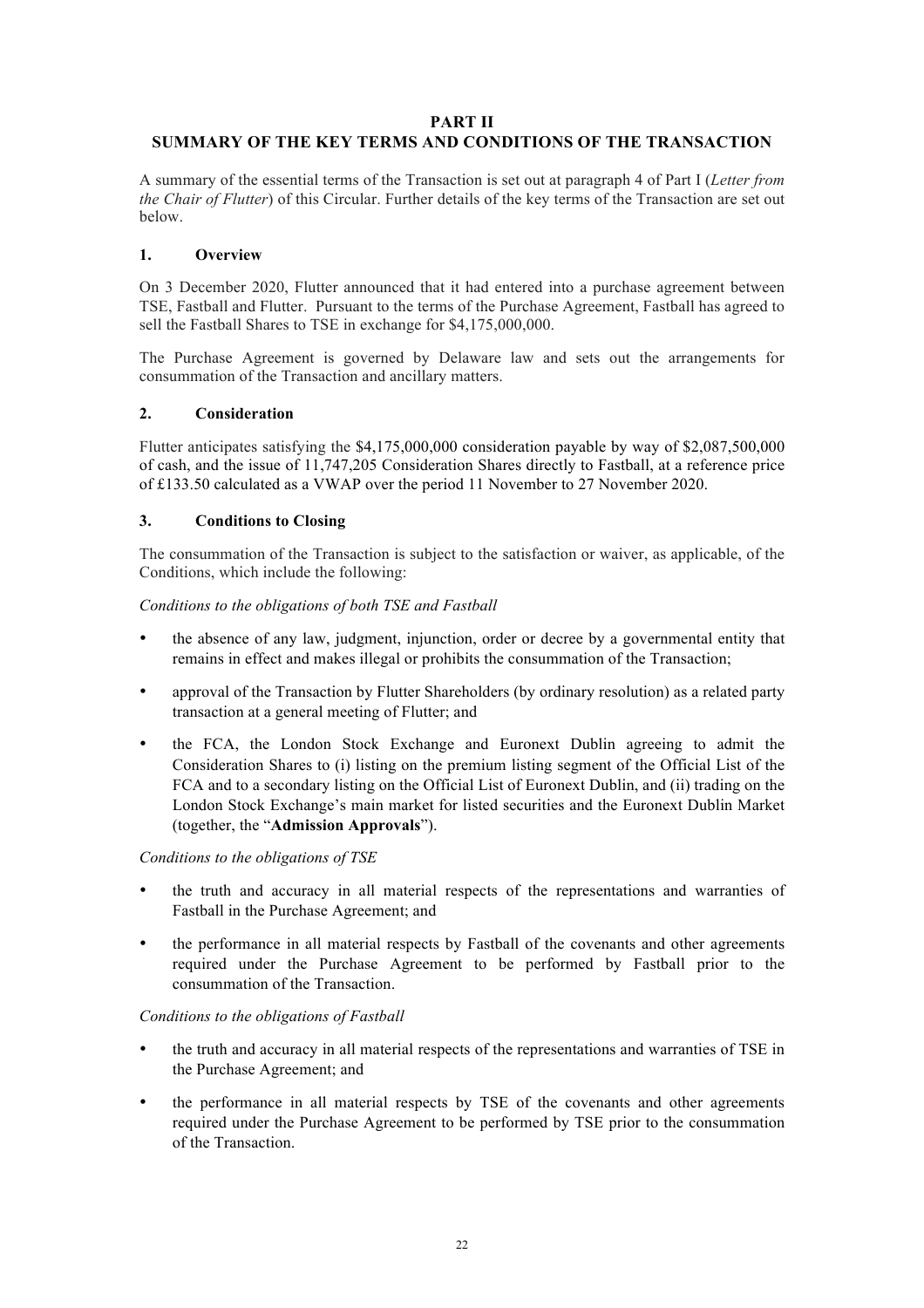Completion of the Transaction is not conditional upon any regulatory approvals having been obtained.

# **4. Termination Rights**

The Purchase Agreement may be terminated by mutual agreement of TSE and Fastball or by either party if (i) the Transaction shall not have been consummated prior to the Long Stop Date (subject to limited exceptions), (ii) the approval of the Transaction by Flutter Shareholders (by ordinary resolution) as a related party transaction at a general meeting of Flutter shall not have been obtained, (iii) any governmental entity shall have issued a final and non-appealable judgment, injunction, order or decree, or enacted a law, that remains in effect and permanently prevents or prohibits the consummation of the Transaction, or (iv) the other party shall have breached or failed to perform in any material respect any of its representations, warranties, covenants or other agreements contained in the Purchase Agreement and such breach or failure to perform would give rise to the failure of any of the conditions to the obligations of Fastball or TSE, as applicable, to consummate the Transaction, and such breach or failure to perform is incapable of being cured or has not been cured after thirty (30) days' notice (subject to limited exceptions).

# **5. Covenants**

The parties have agreed to a number of covenants and other agreements in the Purchase Agreement, including the following:

# *Covenants regarding Flutter Shareholder approval*

Flutter has undertaken to publicly recommend the Transaction to Flutter Shareholders and not to withdraw, amend or modify that recommendation in a manner adverse to Fastball unless the Board determines the failure to do so would be reasonably likely to be inconsistent with its fiduciary duties. Fastball has undertaken to take all reasonable steps to ensure that its associates will not vote on the Resolution.

#### *Covenants relating to the distribution and transfer of any Consideration Shares received by Fastball*

Subject to limited exceptions, the Purchase Agreement imposes certain "lock-up" restrictions on Fastball's ability to distribute or transfer any Consideration Shares it may receive in connection with the Transaction. From and after 31 March 2021, Fastball would be permitted to distribute or sell up to 20% of any Consideration Shares it may receive; from or after 1 July 2021, Fastball would be permitted to distribute or sell up to 50% of such Consideration Shares (inclusive of any shares distributed or sold prior to 1 July 2021); and from and after 31 December 2021, Fastball would be permitted to distribute or sell up to 100% of such Consideration Shares.

Flutter has also undertaken to take all necessary steps to obtain the Admission Approvals for the Consideration Shares.

# **6. Representations and warranties**

The Purchase Agreement includes certain representations and warranties by each of TSE and Fastball relating to, among other things, (i) organisation, (ii) authority to enter into the Transaction, (iii) consents and approvals, (iv) absence of conflicts, (v) investment intent, (vi) sophistication, and (vii) brokers' fees.

# **7. Costs and expenses**

Subject to certain limited exceptions, the Purchase Agreement provides that each of the parties will bear all costs and expenses incurred by it, whether or not the Transaction is consummated.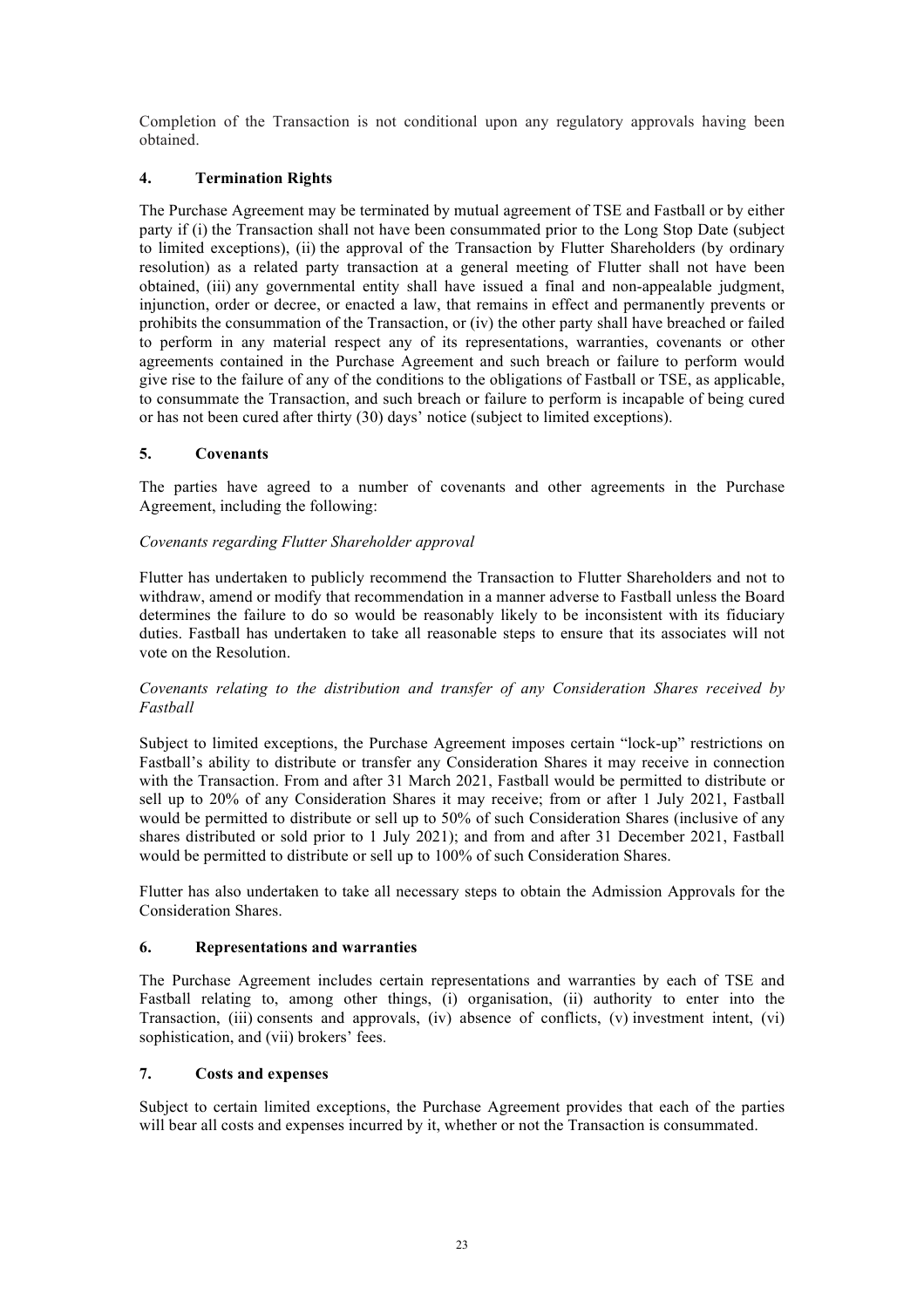# **8. Limitations on Liability; Indemnity**

Subject to specified limits in the Purchase Agreement, Fastball has agreed to indemnify TSE, Flutter and certain related parties from any losses incurred, sustained or suffered as a result of or arising out of (i) any breach of or inaccuracy in any representation or warranty of Fastball set forth in the Purchase Agreement, (ii) any failure to perform any covenant or agreement required to performed by Fastball under the Purchase Agreement, or (iii) certain specified matters.

Subject to specified limits in the Purchase Agreement, Flutter has agreed to indemnify Fastball, its members and certain related parties from any losses incurred, sustained or suffered as a result of or arising out of (i) any breach of or inaccuracy in ant representation or warranty of TSE set forth in the Purchase Agreement, (ii) any failure to perform ant covenant or agreement required to performed by TSE or Flutter under the Purchase Agreement, (iii) certain specified matters, or (iv) any misstatements or omissions contained in this Circular (subject to certain exceptions).

# **9. Taxation**

The Purchase Agreement provides that Fastball and TSE will each be responsible for half of any applicable transfer, stamp, or other similar taxes imposed on the sale or transfer of the Fastball Shares, provided that Fastball's responsibility for any such transfer taxes shall not exceed \$10,000,000.

#### **10. Term Sheets**

On 2 October 2019, in connection with and conditional upon completion of the Combination, Flutter entered into the Term Sheets with Fastball, amongst others. Under the Fastball Term Sheet, Fastball has the right to payment from the Flutter Group of the FOX Bet Value Payment.

Pursuant to the terms of the Purchase Agreement, Fastball has agreed to terminate all of its rights in connection with the Fastball Term Sheet, including the FOX Bet Value Payment.

# **11. Other terms**

The Purchase Agreement also includes customary releases and provides that Fastball will waive all of its rights and be released of all of its obligations pursuant to the limited liability company agreement relating to FanDuel dated 10 July 2019 (as amended) (the "**LLC Agreement**"), the investment members agreement relating to FanDuel dated 10 July 2019 (the "**IMA**"), and the contribution agreement relating to FanDuel dated 10 July 2019 (the "**Contribution Agreement**").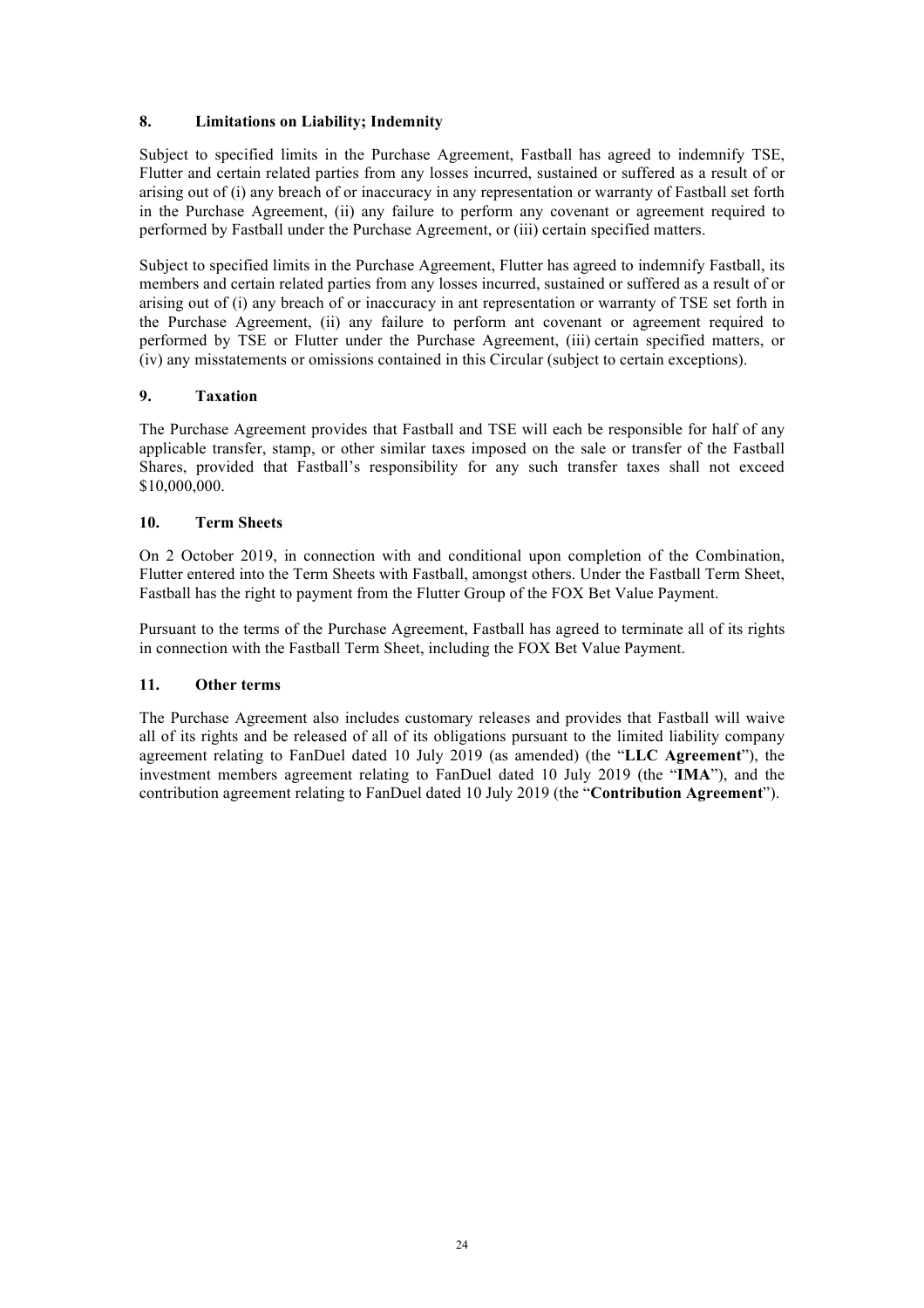# **PART III ADDITIONAL INFORMATION**

# **1. Flutter Entertainment Plc**

- 1.1 Flutter was incorporated and registered in Ireland as a private limited company on 8 April 1958 with registered number 16956 under the name Corcoran's Management Limited. Flutter (then named Paddy Power) was formed in 1988 through the merger of three independent bookmakers.
- 1.2 It re-registered as a public limited company on 15 November 2000 and in December 2000, Paddy Power listed on the Irish and London Stock Exchanges and launched its website. The Ordinary Shares have been admitted to listing on the Official Lists and to trading on the main markets for listed securities of Euronext Dublin (formerly the Irish Stock Exchange) and the London Stock Exchange since 7 December 2000. The Company changed its name to Flutter Entertainment public limited company on 27 May 2019.
- 1.3 The registered office of Flutter is Belfield Office Park, Beech Hill Road, Clonskeagh, Dublin 4, D04 V972. Flutter's main telephone number is + 353 1 800 238 888.
- 1.4 The principal legislation under which Flutter operates is the Companies Act 2014 of Ireland and the regulations made thereunder.

#### **2. Resolution**

- 2.1 As described in paragraph 8 of Part I (*Letter From the Chairman of Flutter*), and as further described in Part V (*Notice of General Meeting*) of this document, the Resolution will be proposed at the EGM. The Resolution proposes that the Transaction, and any ancillary or associated agreements, be approved and the directors of Flutter be authorised to take all steps and enter all agreements and arrangements necessary, desirable or expedient to implement the Transaction.
- 2.2 The Resolution will be proposed as an ordinary resolution, meaning it must be approved by Flutter Shareholders who together represent a simple majority of the Ordinary Shares being voted (whether in person or by proxy) at the EGM. The Transaction will not proceed unless the Resolution is passed.

#### **3. Major shareholders**

As at the Latest Practicable Date, the Company had been notified of the interests in Flutter Shares as set out in columns A and B below, in each case amounting to more than 3% of its issued share capital. Certain indicative interests of these shareholders in Flutter Shares as at Closing are set out in columns C and D below.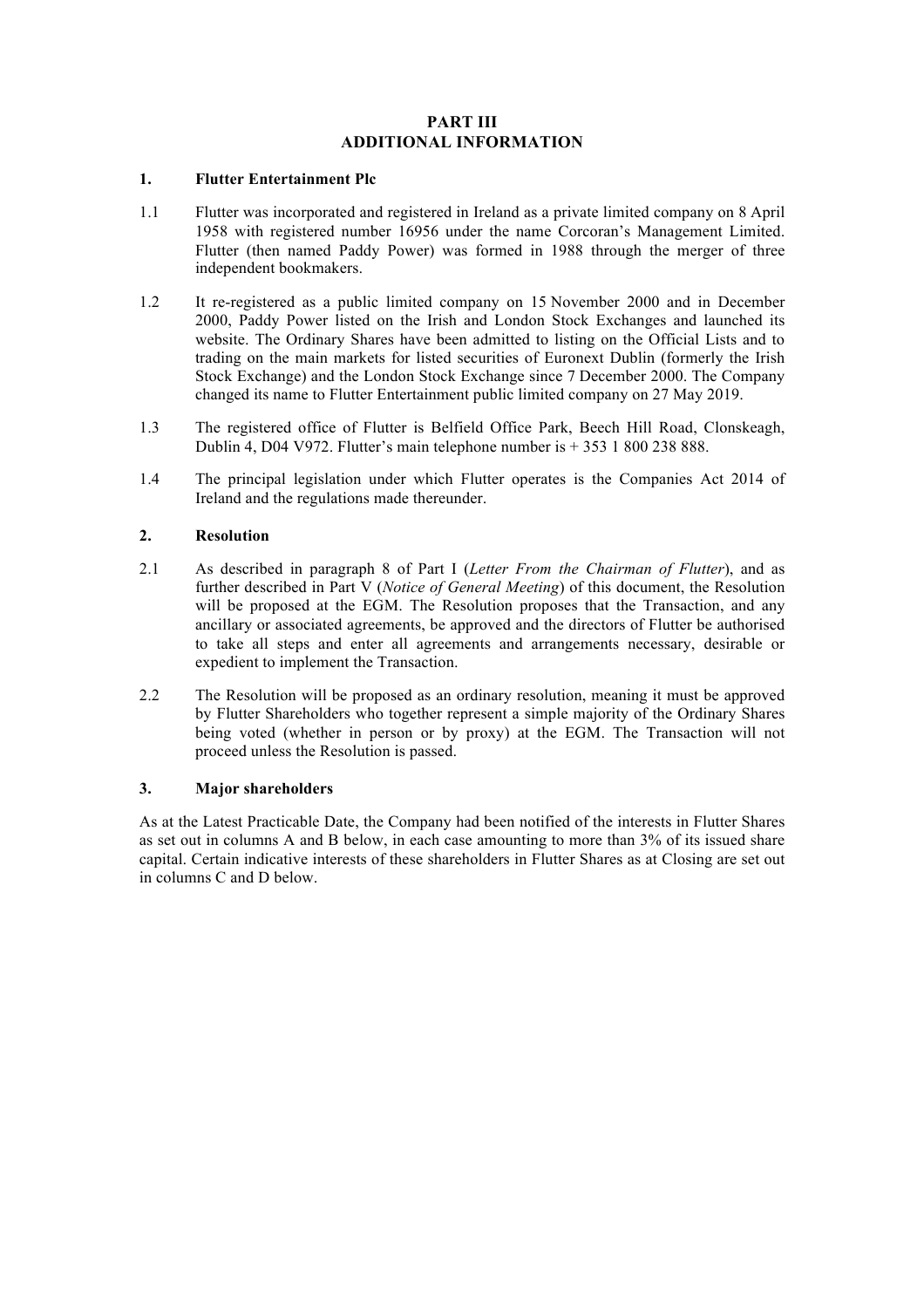|                                                    | A                                                                                 | B                                                                                   |                                                                          | D                                                                                                              |
|----------------------------------------------------|-----------------------------------------------------------------------------------|-------------------------------------------------------------------------------------|--------------------------------------------------------------------------|----------------------------------------------------------------------------------------------------------------|
| <b>Name</b>                                        | Number of<br><b>Flutter</b><br><b>Shares</b> at<br>date of<br><b>Notification</b> | <b>Reported</b><br>Holding as a<br>percentage of<br>current issued<br>share capital | Number of<br><b>Flutter</b><br><b>Shares</b> at<br>$Closing^{(2)(3)(4)}$ | <b>Reported</b><br>Holding as a<br>percentage of<br>issued share<br>capital at<br>Closing <sup>(2)(3)(4)</sup> |
| The Capital Group of Companies Inc. <sup>(1)</sup> | 29.848.948                                                                        | 19.24%                                                                              | 29.848.948                                                               | 16.87%                                                                                                         |
|                                                    | 18.412.180                                                                        | $11.92\%$                                                                           | 18,412,180                                                               | $10.4\%$                                                                                                       |
|                                                    | 10.004.428                                                                        | 6.45%                                                                               | 10.004.428                                                               | 5.65%                                                                                                          |
| Massachusetts Financial Services Company           | 5,611,128                                                                         | 3.89 %                                                                              | 5,611,128                                                                | 3.19%                                                                                                          |

Notes:

- (1) As notified by The Capital Group Companies, Inc, EuroPacific Growth Fund ("**EUPAC**") and The Growth Fund of America are mutual funds registered in the United States that are interested in 7.70% and 4.31% respectively of Flutter's Shares. Their voting rights have been delegated to Capital Research and Management Company ("**CRMC**"). CRMC's holdings under management are reported in aggregate by The Capital Group Companies, Inc. Accordingly, EUPAC's and The Growth Fund of America's interests are included in the 19.24% interest of The Capital Group Companies, Inc.
- (2) Figures are based on the fully diluted ordinary share capital of Flutter, excluding any out of the money options. Figures assume that the number of Flutter Shares held by the relevant Flutter Shareholder will not change between the date of such shareholder's disclosure and Closing.
- (3) Figures are indicative only and such shareholders' interests in Flutter Shares as at Closing are likely to differ from the interests set out in this table.
- (4) If the Transaction becomes effective, it is expected that 11,747,205 Consideration Shares will be issued to Fastball. Columns C and D above also show the Flutter Shareholders who, based on the interests disclosed as at the Latest Practicable Date, would be interested in 3% or more of Flutter's enlarged issued ordinary share capital at Closing taking into account the newly issued Consideration Shares.

Save as set out above, the Company is not aware of any person other than a Director who is directly or indirectly interested in 3% or more of the issued ordinary share capital of the Company.

#### **4. Other Related Parties' shareholdings, share options and service contracts**

As at the Latest Practicable Date, Matthew King has a beneficial interest in 465 Flutter Shares.

As at the Latest Practicable Date, Ted Oberwager does not own any Flutter Shares.

As at the Latest Practicable Date, Michael LaSalle does not own any Flutter Shares.

As at the Latest Practicable Date, Matthew King owns the following share options under Flutter Share Plans: (i) 99 options under Sharesave 2019 (USA), (ii) 637 restricted stock units under the Deferred Share Incentive Plan 2019 (USA), (iii) 1,774 restricted stock units under the Deferred Share Incentive Plan 2020 (USA), and (iv) 57 options under Sharesave 2020 (USA).

As at the Latest Practicable Date, Ted Oberwager does not have any options over Flutter Shares.

As at the Latest Practicable Date, Michael LaSalle does not have any options over Flutter Shares.

Matthew King became Chief Executive Officer of FanDuel in November 2017. His current service contract commenced on 28 June 2018 and is terminable at will by FanDuel. He is not entitled to any contractual termination payment on termination of employment.

Ted Oberwager was appointed as a director of FanDuel by a members resolution dated 10 July 2019. He does not have a service contract with FanDuel and is not entitled to any benefit, payment or compensation of any kind on termination of his appointment as a director of FanDuel.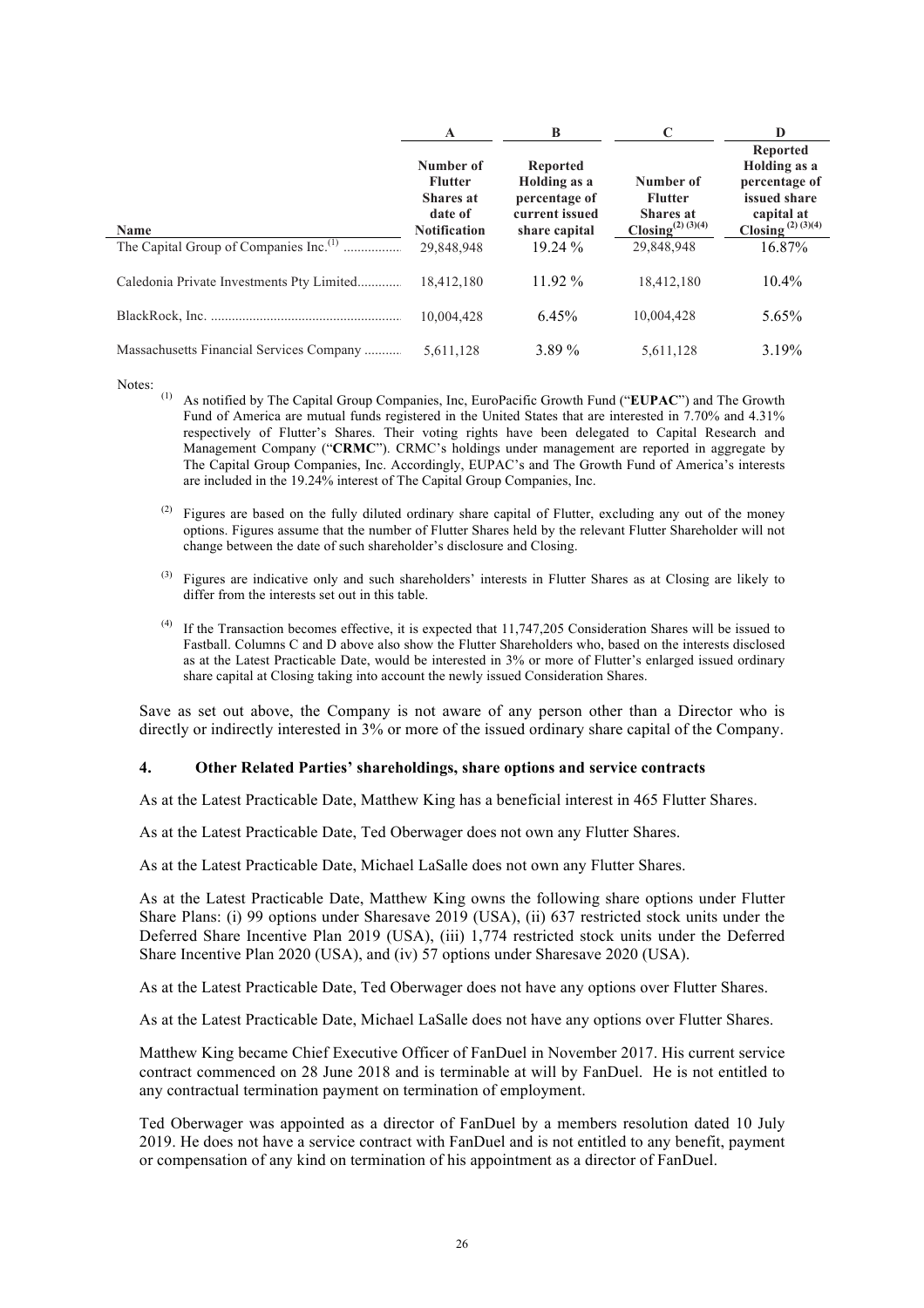Michael LaSalle was appointed as a director of FanDuel by a members resolution dated 10 July 2019. He does not have a service contract with FanDuel and is not entitled to any benefit, payment or compensation of any kind on termination of his appointment as a director of FanDuel.

# **5. Material contracts**

# *Material contracts to which a member of the Flutter Group is a party*

Set out below is a summary of each material contract, other than contracts entered into in the ordinary course of business, to which Flutter or any member of the Flutter Group is a party, for the two years immediately preceding the date of this Circular as well as a summary of any other contract (not being a contract entered into in the ordinary course of business) entered into by any member of the Flutter Group which contains any provision under which any member of the Flutter Group has any obligation or entitlement which is material to the group as at the date of this Circular (to the extent such contracts are information which shareholders would reasonably require to make a properly informed decision on how to vote on the Resolution):

- (a) the Purchase Agreement, the terms of which are summarised in Part II (*Summary of the Key Terms and Conditions of the Transaction*) of this Circular;
- (b) the Placing Agreement, the key terms of which are as follows:

In connection with the Placing, Flutter entered into a placing agreement dated 3 December 2020 with Davy and Goldman Sachs (the "**Bookrunners**") pursuant to which each of the Bookrunners, as agents for and on behalf of Flutter, severally agreed to use its reasonable endeavours to procure placees for the Placing Shares at a price to be determined following an accelerated bookbuilding process (the "**Bookbuild**"). The Bookrunners accepted such appointment in reliance on the representations and warranties and subject to the terms and conditions set out in the Placing Agreement.

On 4 December 2020, following the conclusion of the Bookbuild, Flutter announced the allotment and issue of 8,004,503 Placing Shares pursuant to the Placing at a price of £140.00 ( $E$ 155.44) per Placing Share to placees, raising gross proceeds of approximately £1.1bn. Closing of the Placing and admission of the Placing Shares to (i) listing on the premium listing segment of the Official List of the FCA and to a secondary listing on the Official List of Euronext Dublin, and (ii) to trading on the London Stock Exchange's main market for listed securities and the Euronext Dublin Market, took place on 8 December 2020 (the "**Placing Admission Date**").

Under the Placing Agreement, Flutter agreed with the Bookrunners that Flutter would not directly or indirectly issue, offer, lend, mortgage, assign, charge, pledge, sell, contract to sell or issue, sell any option or contract to purchase, purchase any option or contract to sell or issue, grant any option, right or warrant to purchase, lend or otherwise transfer or dispose of, any Ordinary Shares or any interest in Ordinary Shares or any securities convertible into or exercisable or exchangeable for, or substantially similar to, Ordinary Shares or enter into any swap or other agreement or transaction that transfers, in whole or in part, any of the economic consequences of ownership of any Ordinary Shares, without the prior written consent of the Bookrunners for a period ending 180 calendar days after the Placing Admission Date. This restriction is subject to customary exceptions and waivers and does not prevent Flutter from issuing the Consideration Shares or any Ordinary Shares under any employees' share scheme, share option or share incentive plan or to be issued in connection with deferred share arrangements under the Company's annual bonus plan.

Under the terms of the Placing Agreement, Flutter agreed to certain customary indemnification arrangements in favour of the Bookrunners in respect of losses incurred by them in connection with the Placing, the Placing Agreement or any other agreement or arrangements relating to the Placing;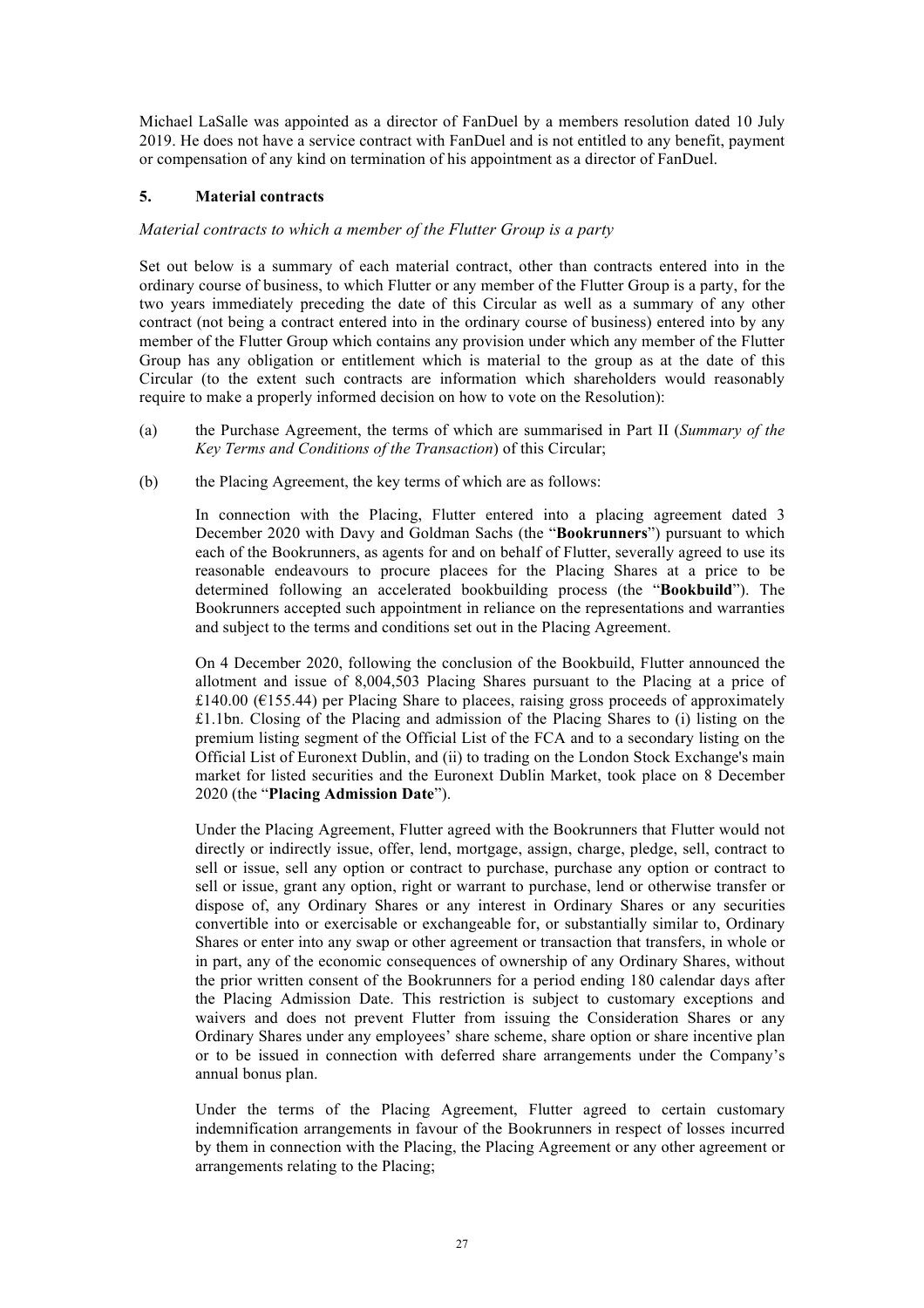- (c) the binding term sheet between Flutter, FSG Services LLC, a wholly-owned subsidiary of FOX Sports, and TSG Interactive (the "**FOX Term Sheet**"), pursuant to which Flutter has granted FSG Services LLC an option (the "**FDG Option**") (i) to acquire from the Flutter Group Fastball's units that are the subject of the July 2021 Put/Call for the same price payable to Fastball pursuant to the IMA (the "**Exercise Price**") or (ii) to pay the Flutter Group the Exercise Price in exchange for a subsequent call option, which would give FSG Services LLC the right to acquire from the Flutter Group the units at any time in the future for no additional consideration. In addition, under certain circumstances the FDG Option would remain exercisable for 10 years after the closing of the July 2021 Put/Call, subject to a carrying value adjustment;
- (d) the binding term sheet between Flutter and Fastball (the "**Fastball Term Sheet**"), the terms of which are summarised in Part II (*Summary of the Key Terms and Conditions of the Transaction*) of this Circular. Pursuant to the terms of the Purchase Agreement, Fastball has agreed to terminate all of its rights in connection with the Fastball Term Sheet;
- (e) the binding term sheet between Flutter and Boyd (the "**Boyd Term Sheet***"*, together with the FOX Term Sheet and the Fastball Term Sheet, the "**Term Sheets***"*), pursuant to which Boyd has the right to a total payment from the Flutter Group of 1.5% of the increase in the market value of the FOX Bet business between completion of the Combination between Flutter and TSG on 5 May 2020 and the exercise of Flutter's option to acquire Fastball remaining equity interest in FanDuel in July 2023 (subject to a carrying value adjustment). Boyd will continue to hold a 5% stake in FanDuel following completion of the Transaction;
- (f) the agreements dated 23 May 2018, 10 July 2018 and 17 October 2018 entered into by TSE, including a stockholder agreement, the LLC Agreement and the IMA (including amendments to certain of such agreements) with, amongst others, Fastball, Boyd and FanDuel, pursuant to which the Flutter Group's US business was merged with the FanDuel business. The Flutter Group also agreed to make a cash contribution to the FanDuel Group of US\$158 million for the purposes of paying down debt and providing working capital. The merger was conditional on certain regulatory approvals and was completed on 10 July 2018. Following certain amendments to these agreements, the proportions of equity ownership of FanDuel as between TSE, Fastball and Boyd was approximately 57.8%, 37.2% and 5% respectively. These agreements (as amended) contain arrangements for the on-going governance of the FanDuel business, including certain minority protections for Fastball and Boyd as well as certain obligations and restrictions on the parties in respect of their holdings in FanDuel. The agreements also contain mechanisms, consisting of put and call options, which enable the Flutter Group (via TSE) to acquire the remaining approximately 42% of FanDuel. In the case of the 37.2% owned by Fastball, the put and call options expire in July 2021 (as to 18.5%) and July 2023 (as to the remaining 18.5%); in the case of the 5% owned by Boyd, the put and call options expire in August 2028. The consideration payable by TSE will be calculated by reference to the prevailing market value of the FanDuel business at the relevant times and can be settled, at the Flutter Group's election, either in cash or Flutter Shares (at the prevailing mid-market price); and
- (g) the agreements relating to FOX Bet, the terms of which are summarised below.

# **Agreements relating to FOX Bet**

TSG is party to a commercial agreement (the "**FOX Bet Commercial Agreement***"*) and a trademark and brand licence agreement (the "**FOX Bet Trademark Agreement"**), each dated 8 May 2019, with FSG Services LLC, FOX Sports 1 LLC and TSG Interactive, and TSG Interactive is party to a forward subscription and contribution agreement dated 8 May 2019 (the "**FOX Bet Subscription Agreement"**) with FSG Services LLC. The FOX Bet Commercial Agreement, FOX Bet Trademark Agreement and the FOX Bet Subscription Agreement (collectively, the "**FOX Bet**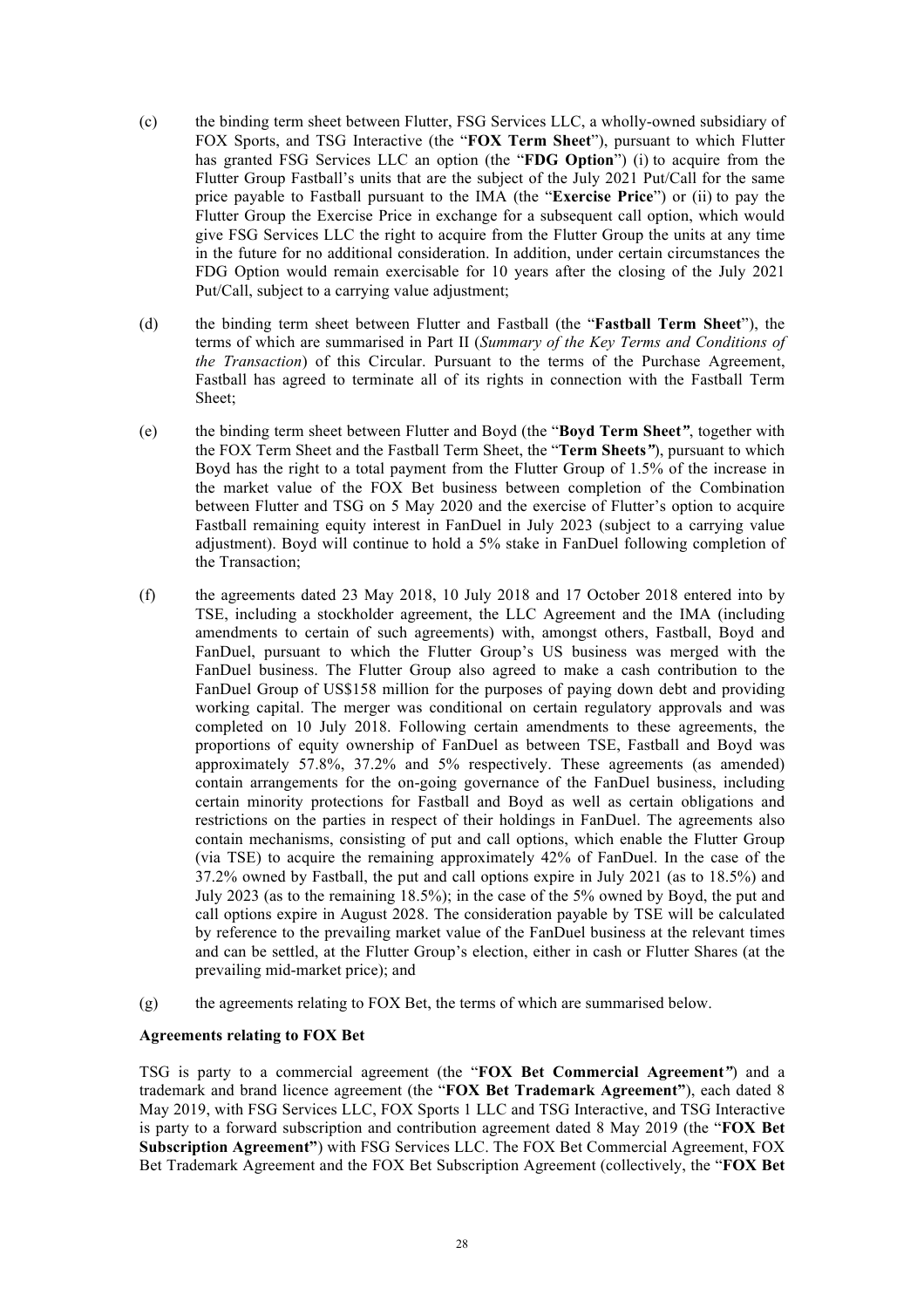**Agreements**") govern the ownership and operation of FOX Bet, TSG's national media and sports wagering partnership in the U.S.

The FOX Bet Commercial Agreement and FOX Bet Trademark Agreement each have a term of up to 25 years, under which FOX Sports has granted to TSG Interactive an exclusive license for the use of certain FOX Sports trademarks for a range of immersive games and online sports wagering, and certain exclusive advertising and editorial integration rights on certain FOX Sports broadcast media and digital assets. The FOX Bet Trademark Agreement also governs TSG Interactive's key rights with respect to the current and potential future uses of the FOX trademarks and certain restrictions on FOX's activities relating to any competitors of the FOX Bet brand. Under the FOX Bet Agreements, FOX Sports is entitled to receive certain brand license, integration and affiliate fees.

In addition, during the term of the FOX Bet Commercial Agreement, TSG has agreed to a minimum annual advertising commitment on certain FOX media assets. Prior to the tenth anniversary of the FOX Bet Commercial Agreement, and subject to certain conditions and applicable gaming regulatory approvals, FOX Sports has the right acquire up to a 50% equity stake in TSG's U.S. business.

Under the terms of the FOX Bet Subscription Agreement, TSG Interactive agreed to exclusivity provisions restricting its involvement with any businesses competing with FOX Bet anywhere in the U.S. Under the Term Sheet entered into with FOX, the exclusivity restrictions referenced above will not apply to FanDuel provided that FanDuel does not, without FOX's prior consent, undertake any material M&A or fundamental business change. This would restrict FanDuel from, amongst other things, (i) making minority investments of more than \$50 million in any third party, (ii) acquiring any business or assets worth more than \$75 million, or (iii) investing in any digital sports betting business that does not use the FanDuel brand (subject to certain exceptions), without the consent of FOX.

Concurrent with the entering into of the FOX Bet Agreements, Fox Corporation acquired 14,352,331 newly issued common shares in TSG, representing 4.99% of TSG's then issued and outstanding common shares, at a price of \$16.4408 per share, the prevailing market price leading up to the commencement of exclusive negotiations.

# **6. No significant change in respect of the Flutter Group**

Save as set out in Flutter's Q3 Trading Statement dated 11 November 2020 (which is incorporated herein by reference), there has been no significant change in the financial position or financial performance of the Flutter Group since 30 June 2020 (being the date to which Flutter's last interim accounts were prepared).

# **7. Related party transactions**

There have been no related party transactions that Flutter has entered into with the Other Related Parties during the period between 10 July 2018, being the date the Flutter Group's US business was merged with the FanDuel business, and the date of this Circular, other than the Transaction.

# **8. Consents**

Goldman Sachs has given and has not withdrawn its written consent to the inclusion in this Circular of its name and references thereto in the form and context in which it appears.

Davy has given and has not withdrawn its written consent to the inclusion in this Circular of its name and references thereto in the form and context in which it appears.

# **9. Incorporation by reference**

Your attention is drawn to the documents on page 30 which are incorporated by reference into this Circular.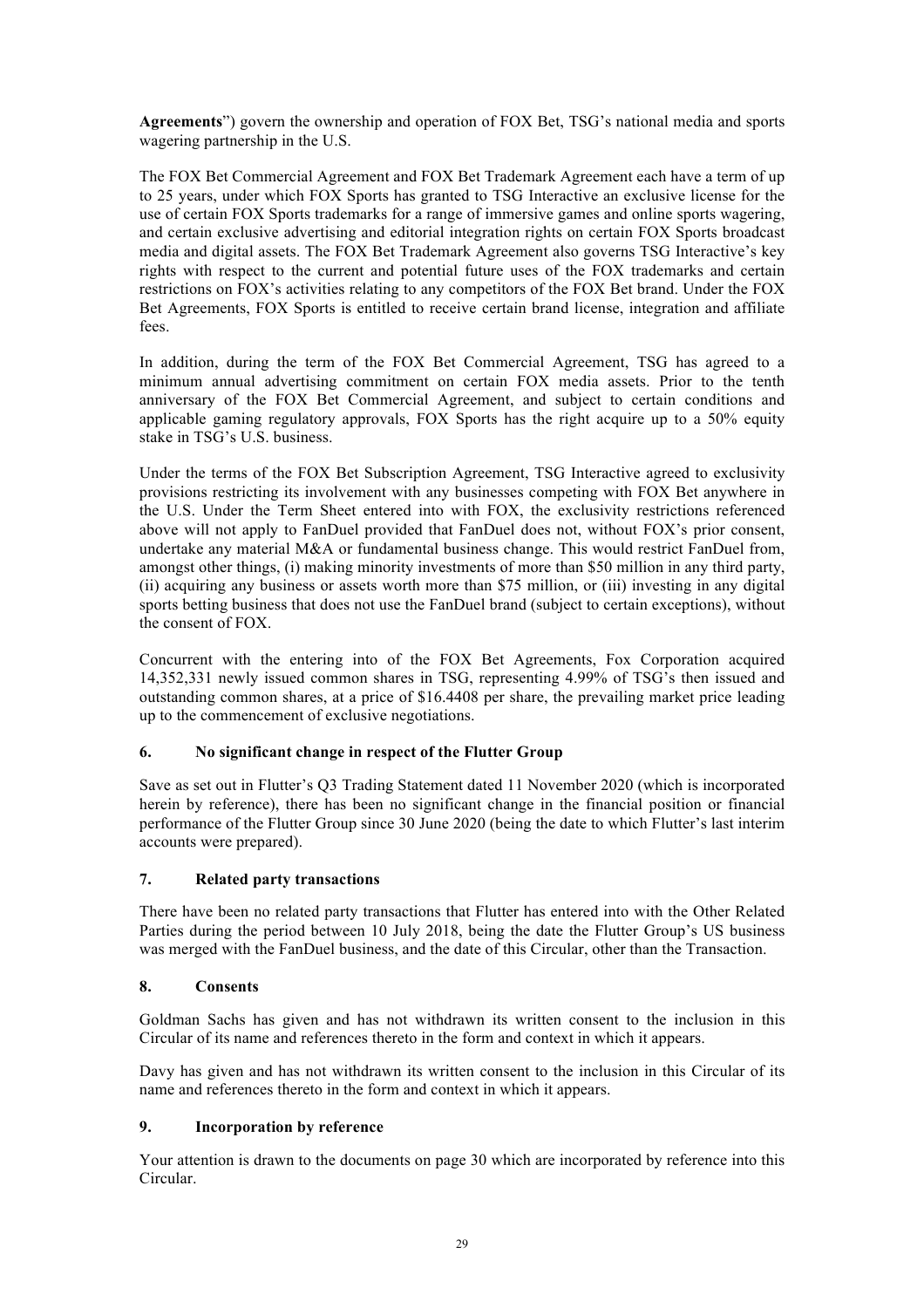#### **10. Documents available for inspection**

Copies of the following documents will be available for inspection during normal business hours on weekdays (Saturdays, Sundays and public holidays excepted) at the registered office of the Company, at the offices of Arthur Cox, Ten Earlsfort Terrace, Dublin 2, D02 T380, Ireland and on Flutter's website (www.flutter.com) from the date of this Circular up to and including the date of the EGM:

- (a) the constitution of the Company (which comprises the memorandum of association of the Company and the Articles);
- (b) the documents which are incorporated by reference in this Circular as set forth on page 30 (*Documents Incorporated by Reference*);
- (c) this Circular;
- (d) the Purchase Agreement;
- (e) the Form of Proxy; and
- (f) the written consents referred to in paragraph 8 of this Part III.

In accordance with applicable regulations and public health guidelines in force in Ireland and the UK in connection with Coronavirus (COVID-19), we request Flutter Shareholders not to attend at the Company's offices or Arthur Cox's offices but instead to inspect the relevant documents on the Company's website.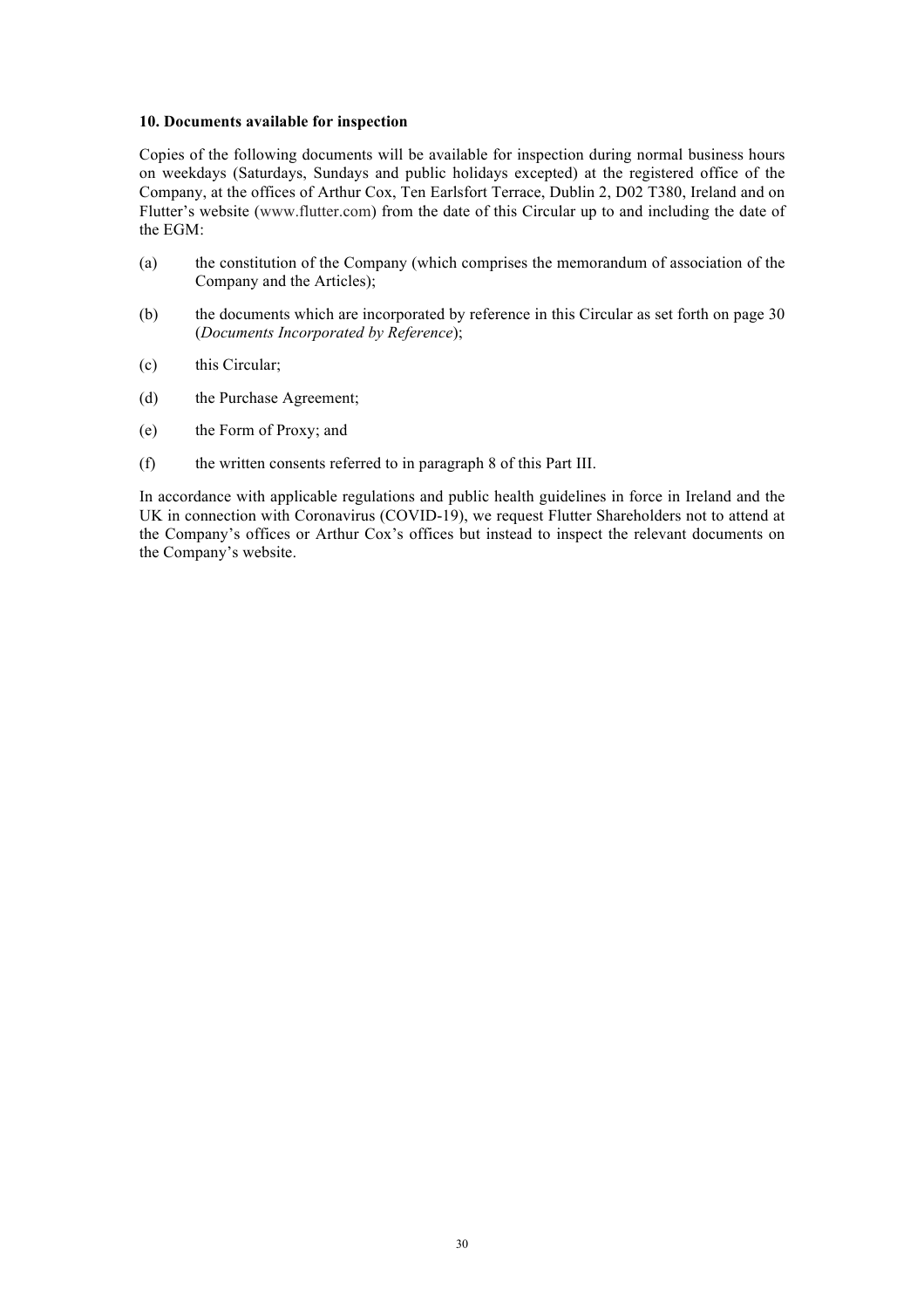#### **DOCUMENTS INCORPORATED BY REFERENCE**

Parts of the following documents are incorporated in, and taken to form part of, this Circular, as described in the table below:

- Flutter Q3 Trading Statement dated 11 November 2020, accessible at https://www.flutter.com/sites/paddy-power-betfair/files/result-center/2020/2020-q3 trading-update.pdf;
- Flutter Interim Results for the six months ended 30 June 2020, dated 27 August 2020, accessible at https://www.flutter.com/sites/paddy-power-betfair/files/resultcenter/2020/flutter-2020-interim-statement.pdf; and
- Flutter 2019 Annual Report and Accounts, accessible at https://www.flutter.com/investorrelations/annual-reports.

The following table indicates where information required pursuant to the Listing Rules to be disclosed in this Circular can be found in the documents incorporated by reference referred to above.

| Reference document(s)                                                                            | Information incorporated by reference into this Circular                           | Page<br>numbers in<br>reference<br>document |
|--------------------------------------------------------------------------------------------------|------------------------------------------------------------------------------------|---------------------------------------------|
| <b>Flutter 2019 Annual Report</b>                                                                | Consolidated Income Statement for year ended 31 December<br>2019                   | 103                                         |
| <b>Flutter 2019 Annual Report</b>                                                                | Note 4 to the Consolidated Financial Statements for year<br>ended 31 December 2019 | 123                                         |
| <b>Flutter Q3 Trading Statement</b><br>dated 11 November 2020                                    | Entirety of reference document                                                     | All                                         |
| <b>Flutter Interim Results for the</b><br>six months ended 30 June<br>2020, dated 27 August 2020 | Entirety of reference document                                                     | All                                         |

Any statement contained in this Circular or in a document incorporated by reference into this Circular will be deemed to be modified or superseded for the purposes of this Circular to the extent that a statement contained in any subsequent document modifies or supersedes that statement. Any statement that is modified or superseded in this manner will no longer be a part of this Circular, except as modified or superseded.

Information contained on the Company's website http://www.flutter.com shall not form part of this Circular unless specifically incorporated by reference.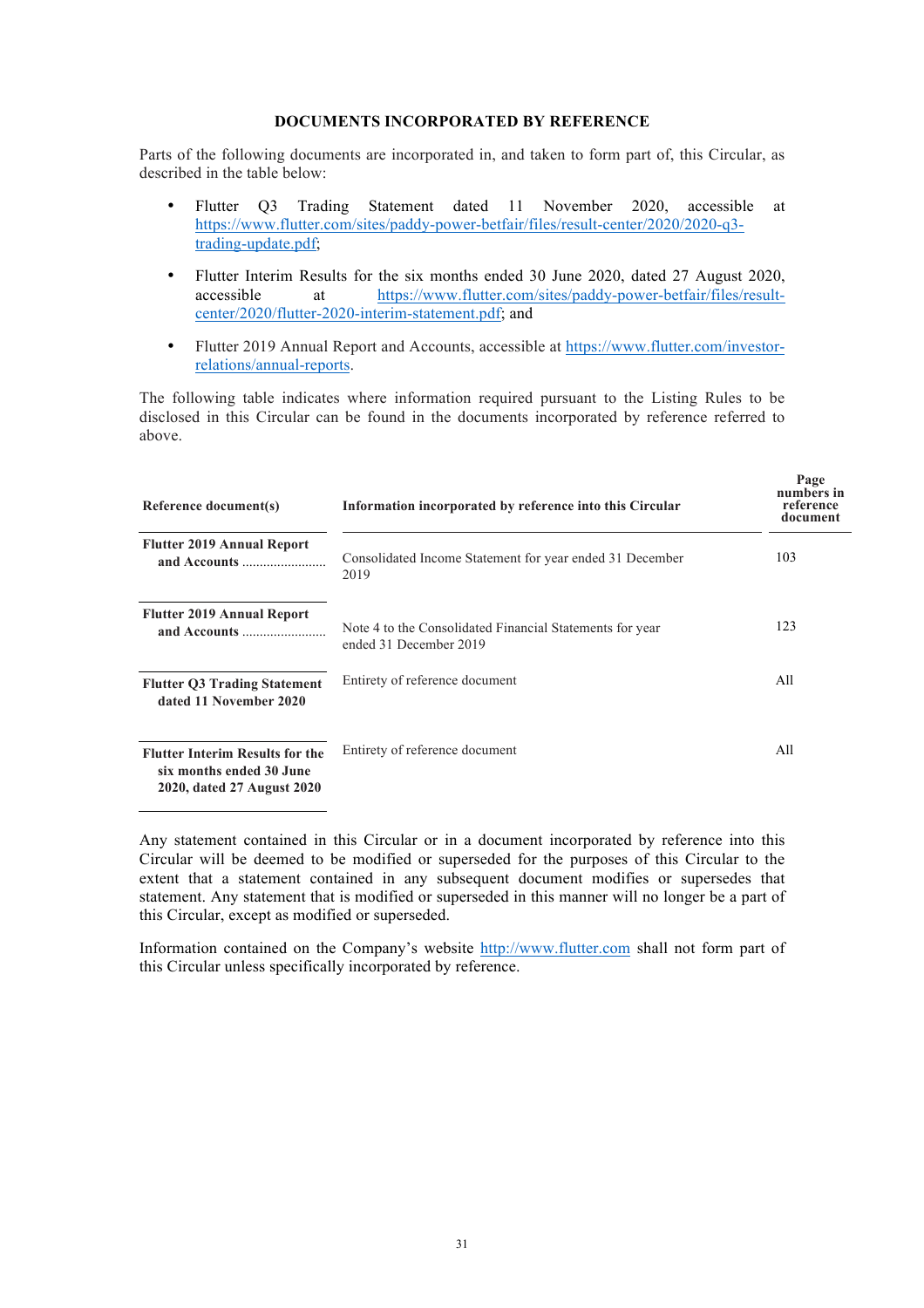# **PART IV DEFINITIONS**

The following definitions apply throughout this Circular and accompanying Form of Proxy, unless the context otherwise requires:

| Flutter defines as EBITDA, adjusted to exclude<br>separately disclosed items that are not part of the usual<br>business activity of the Flutter Group and that are also<br>excluded when internally evaluating performance.<br>Separately disclosed items in respect of the years<br>ended 31 December 2019 and 31 December 2018 are<br>described in more detail in Note 4 to the Flutter 2019<br>Financial Statements and Note 4 to the Flutter 2018<br>Financial Statements, each of which are available at<br>https://www.flutter.com/investor-relations/annual-<br>reports. The basis of calculation of Adjusted EBITDA<br>a reconciliation to IFRS-compliant<br>(including<br>measures) is contained in Flutter's consolidated<br>income statement in the Flutter 2019 Financial<br>Statements (where it is referred to as EBITDA before<br>separately disclosed items) which are incorporated<br>herein by reference (shareholders are directed to page<br>103 of the Flutter Annual Report 2019 which is<br>available<br>https://www.flutter.com/investor-<br>at<br>relations/annual-reports) |
|------------------------------------------------------------------------------------------------------------------------------------------------------------------------------------------------------------------------------------------------------------------------------------------------------------------------------------------------------------------------------------------------------------------------------------------------------------------------------------------------------------------------------------------------------------------------------------------------------------------------------------------------------------------------------------------------------------------------------------------------------------------------------------------------------------------------------------------------------------------------------------------------------------------------------------------------------------------------------------------------------------------------------------------------------------------------------------------------------|
| the Consideration Shares being admitted to: (i) listing<br>on the premium listing segment of the Official List of<br>the FCA and to the secondary listing segment on the<br>Official List of Euronext Dublin; and (ii) trading on<br>the London Stock Exchange's main securities market<br>for listed securities and on the Euronext Dublin Market<br>operated by Euronext Dublin                                                                                                                                                                                                                                                                                                                                                                                                                                                                                                                                                                                                                                                                                                                    |
| has the meaning given to it in paragraph 3 of Part II<br>(Summary of the Key Terms and Conditions of the<br>Transaction) of this Circular                                                                                                                                                                                                                                                                                                                                                                                                                                                                                                                                                                                                                                                                                                                                                                                                                                                                                                                                                            |
| time                                                                                                                                                                                                                                                                                                                                                                                                                                                                                                                                                                                                                                                                                                                                                                                                                                                                                                                                                                                                                                                                                                 |
| Rules                                                                                                                                                                                                                                                                                                                                                                                                                                                                                                                                                                                                                                                                                                                                                                                                                                                                                                                                                                                                                                                                                                |
| wholly-owned by Flutter                                                                                                                                                                                                                                                                                                                                                                                                                                                                                                                                                                                                                                                                                                                                                                                                                                                                                                                                                                                                                                                                              |
| (Additional Information) of this Circular                                                                                                                                                                                                                                                                                                                                                                                                                                                                                                                                                                                                                                                                                                                                                                                                                                                                                                                                                                                                                                                            |
| (Additional Information) of this Circular                                                                                                                                                                                                                                                                                                                                                                                                                                                                                                                                                                                                                                                                                                                                                                                                                                                                                                                                                                                                                                                            |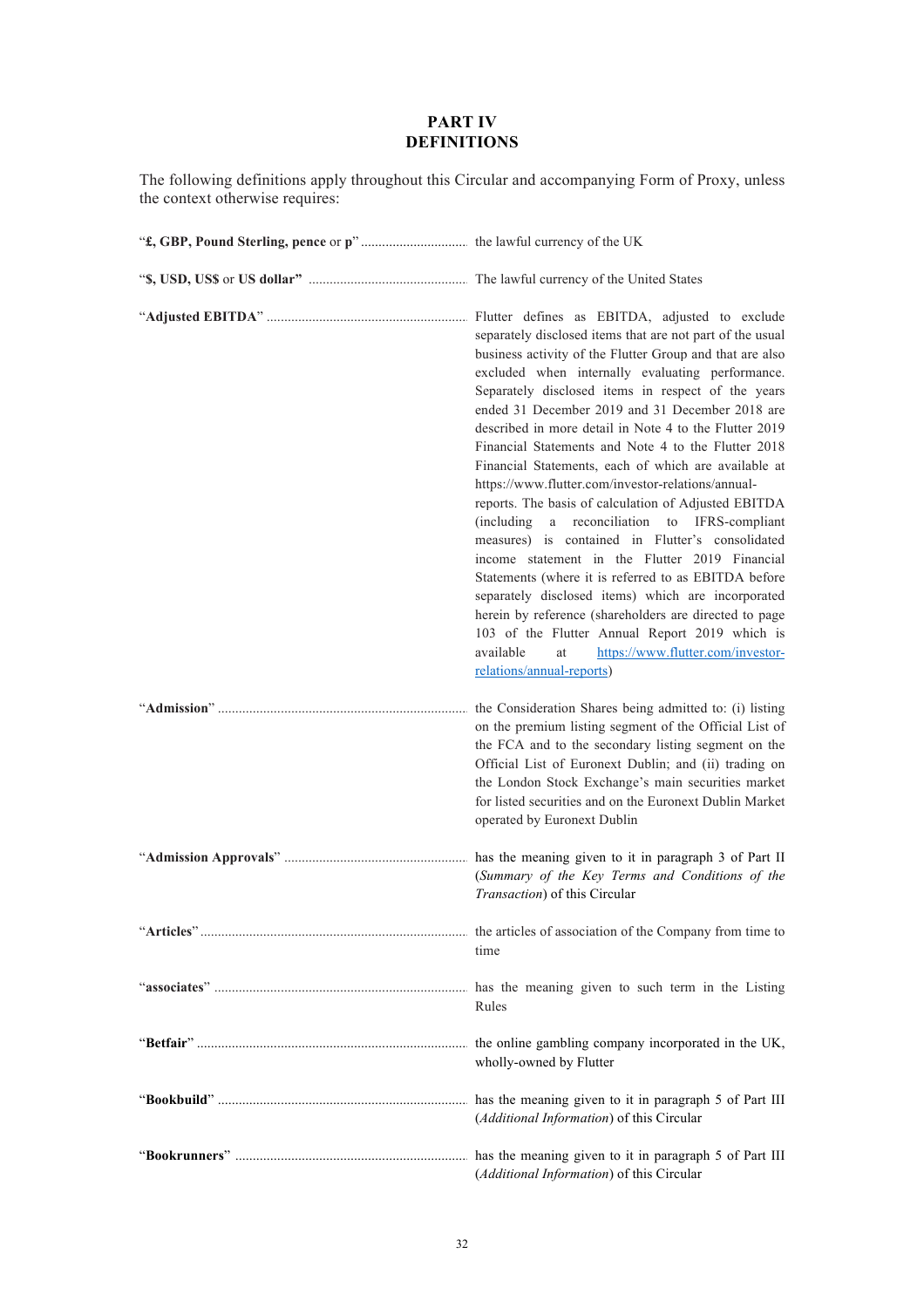| (Additional Information) of this Circular                                                                                                                                                                                                                                |
|--------------------------------------------------------------------------------------------------------------------------------------------------------------------------------------------------------------------------------------------------------------------------|
|                                                                                                                                                                                                                                                                          |
|                                                                                                                                                                                                                                                                          |
|                                                                                                                                                                                                                                                                          |
|                                                                                                                                                                                                                                                                          |
|                                                                                                                                                                                                                                                                          |
| TSG implemented through an acquisition of the entire<br>issued and to be issued share capital of TSG by Flutter                                                                                                                                                          |
| the Companies Act 2014 of Ireland, and every<br>statutory modification and re-enactment of such<br>legislation for the time being in force                                                                                                                               |
| registered number 16956                                                                                                                                                                                                                                                  |
| the conditions of the Transaction as set out in Article<br>VI of the Purchase Agreement                                                                                                                                                                                  |
| the 11,747,205 new Ordinary Shares to be issued to<br>Fastball credited as fully paid pursuant to the<br>Transaction                                                                                                                                                     |
| has the meaning given in to it paragraph 11 of Part II<br>(Summary of the Key Terms and Conditions of the<br>Transaction) of this Circular                                                                                                                               |
| the recent outbreak of a novel coronavirus (SARS-<br>CoV-2) and related respiratory disease (coronavirus<br>disease (COVID-19)                                                                                                                                           |
| the relevant system (as defined in the CREST<br>Regulations) in respect of which Euroclear UK &<br>Ireland Limited is the operator (as defined in the<br>CREST Regulations) in accordance with which<br>securities may be held and transferred in uncertificated<br>form |
| CREST message appointing a proxy for the meeting<br>and instructing the proxy on how to vote                                                                                                                                                                             |
| Regulations 1996 (SI 68/1996) of Ireland (as amended)                                                                                                                                                                                                                    |
|                                                                                                                                                                                                                                                                          |
|                                                                                                                                                                                                                                                                          |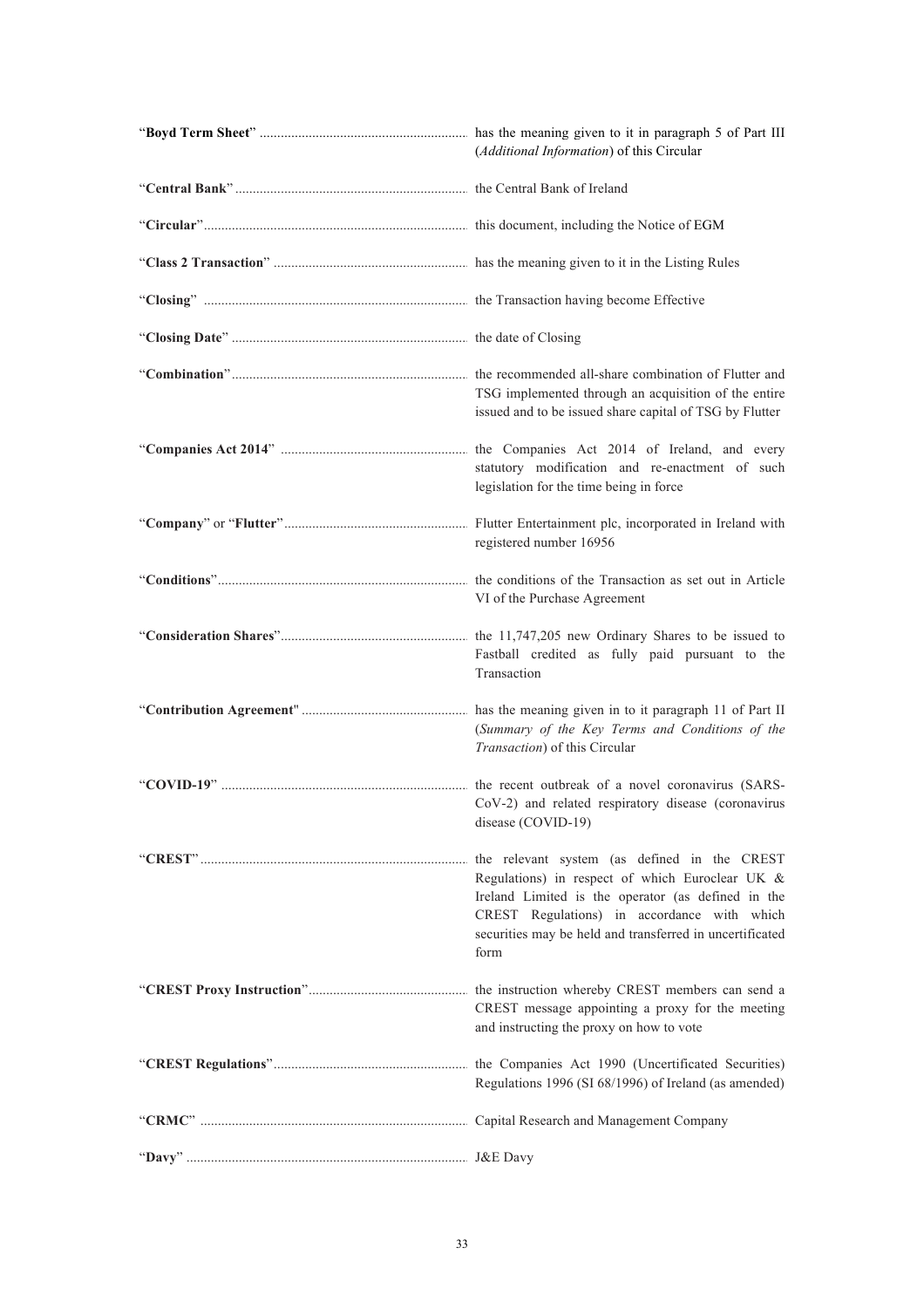| has the meaning given to it in the sub-paragraph<br>entitled "Strategic rationale for Transaction" in<br>paragraph 2 of Part I (Letter from the Chair of Flutter)<br>of this Circular                                                                                                                                                                                                                                                                                                                                                                                                       |
|---------------------------------------------------------------------------------------------------------------------------------------------------------------------------------------------------------------------------------------------------------------------------------------------------------------------------------------------------------------------------------------------------------------------------------------------------------------------------------------------------------------------------------------------------------------------------------------------|
| Flutter defines EBITDA as profit for the year before<br>depreciation, amortisation and impairment, financial<br>income, financial expense and tax expense/credit. The<br>basis of calculation of EBITDA (including a<br>reconciliation to IFRS-compliant measures) is<br>contained in Flutter's consolidated income statement in<br>the Flutter 2019 Financial Statements which are<br>incorporated herein by reference (shareholders are<br>directed to page 103 of the Flutter Annual Report 2019<br>which is available at https://www.flutter.com/investor-<br>relations/annual-reports) |
| the Transaction having become effective pursuant to<br>the terms of the Purchase Agreement                                                                                                                                                                                                                                                                                                                                                                                                                                                                                                  |
| 03:00 a.m. (Eastern time) $/$ 08:00 a.m. (Irish time) on<br>the Closing Date, or such other time as the parties<br>agree to in writing before the Closing Date in<br>accordance with the terms of the Purchase Agreement                                                                                                                                                                                                                                                                                                                                                                    |
|                                                                                                                                                                                                                                                                                                                                                                                                                                                                                                                                                                                             |
|                                                                                                                                                                                                                                                                                                                                                                                                                                                                                                                                                                                             |
|                                                                                                                                                                                                                                                                                                                                                                                                                                                                                                                                                                                             |
| of the European Union                                                                                                                                                                                                                                                                                                                                                                                                                                                                                                                                                                       |
| The Irish Stock Exchange plc, trading as Euronext<br>Dublin                                                                                                                                                                                                                                                                                                                                                                                                                                                                                                                                 |
| Dublin                                                                                                                                                                                                                                                                                                                                                                                                                                                                                                                                                                                      |
| (Additional Information) of this Circular                                                                                                                                                                                                                                                                                                                                                                                                                                                                                                                                                   |
| convened for 11:00 a.m. on 29 December 2020, or any<br>adjournment thereof, as set out in the Notice of EGM                                                                                                                                                                                                                                                                                                                                                                                                                                                                                 |
| and daily fantasy sports provider, majority owned by<br>Flutter                                                                                                                                                                                                                                                                                                                                                                                                                                                                                                                             |
| FanDuel                                                                                                                                                                                                                                                                                                                                                                                                                                                                                                                                                                                     |
|                                                                                                                                                                                                                                                                                                                                                                                                                                                                                                                                                                                             |
|                                                                                                                                                                                                                                                                                                                                                                                                                                                                                                                                                                                             |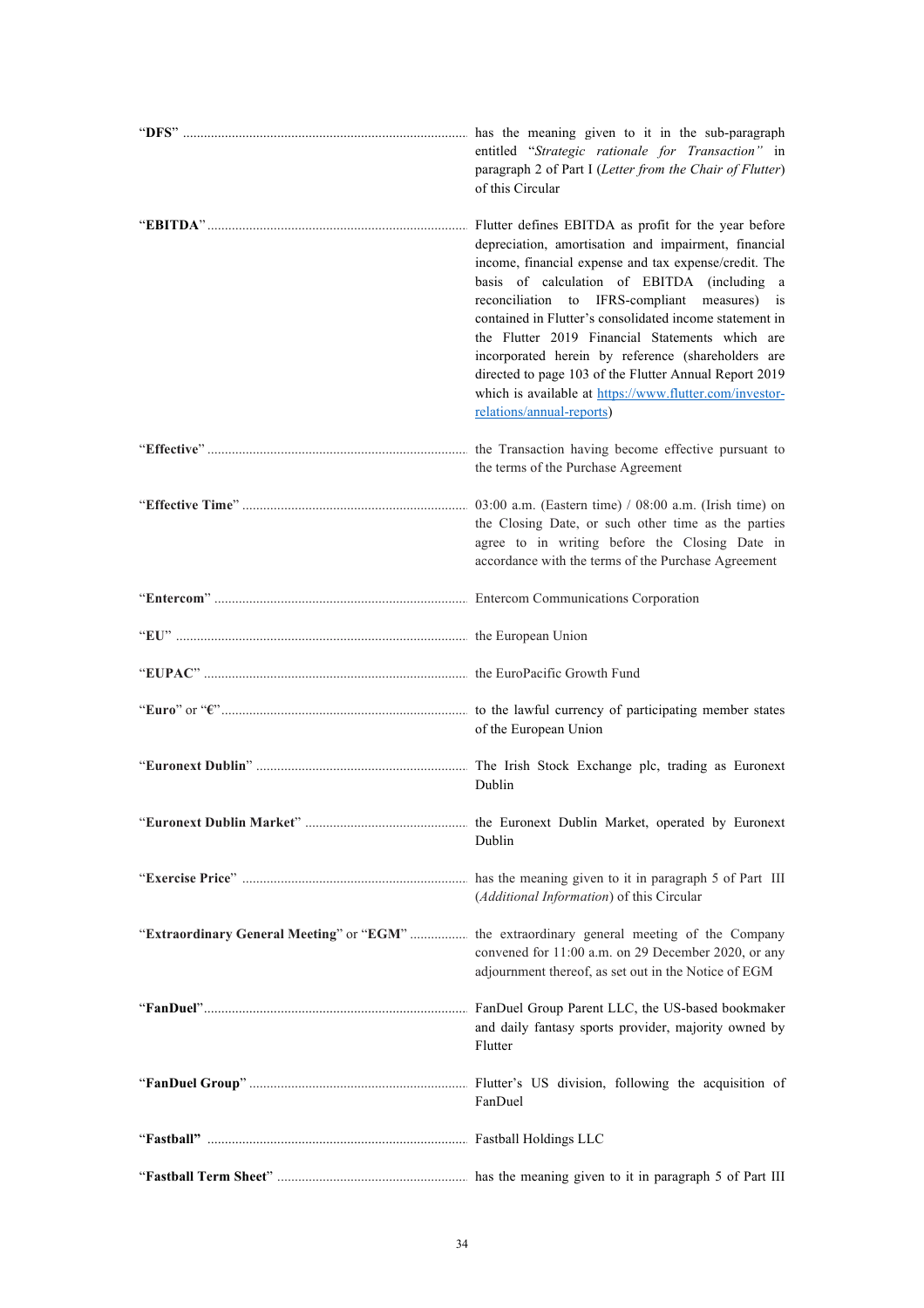|                                           | (Additional Information) of this Circular                                                                                                                                                                                                                                                                                                                                                                                                                                                                                                                                                                                                                                                                                                                                                                                                                                                                                                                                                                                                                                                                                             |
|-------------------------------------------|---------------------------------------------------------------------------------------------------------------------------------------------------------------------------------------------------------------------------------------------------------------------------------------------------------------------------------------------------------------------------------------------------------------------------------------------------------------------------------------------------------------------------------------------------------------------------------------------------------------------------------------------------------------------------------------------------------------------------------------------------------------------------------------------------------------------------------------------------------------------------------------------------------------------------------------------------------------------------------------------------------------------------------------------------------------------------------------------------------------------------------------|
|                                           | means all of the units held by Fastball in FanDuel,<br>representing approximately 37.2% of the isused and<br>outstanding units of FanDuel                                                                                                                                                                                                                                                                                                                                                                                                                                                                                                                                                                                                                                                                                                                                                                                                                                                                                                                                                                                             |
|                                           | the Financial Conduct Authority or its successor from<br>time to time                                                                                                                                                                                                                                                                                                                                                                                                                                                                                                                                                                                                                                                                                                                                                                                                                                                                                                                                                                                                                                                                 |
|                                           | has the meaning given to it in paragraph 5 of Part III<br>(Additional Information) of this Circular                                                                                                                                                                                                                                                                                                                                                                                                                                                                                                                                                                                                                                                                                                                                                                                                                                                                                                                                                                                                                                   |
| "Flutter 2019 Annual Report and Accounts" | the Flutter annual report and accounts for the financial<br>year ended 31 December 2019                                                                                                                                                                                                                                                                                                                                                                                                                                                                                                                                                                                                                                                                                                                                                                                                                                                                                                                                                                                                                                               |
|                                           | the audited consolidated financial statements of Flutter<br>for the financial year ended 31 December 2019 as set<br>out on pages 97 - 166 of the Flutter 2019 Annual<br>Report and Accounts, certain pages of which are<br>incorporated by reference into this Circlar as described<br>in Part III (Additional Information)                                                                                                                                                                                                                                                                                                                                                                                                                                                                                                                                                                                                                                                                                                                                                                                                           |
|                                           | the directors of the Company as at the date of this<br>Circular, whose names are set out on page 9                                                                                                                                                                                                                                                                                                                                                                                                                                                                                                                                                                                                                                                                                                                                                                                                                                                                                                                                                                                                                                    |
|                                           | Flutter and its subsidiary undertakings and associated<br>undertakings                                                                                                                                                                                                                                                                                                                                                                                                                                                                                                                                                                                                                                                                                                                                                                                                                                                                                                                                                                                                                                                                |
|                                           | the Betfair Group plc 2009 Long Term Incentive Plan,<br>the Betfair Group plc Deferred Share Incentive Plan,<br>the Flutter Entertainment plc Sharesave Scheme<br>(together with the Australia, Bulgaria, Gibraltar, Italy,<br>Malta, Portugal, Romania, UK and US Schedules), the<br>Flutter Entertainment plc 2015 Long Term Incentive<br>Plan (together with the Australian and US Appendices<br>the<br>Clawback Appendix);<br>and<br>the Flutter<br>Entertainment plc 2015 Medium Term Incentive Plan<br>(together with the Australian and US Appendices and<br>the Clawback Appendix); the Flutter Entertainment plc<br>2015 Deferred Share Incentive Plan (together with the<br>Australian and US Appendices and the Clawback<br>Appendix), the Flutter Entertainment plc 2015<br>Restricted Share Plan (together with the Australian and<br>US Appendices and the Clawback Appendix), the TSE<br>Holdings Ltd FanDuel Group Parent LLC Non-<br>Resident Employee Share Award Agreements, the<br>Amaya Gaming Group Inc. Stock Option Plan, and<br>TSG Incentive Plan, each as amended, operated by the<br><b>Flutter Group</b> |
|                                           | holder(s) of Flutter Shares from time to time                                                                                                                                                                                                                                                                                                                                                                                                                                                                                                                                                                                                                                                                                                                                                                                                                                                                                                                                                                                                                                                                                         |
|                                           | which, following Admission, will include the<br><b>Consideration Shares</b>                                                                                                                                                                                                                                                                                                                                                                                                                                                                                                                                                                                                                                                                                                                                                                                                                                                                                                                                                                                                                                                           |
|                                           |                                                                                                                                                                                                                                                                                                                                                                                                                                                                                                                                                                                                                                                                                                                                                                                                                                                                                                                                                                                                                                                                                                                                       |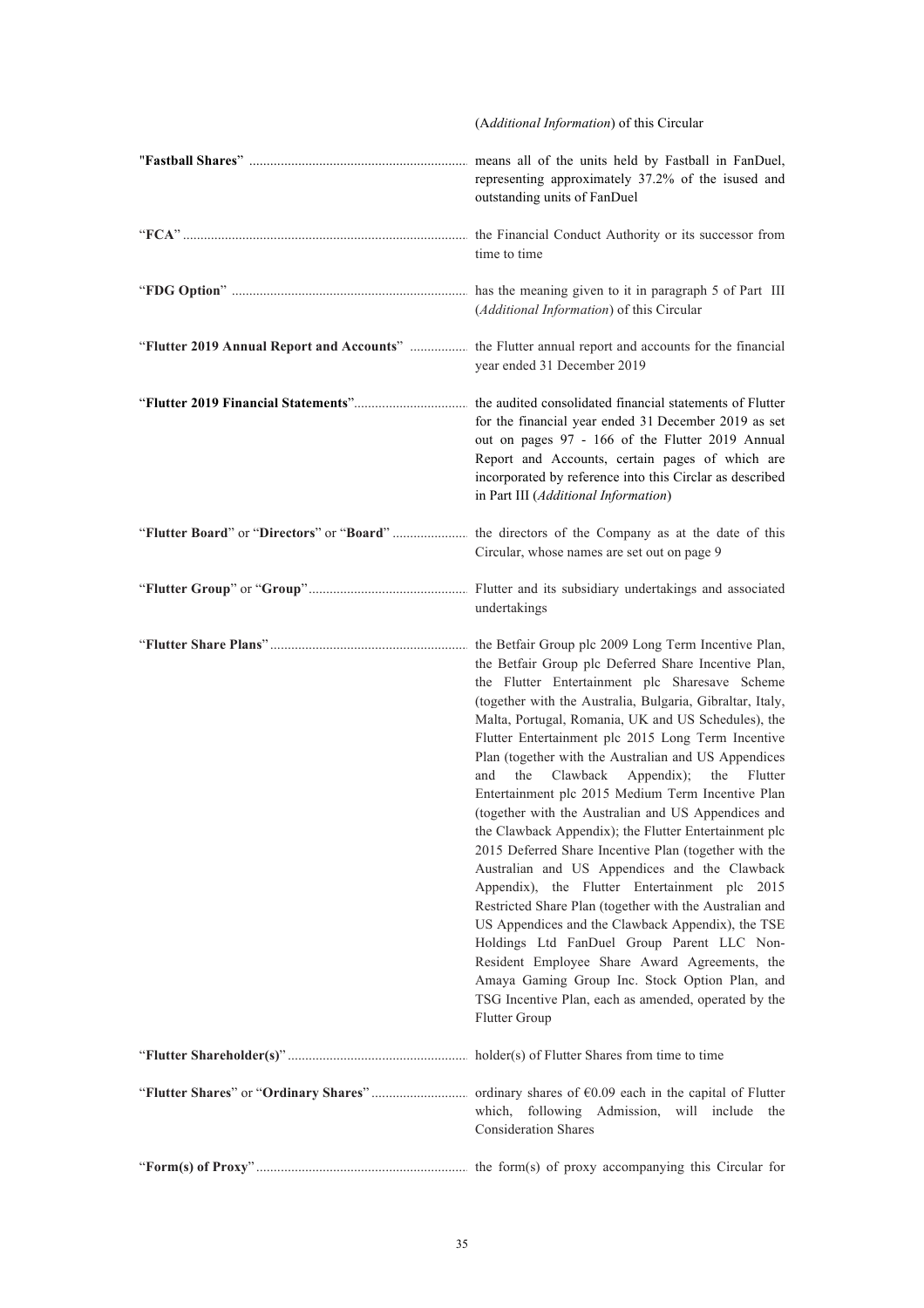|        | use by Flutter Shareholders at the EGM                                                                                            |
|--------|-----------------------------------------------------------------------------------------------------------------------------------|
|        |                                                                                                                                   |
|        | between TSG and FOX Sports                                                                                                        |
|        | entitled "Agreements relating to FOX Bet" in<br>paragraph 5 of Part III (Additional Information) of this<br>Circular              |
|        | entitled "Agreements relating to FOX Bet" in<br>paragraph 5 of Part III (Additional Information) of<br>this Circular              |
|        | entitled "Agreements relating to FOX Bet" in<br>paragraph 5 of Part III (Additional Information) of<br>this Circular              |
|        | entitled "Agreements relating to FOX Bet" in<br>paragraph 5 of Part III (Additional Information) of this<br>Circular              |
|        | entitled "Strategic rationale for Transaction" in<br>paragraph 2 of Part I (Letter from the Chair of Flutter)<br>of this Circular |
|        |                                                                                                                                   |
|        | (Additional Information) of this Circular                                                                                         |
| "FSMA" | the Financial Services and Markets Act 2000, as<br>amended                                                                        |
|        |                                                                                                                                   |
|        |                                                                                                                                   |
|        |                                                                                                                                   |
|        | (Summary of Key Terms and Conditions of the<br>Transaction) of this Circular                                                      |
|        | "Irish" shall be construed accordingly                                                                                            |
|        | practicable date prior to the publication of this Circular                                                                        |
|        | VI of the FSMA and contained in the FCA's                                                                                         |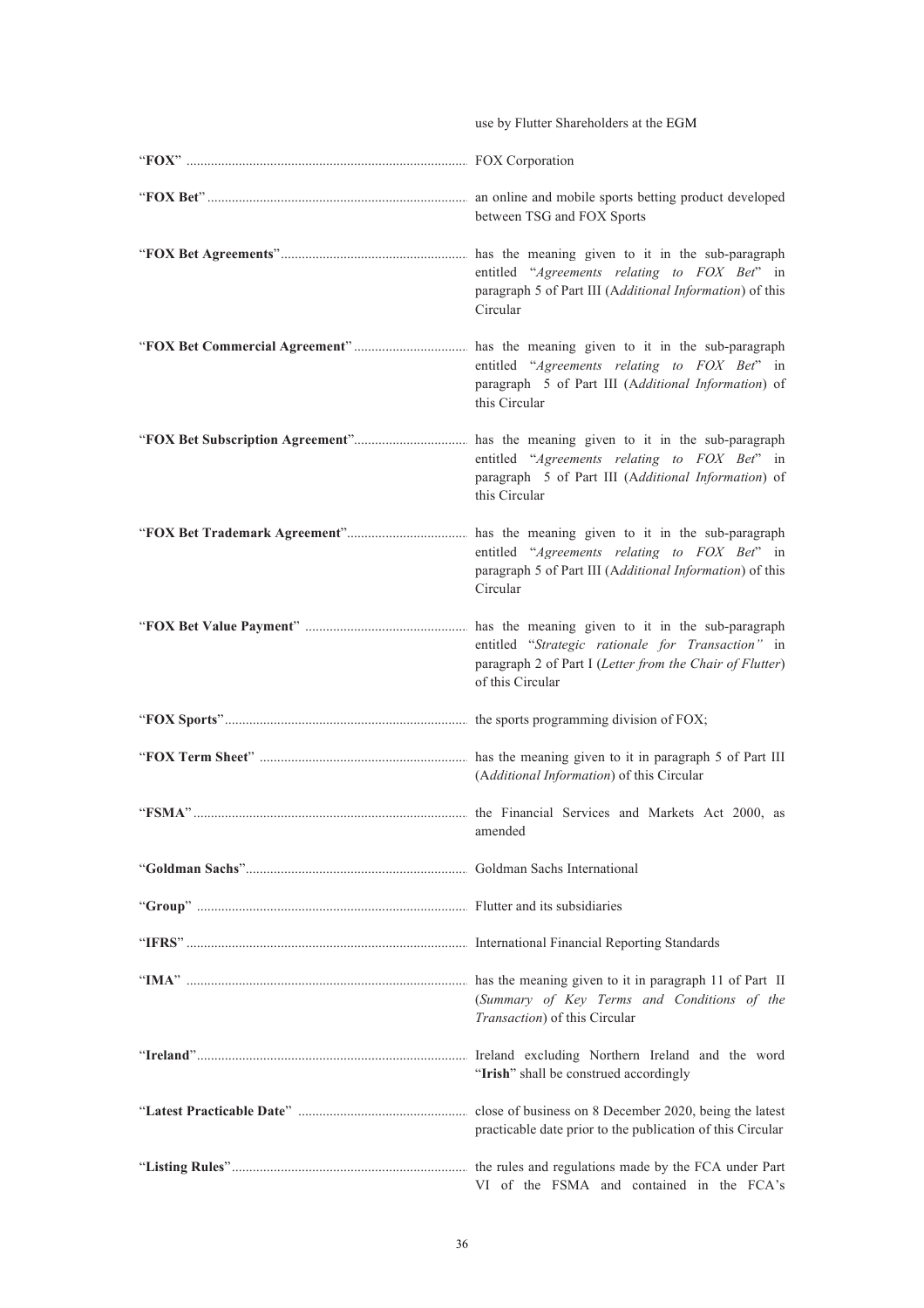publication of the same name

| (Summary of Key Terms and Conditions of the<br>Transaction) of this Circular                                                                                                          |
|---------------------------------------------------------------------------------------------------------------------------------------------------------------------------------------|
|                                                                                                                                                                                       |
|                                                                                                                                                                                       |
| Extraordinary General Meeting) of this Circular                                                                                                                                       |
| Euronext Dublin (as applicable)                                                                                                                                                       |
| Matthew King, Ted Oberwager and Michael LaSalle,<br>each a director of FanDuel and related parties for the<br>purpose of the Transaction                                              |
| has the meaning given to it in the sub-paragraph<br>entitled "Strategic rationale for Transaction" in<br>paragraph 2 of Part I (Letter from the Chair of Flutter)<br>of this Circular |
| Placing Agreement, of 8,004,503 new Ordinary Shares                                                                                                                                   |
|                                                                                                                                                                                       |
| Bookrunners                                                                                                                                                                           |
| the Placing                                                                                                                                                                           |
|                                                                                                                                                                                       |
| entered into by TSE, Fastball and (for certain limited<br>purposes therein) Flutter, pursuant to which TSE will<br>acquire the Fastball Shares from Fastball                          |
| FCA to receive, process and disseminate regulatory<br>information in respect of listed companies, as defined<br>in the UK Listing Rules                                               |
| which is set out in the notice convening the EGM at<br>page 38 of this Circular                                                                                                       |
| rules and regulations made thereunder                                                                                                                                                 |
| entitled "Strategic rationale for Transaction" in<br>paragraph 2 of Part I (Letter from the Chair of Flutter)                                                                         |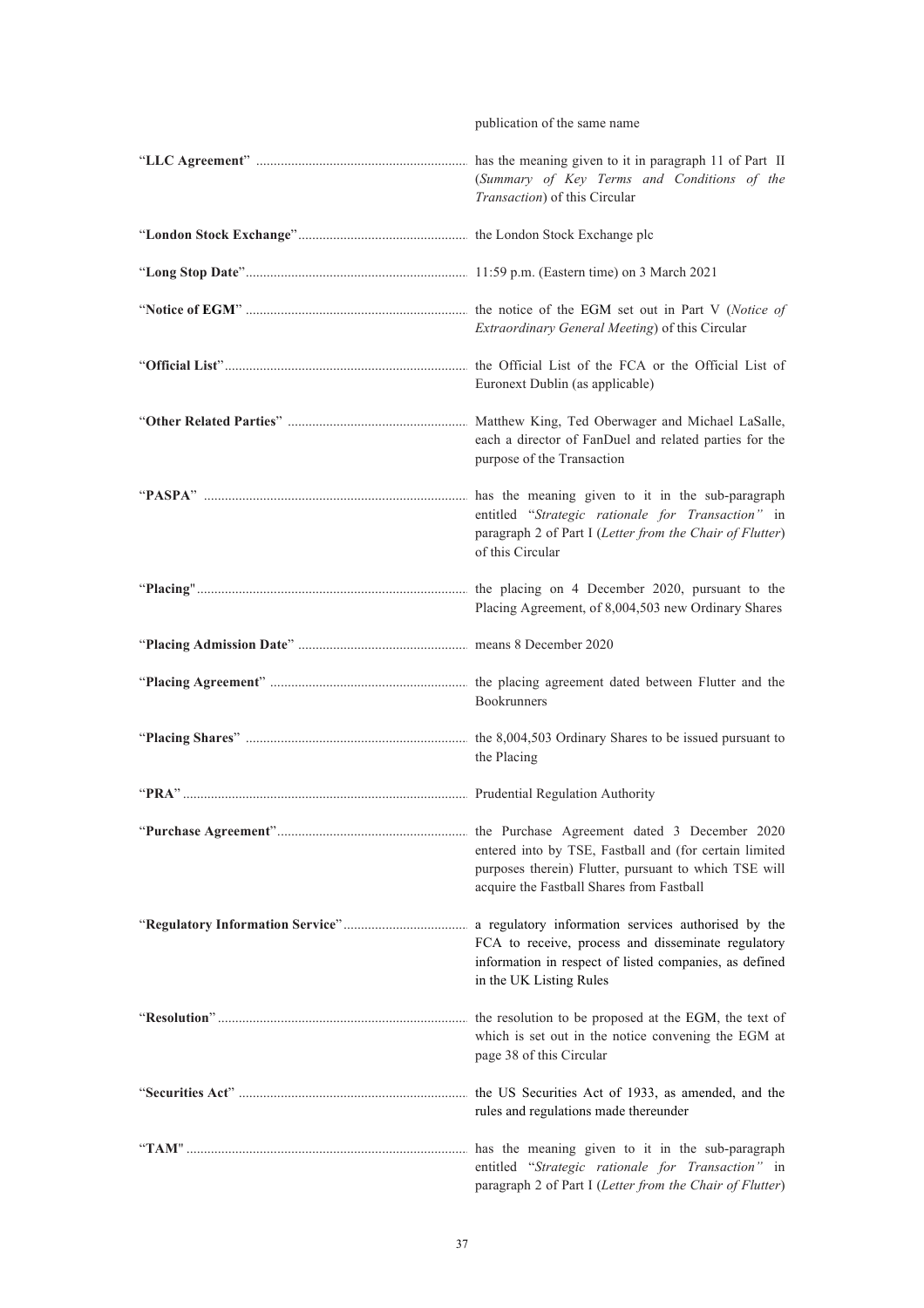| of this Circular |  |
|------------------|--|
|                  |  |

| (Additional Information) of this Circular                                                                                                                      |
|----------------------------------------------------------------------------------------------------------------------------------------------------------------|
| entire stake in FanDuel, representing approximately<br>37.2% of the issued and outstanding units of FanDuel<br>pursuant to the terms of the Purchase Agreement |
|                                                                                                                                                                |
| Province of Ontario                                                                                                                                            |
|                                                                                                                                                                |
| wagering business                                                                                                                                              |
| Ireland                                                                                                                                                        |
|                                                                                                                                                                |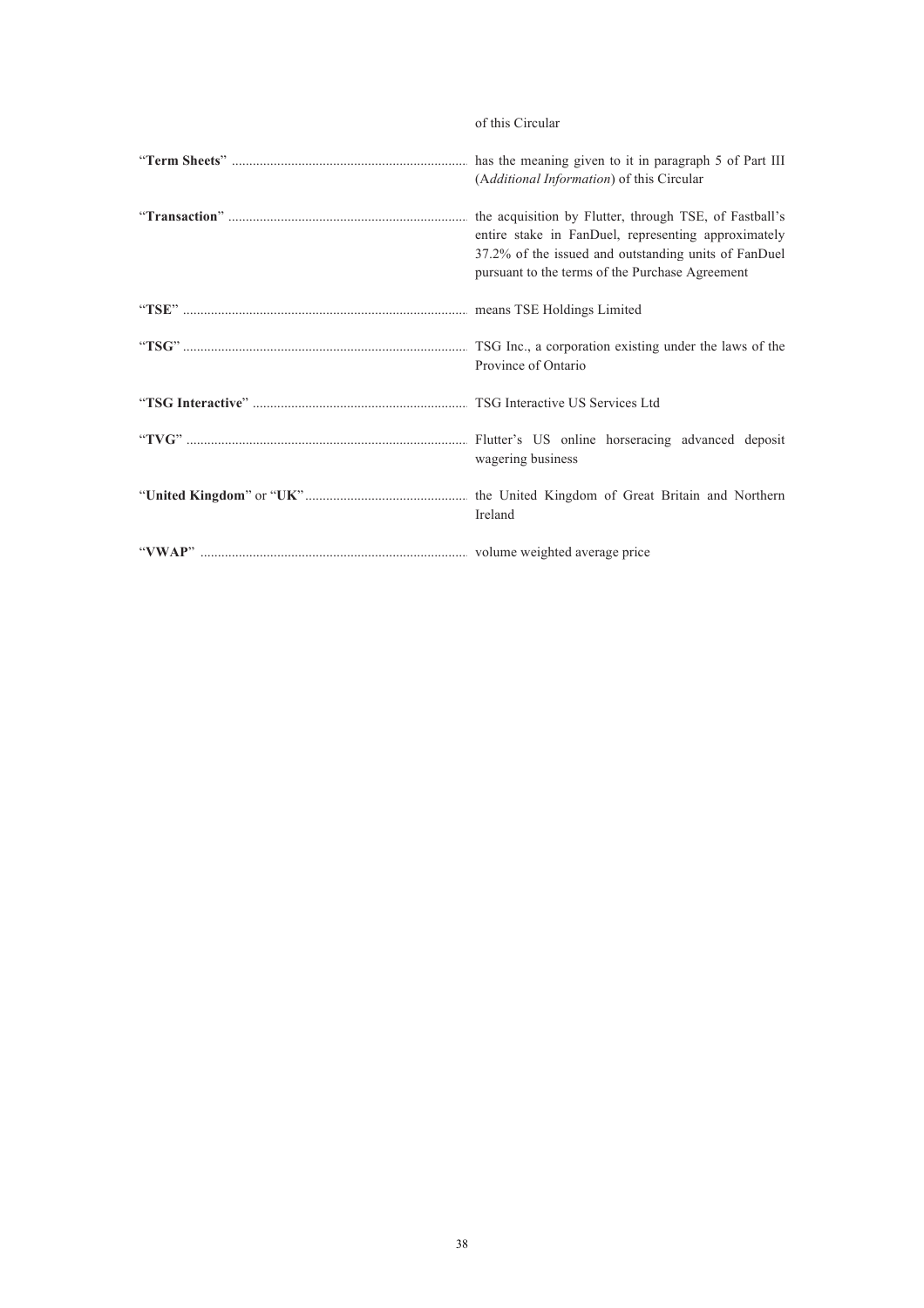#### **PART V FLUTTER ENTERTAINMENT PLC NOTICE OF EXTRAORDINARY GENERAL MEETING**

**NOTICE IS HEREBY GIVEN** that an Extraordinary General Meeting ("**EGM**") of Flutter Entertainment plc (the "**Company**") will be held at 11:00 a.m. on 29 December 2020 at Arthur Cox, Ten Earlsfort Terrace, Dublin 2, D02 T380, Ireland for the purpose of considering and, if thought fit, passing the following resolution as an ordinary resolution.

Capitalised terms used in this Notice of EGM (the "**Notice**") and Resolution which are not defined herein shall have the meanings given to them in the circular of the Company to its shareholders dated 10 December 2020 of which this Notice forms part.

#### **ORDINARY RESOLUTION**

"**That** the proposed acquisition by TSE, a wholly-owned subsidiary of Flutter, of the Fastball Shares from Fastball, on the terms, and subject to the conditions of, the Purchase Agreement, including any ancillary or associated agreements contemplated by the Purchase Agreement and/or described in the Circular, be and are hereby approved and the board of directors of the Company (or any duly authorised committee thereof) be and is hereby authorised:

- (a) to do or procure to be done all such acts and things on behalf of the Company and any of its subsidiaries as the directors (or any duly authorised committee thereof) consider necessary, desirable or expedient to implement, or otherwise in connection with, the Transaction; and
- (b) to agree such modifications, variations, revisions, waivers, extensions, additions or amendments to any of the terms and conditions of the Transaction and/or to any documents relating to it, as the directors (or any duly authorised committee thereof) may in their absolute discretion think fit, provided such modifications, variations, revisions, waivers, extensions, additions or amendments are not of a material nature".

Dublin 4 DO4 V972 Ireland

By order of the board of the Company

| Registered Office:   |
|----------------------|
|                      |
| Belfield Office Park |
| Beech Hill Road      |
| Clonskeagh           |

Date: 10 December 2020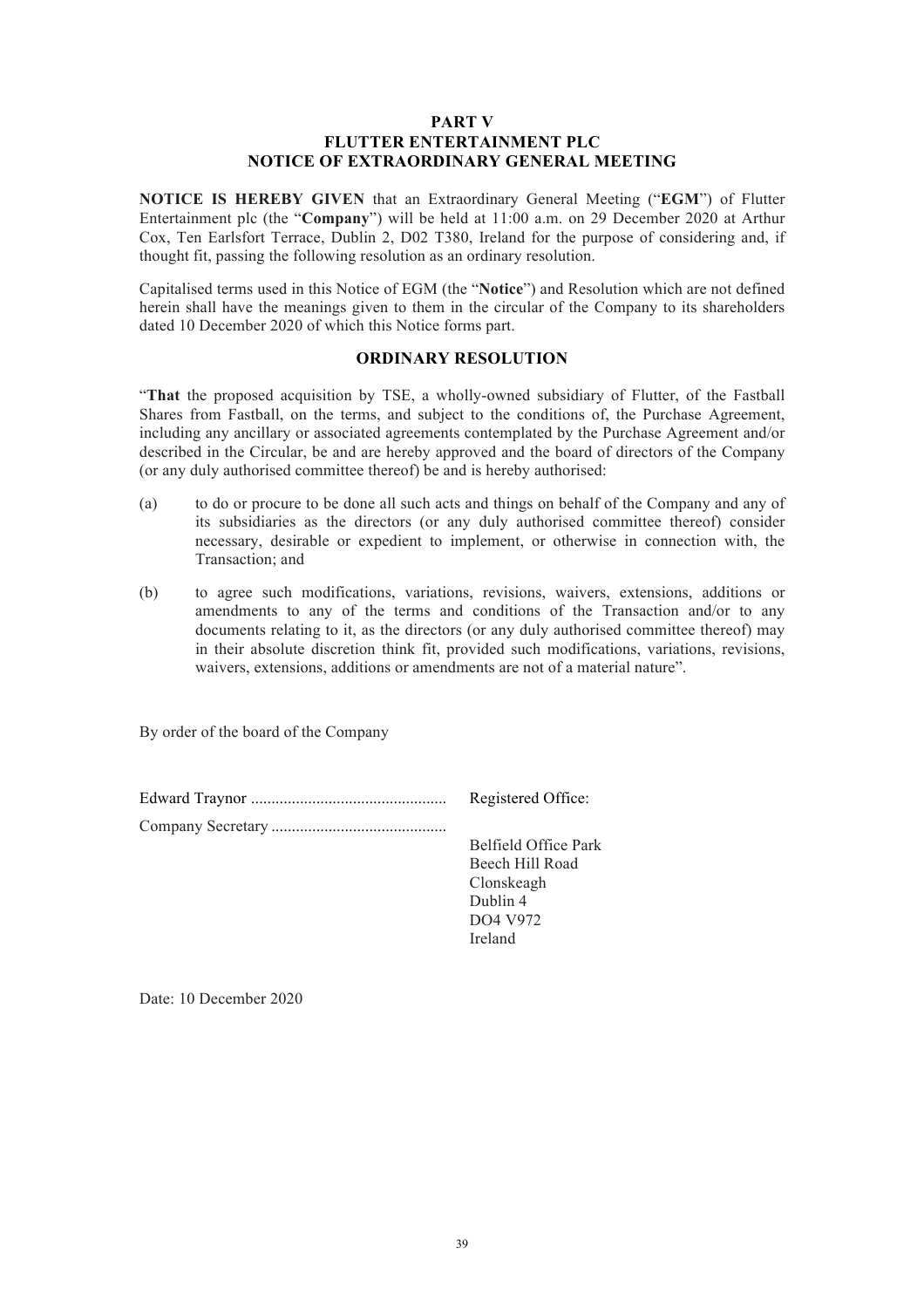#### **Notes**

- (1) Any member entitled to attend, speak and vote at the EGM is entitled to appoint a proxy (who need not be a member of the Company) to attend, speak and vote in his/her place. Completion of a Form of Proxy will not affect the right of a member to attend, speak and vote at the EGM in person, subject to compliance with applicable public health guidelines relating to the ongoing Coronavirus (COVID-19) pandemic. A shareholder may appoint more than one proxy to attend and vote at the EGM provided each proxy is appointed to exercise rights attached to different shares held by that shareholder. Should you wish to appoint more than one proxy, please read carefully the explanatory notes accompanying the Form of Proxy. A member may appoint a proxy or proxies electronically by logging on to the website of the Company's registrar, Link Registrars Limited: www.fluttershares.com. Flutter Shareholders will be asked to enter the Investor Code (IVC) as printed on their Form of Proxy and agree to certain conditions.
- (2) Holders of ordinary shares are entitled to attend and vote at general meetings of the Company (including this EGM). In accordance with the Articles of the Company, notice is hereby given that all resolutions at the EGM are to be decided by way of poll. On a poll vote, every member present in person or by proxy has one vote for every ordinary share of which he/she is the holder. Pursuant to section 190(b) of the Companies Act 2014, where a poll is taken at the EGM, a shareholder, present in person or by proxy, holding more than one share need not cast all of his/her votes in the same way.
- (3) As a shareholder, you have several ways to exercise your right to vote:
- (a) by attending the EGM in person (subject to compliance with applicable public health guidelines relating to the ongoing Coronavirus (COVID-19) pandemic); or
- (b) by appointing (either electronically or by returning a completed Form of Proxy) the Chair of the board of directors of the Company (the "**Board**") or any other person appointed by the Board or another person as a proxy (who need not be a member of the Company) to vote on your behalf; or
- (c) by appointing a proxy via the CREST system if you hold your shares in CREST.
- (4) If you wish to appoint a proxy other than the Chair of the Board or any other person appointed by the Board, please insert his/her name in the space provided on your Form of Proxy and delete "the Chair of the board of directors of the Company (the "Board") or any other person appointed by the Board" on your Form of Proxy and initial the changes to your Form of Proxy. Please indicate how you wish your proxy to vote by placing an "X" in the relevant boxes on the Form of Proxy. If no specific instructions are given, the proxy will vote or withhold your vote at his/her discretion. The Vote Withheld option is provided to enable you to abstain on any particular resolution. It should be noted, however, that it is not a vote in law and will not be counted in the calculation of the proportion of votes for and against the resolution. Unless otherwise directed and in respect of any other resolutions moved during the EGM, the proxy will vote as he/she thinks fit or abstain from voting.
- (5) In the case of joint holders, the vote of the senior holder who tenders a vote, whether in person or by proxy, will be accepted to the exclusion of the votes of the other registered holder(s) and, for this purpose, seniority will be determined by the order in which the names stand in the register of members in respect of the joint holding.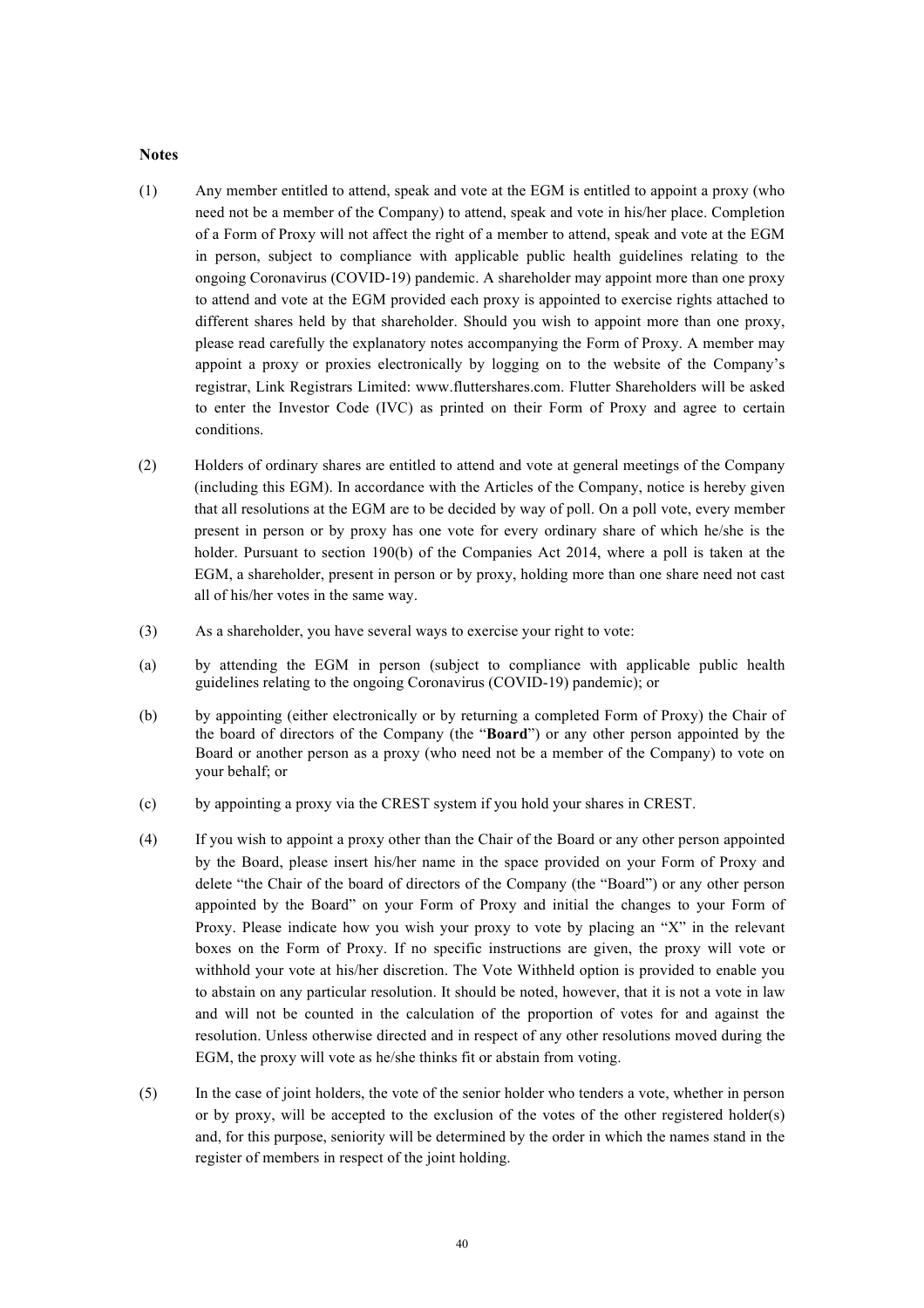- (6) To be valid, Forms of Proxy, completed in accordance with the instructions printed thereon, must be lodged with the Company's registrar, Link Registrars Limited, either to P.O. Box 1110, Maynooth, Co. Kildare, Ireland (if delivered by post) or to Link Registrars Limited, Level 2, Block C, Maynooth Business Campus, Maynooth, Co Kildare, W23 F854, Ireland (if delivered by hand or received by the Company at its registered office), by no later than 11:00 a.m. on 27 December 2020 (or, in the case of an adjournment, no later than 48 hours before the time fixed for holding the adjourned meeting).
- (7) CREST members who wish to appoint a proxy or proxies through the CREST electronic proxy appointment service may do so for the meeting and any adjournment(s) thereof by using the procedures described in the CREST manual. CREST personal members or other CREST sponsored members, and those CREST members who have appointed a voting service provider(s), should refer to their CREST sponsor or voting service provider(s), who will be able to take the appropriate action on their behalf. In order for a proxy appointment or instruction made using the CREST service to be valid, the appropriate CREST Proxy Instruction must be properly authenticated in accordance with Euroclear UK and Ireland Limited's specifications and must contain the information required for such instructions, as described in the CREST manual. The message, regardless of whether it constitutes the appointment of a proxy or an amendment to the instruction given to a previously appointed proxy must, in order to be valid, be transmitted so as to be received by Link Registrars Limited (CREST Participant ID 8RA56) by 11:00 a.m. on 27 December 2020 (or, in the case of an adjournment, no later than 48 hours before the time fixed for holding the adjourned meeting). For this purpose, the time of receipt will be taken to be the time (as determined by the timestamp applied to the message by the CREST Applications Host) from which Link Registrars Limited is able to retrieve the message by enquiry to CREST in the manner prescribed by CREST. After this time any change of instructions to proxies appointed through CREST should be communicated to the appointee through other means. CREST members and, where applicable, their CREST sponsors or voting service providers should note that Euroclear UK and Ireland Limited does not make available special procedures in CREST for any particular messages. Normal system timings and limitations will therefore apply in relation to the input of CREST Proxy Instructions. It is the responsibility of the CREST member concerned to take (or, if the CREST member is a CREST personal member or sponsored member or has appointed a voting service provider(s)), to procure that his CREST sponsor or voting service provider(s) take(s) such action as shall be necessary to ensure that a message is transmitted by means of the CREST system by any particular time. In this connection, CREST members and, where applicable, their CREST sponsors or voting service providers are referred, in particular, to those sections of the CREST manual concerning practical limitations of the CREST system and timings. The Company may treat as invalid a CREST Proxy Instruction in the circumstances set out in Regulation 35(5)(a) of the CREST Regulations.
- (8) Pursuant to section 1105(2) of the Companies Act 2014 and Regulation 14 of CREST Regulations, the Company hereby specifies that only those shareholders registered in the register of members of the Company as at 7:00 p.m. on 27 December 2020 (or, in the case of an adjournment, 7:00 p.m. on the day that is two days before the date of the adjourned EGM) shall be entitled to attend, speak, ask questions and vote at the EGM in respect of the number of shares registered in their name at that time. Changes to entries on the register of members after the above-mentioned deadline shall be disregarded in determining the right of any person to attend and vote at the EGM.